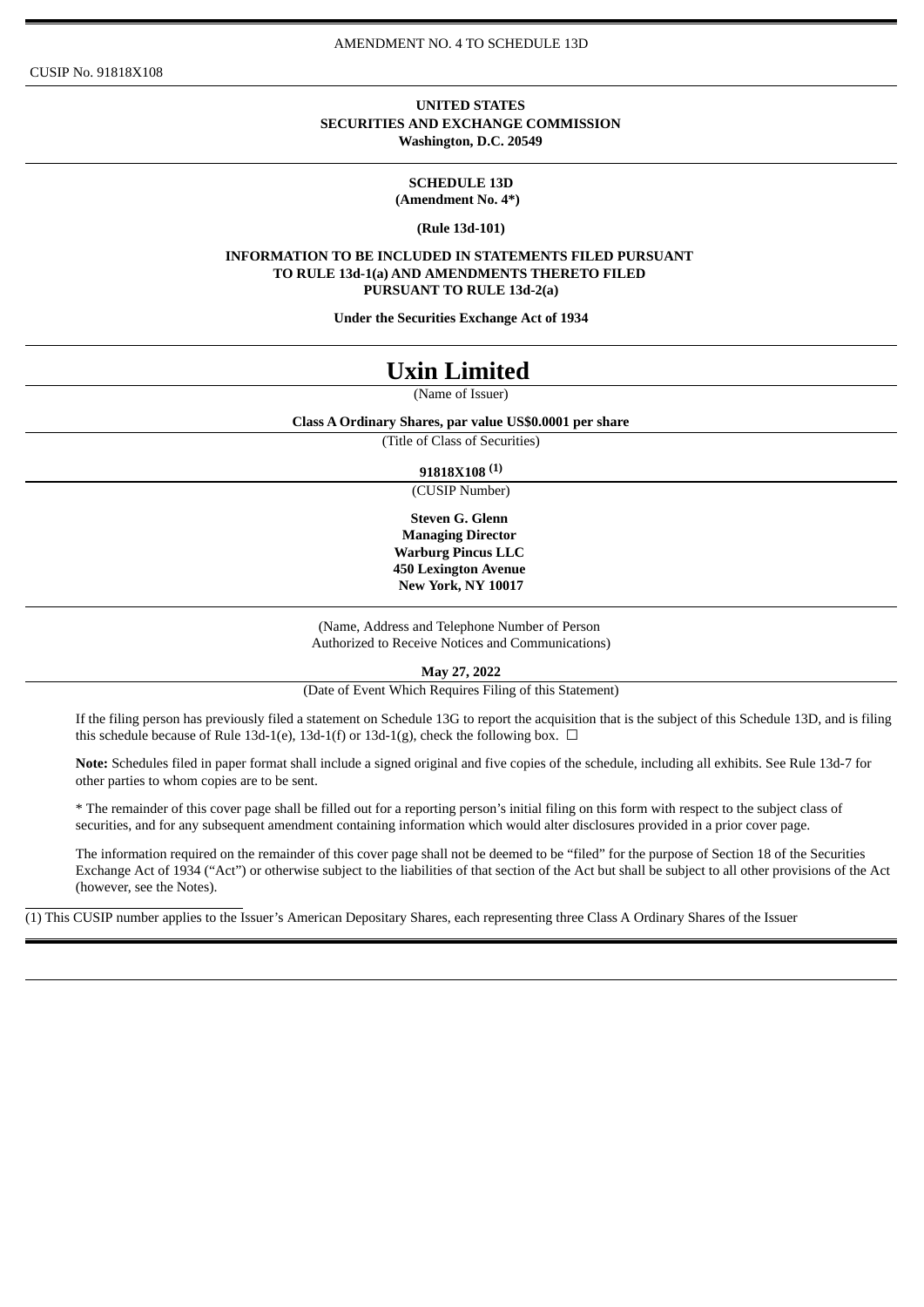### CUSIP No. 91818X108

| (1)                 |                                                                                                | <b>Names of Reporting Persons</b>                                   |                                                    |  |  |  |
|---------------------|------------------------------------------------------------------------------------------------|---------------------------------------------------------------------|----------------------------------------------------|--|--|--|
|                     |                                                                                                | Redrock Holding Investments Limited ("Redrock")                     |                                                    |  |  |  |
| (2)                 |                                                                                                | Check the Appropriate Box if a Member of a Group (See Instructions) |                                                    |  |  |  |
|                     | (a)                                                                                            |                                                                     | ⊠                                                  |  |  |  |
|                     | (b)                                                                                            |                                                                     | $\Box$                                             |  |  |  |
| (3)                 |                                                                                                | <b>SEC Use Only</b>                                                 |                                                    |  |  |  |
| (4)                 | O <sub>O</sub>                                                                                 |                                                                     | Source of Funds (See Instructions)                 |  |  |  |
| (5)                 | Check if Disclosure of Legal Proceedings Is Required Pursuant to Items $2(d)$ or $2(e)$ $\Box$ |                                                                     |                                                    |  |  |  |
| (6)                 |                                                                                                | Citizenship or Place of Organization                                |                                                    |  |  |  |
|                     |                                                                                                | <b>British Virgin Islands</b>                                       |                                                    |  |  |  |
| Number of           |                                                                                                | (7)                                                                 | Sole Voting Power                                  |  |  |  |
| <b>Shares</b>       |                                                                                                |                                                                     | 110,637,912 Class A Ordinary Shares $(1)$          |  |  |  |
| Beneficially        |                                                                                                | (8)                                                                 | <b>Shared Voting Power</b>                         |  |  |  |
| Owned by            |                                                                                                |                                                                     | $\theta$                                           |  |  |  |
| Each                |                                                                                                | (9)                                                                 | Sole Dispositive Power                             |  |  |  |
| Reporting<br>Person |                                                                                                |                                                                     | 110,637,912 Class A Ordinary Shares <sup>(1)</sup> |  |  |  |
| With:               |                                                                                                | (10)                                                                | <b>Shared Dispositive Power</b>                    |  |  |  |
|                     |                                                                                                |                                                                     | $\Omega$                                           |  |  |  |
| (11)                | Aggregate Amount Beneficially Owned by Each Reporting Person                                   |                                                                     |                                                    |  |  |  |
|                     | 110,637,912 Class A Ordinary Shares                                                            |                                                                     |                                                    |  |  |  |
| (12)                | Check if the Aggregate Amount in Row (11) Excludes Certain Shares (See Instructions) $\Box$    |                                                                     |                                                    |  |  |  |
| (13)                | Percent of Class Represented by Amount in Row (11)                                             |                                                                     |                                                    |  |  |  |
|                     |                                                                                                | $9.7\%*$                                                            |                                                    |  |  |  |
| (14)                |                                                                                                |                                                                     | Type of Reporting Person (See Instructions)        |  |  |  |
| CO                  |                                                                                                |                                                                     |                                                    |  |  |  |

(1) Represents 110,637,912 Class A Ordinary Shares of Uxin Limited (the "Issuer") directly held by Redrock, which were represented by 36,879,304 American Depositary Shares.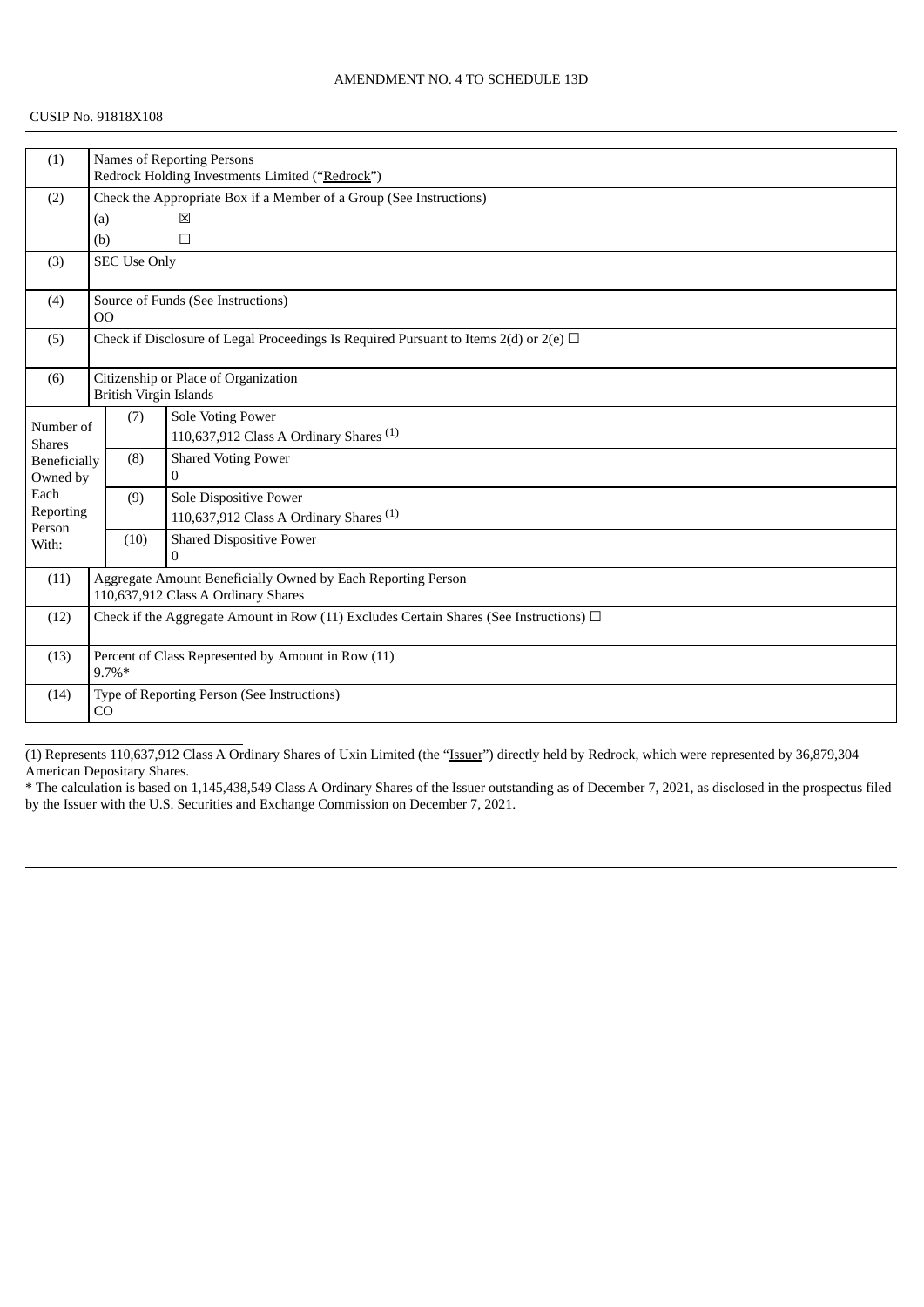### CUSIP No. 91818X108

| (1)                        |                                                                                                      | <b>Names of Reporting Persons</b>                |                                                     |  |  |  |  |
|----------------------------|------------------------------------------------------------------------------------------------------|--------------------------------------------------|-----------------------------------------------------|--|--|--|--|
|                            |                                                                                                      | Warburg Pincus Private Equity XI, L.P. ("WP XI") |                                                     |  |  |  |  |
| (2)                        | Check the Appropriate Box if a Member of a Group (See Instructions)                                  |                                                  |                                                     |  |  |  |  |
|                            | (a)                                                                                                  |                                                  | 図                                                   |  |  |  |  |
|                            | (b)                                                                                                  |                                                  | $\Box$                                              |  |  |  |  |
| (3)                        |                                                                                                      | <b>SEC Use Only</b>                              |                                                     |  |  |  |  |
| (4)                        | O <sub>O</sub>                                                                                       |                                                  | Source of Funds (See Instructions)                  |  |  |  |  |
| (5)                        | Check if Disclosure of Legal Proceedings Is Required Pursuant to Items 2(d) or 2(e) $\Box$           |                                                  |                                                     |  |  |  |  |
| (6)                        |                                                                                                      | Delaware                                         | Citizenship or Place of Organization                |  |  |  |  |
| Number of<br><b>Shares</b> |                                                                                                      | (7)                                              | Sole Voting Power<br>0                              |  |  |  |  |
| Beneficially               |                                                                                                      | (8)                                              | <b>Shared Voting Power</b>                          |  |  |  |  |
| Owned by                   |                                                                                                      |                                                  | 66,905,588.8 Class A Ordinary Shares <sup>(1)</sup> |  |  |  |  |
| Each                       |                                                                                                      | (9)                                              | Sole Dispositive Power                              |  |  |  |  |
| Reporting<br>Person        |                                                                                                      |                                                  | $\mathbf{0}$                                        |  |  |  |  |
| With:                      |                                                                                                      | (10)                                             | <b>Shared Dispositive Power</b>                     |  |  |  |  |
|                            |                                                                                                      |                                                  | 66,905,588.8 Class A Ordinary Shares <sup>(1)</sup> |  |  |  |  |
| (11)                       | Aggregate Amount Beneficially Owned by Each Reporting Person<br>66,905,588.8 Class A Ordinary Shares |                                                  |                                                     |  |  |  |  |
| (12)                       | Check if the Aggregate Amount in Row (11) Excludes Certain Shares (See Instructions) $\Box$          |                                                  |                                                     |  |  |  |  |
| (13)                       | Percent of Class Represented by Amount in Row (11)<br>$5.8\%*$                                       |                                                  |                                                     |  |  |  |  |
| (14)                       | Type of Reporting Person (See Instructions)<br>${\rm PN}$                                            |                                                  |                                                     |  |  |  |  |

(1) Represents 66,905,588.8 Class A Ordinary Shares beneficially owned by WP XI through its 60.5% equity interest in Redrock.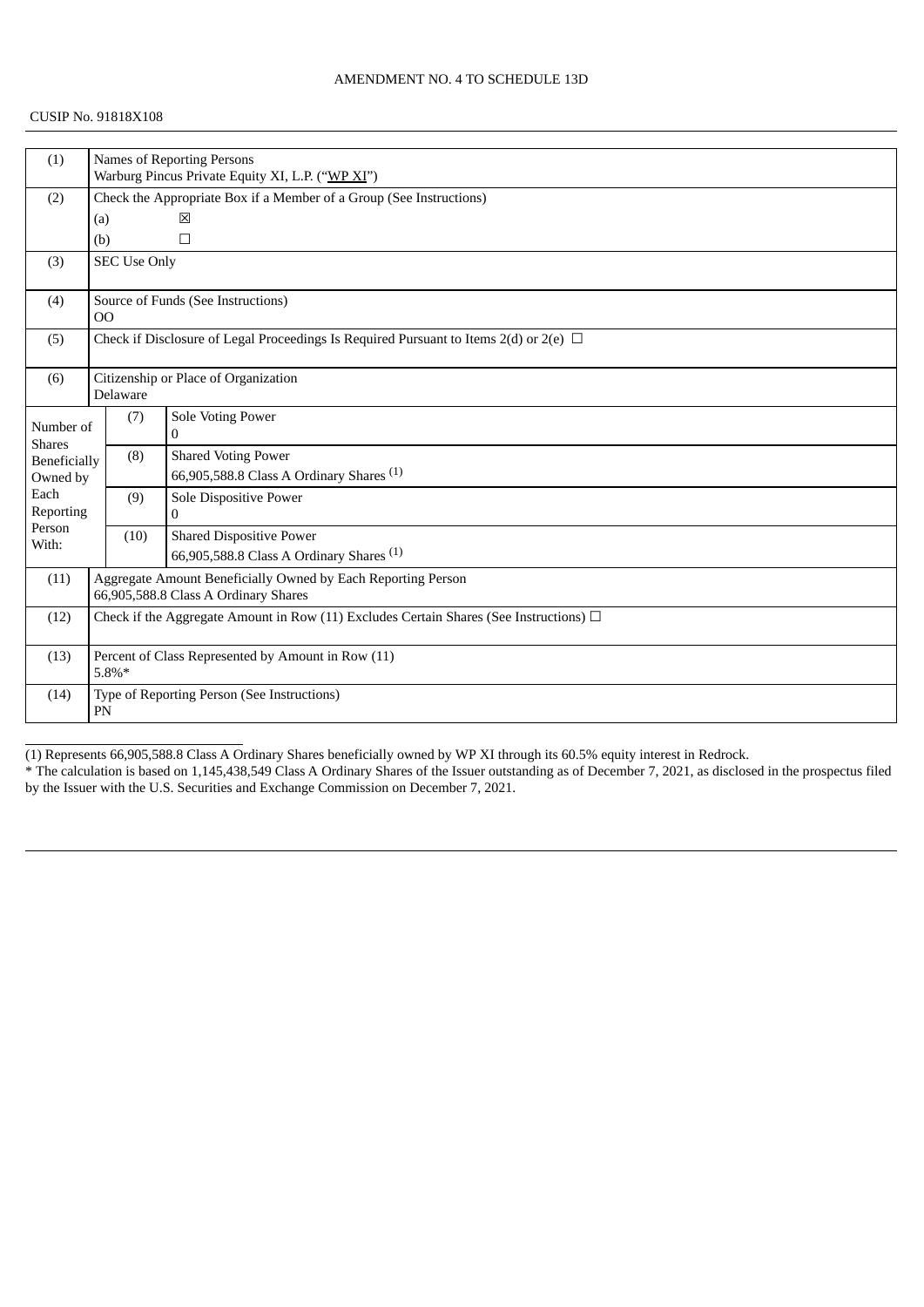| (1)                        |                                                                                                      |                                                                     | <b>Names of Reporting Persons</b>                   |  |  |  |
|----------------------------|------------------------------------------------------------------------------------------------------|---------------------------------------------------------------------|-----------------------------------------------------|--|--|--|
|                            |                                                                                                      | Warburg Pincus Private Equity XI-B, L.P. ("WP XI-B")                |                                                     |  |  |  |
| (2)                        |                                                                                                      | Check the Appropriate Box if a Member of a Group (See Instructions) |                                                     |  |  |  |
|                            | 区<br>(a)                                                                                             |                                                                     |                                                     |  |  |  |
|                            | (b)                                                                                                  |                                                                     | $\Box$                                              |  |  |  |
| (3)                        |                                                                                                      | <b>SEC Use Only</b>                                                 |                                                     |  |  |  |
| (4)                        | 00                                                                                                   |                                                                     | Source of Funds (See Instructions)                  |  |  |  |
| (5)                        | Check if Disclosure of Legal Proceedings Is Required Pursuant to Items 2(d) or 2(e) $\Box$           |                                                                     |                                                     |  |  |  |
| (6)                        | Citizenship or Place of Organization<br>Delaware                                                     |                                                                     |                                                     |  |  |  |
| Number of<br><b>Shares</b> |                                                                                                      | (7)                                                                 | Sole Voting Power<br>$\mathbf{0}$                   |  |  |  |
| Beneficially               |                                                                                                      | (8)                                                                 | <b>Shared Voting Power</b>                          |  |  |  |
| Owned by                   |                                                                                                      |                                                                     | 12,391,202.7 Class A Ordinary Shares <sup>(1)</sup> |  |  |  |
| Each<br>Reporting          |                                                                                                      | (9)                                                                 | Sole Dispositive Power<br>$\mathbf{0}$              |  |  |  |
| Person<br>With:            |                                                                                                      | (10)                                                                | <b>Shared Dispositive Power</b>                     |  |  |  |
|                            |                                                                                                      |                                                                     | 12,391,202.7 Class A Ordinary Shares <sup>(1)</sup> |  |  |  |
| (11)                       | Aggregate Amount Beneficially Owned by Each Reporting Person<br>12,391,202.7 Class A Ordinary Shares |                                                                     |                                                     |  |  |  |
| (12)                       | Check if the Aggregate Amount in Row (11) Excludes Certain Shares (See Instructions) $\Box$          |                                                                     |                                                     |  |  |  |
| (13)                       | Percent of Class Represented by Amount in Row (11)<br>$1.1\%*$                                       |                                                                     |                                                     |  |  |  |
| (14)                       | Type of Reporting Person (See Instructions)<br>PN                                                    |                                                                     |                                                     |  |  |  |

(1) Represents 12,391,202.7 Class A Ordinary Shares beneficially owned by WP XI-B through its 11.2% equity interest in Redrock.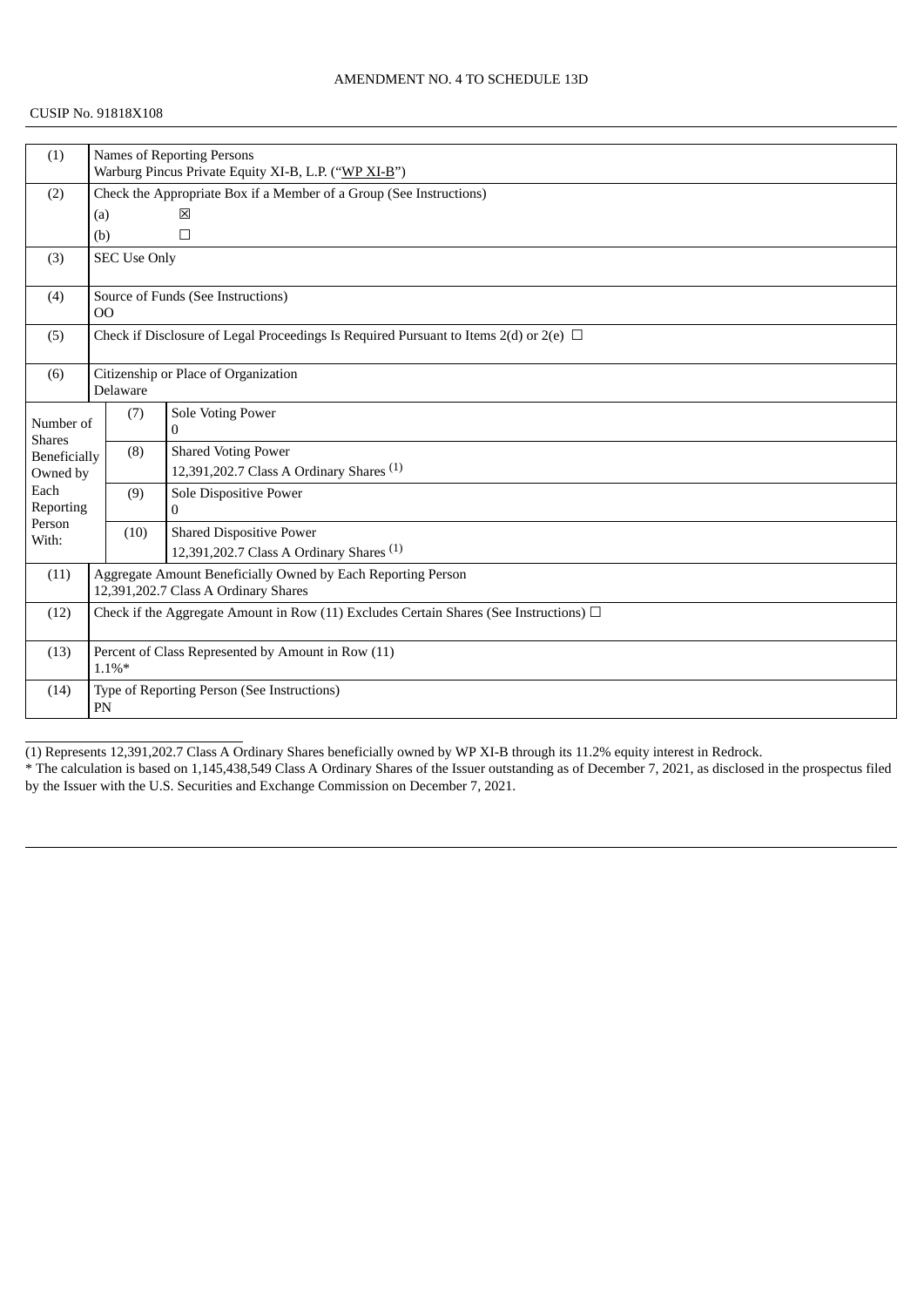| (1)                        | <b>Names of Reporting Persons</b>                                                                 |                                                                     |                                                  |  |  |  |  |
|----------------------------|---------------------------------------------------------------------------------------------------|---------------------------------------------------------------------|--------------------------------------------------|--|--|--|--|
|                            |                                                                                                   | Warburg Pincus Private Equity XI-C, L.P. ("WP XI-C")                |                                                  |  |  |  |  |
| (2)                        |                                                                                                   | Check the Appropriate Box if a Member of a Group (See Instructions) |                                                  |  |  |  |  |
|                            | (a)                                                                                               |                                                                     | 区                                                |  |  |  |  |
|                            | (b)                                                                                               |                                                                     | $\Box$                                           |  |  |  |  |
| (3)                        |                                                                                                   | <b>SEC Use Only</b>                                                 |                                                  |  |  |  |  |
| (4)                        | 00                                                                                                |                                                                     | Source of Funds (See Instructions)               |  |  |  |  |
| (5)                        | Check if Disclosure of Legal Proceedings Is Required Pursuant to Items 2(d) or 2(e) $\Box$        |                                                                     |                                                  |  |  |  |  |
| (6)                        |                                                                                                   | Cayman Islands                                                      | Citizenship or Place of Organization             |  |  |  |  |
| Number of<br><b>Shares</b> |                                                                                                   | (7)                                                                 | Sole Voting Power<br>$\Omega$                    |  |  |  |  |
| Beneficially               |                                                                                                   | (8)                                                                 | <b>Shared Voting Power</b>                       |  |  |  |  |
| Owned by                   |                                                                                                   |                                                                     | 284,560.7 Class A Ordinary Shares <sup>(1)</sup> |  |  |  |  |
| Each                       |                                                                                                   | (9)                                                                 | Sole Dispositive Power                           |  |  |  |  |
| Reporting<br>Person        |                                                                                                   |                                                                     | $\mathbf{0}$                                     |  |  |  |  |
| With:                      |                                                                                                   | (10)                                                                | <b>Shared Dispositive Power</b>                  |  |  |  |  |
|                            |                                                                                                   |                                                                     | 284,560.7 Class A Ordinary Shares <sup>(1)</sup> |  |  |  |  |
| (11)                       | Aggregate Amount Beneficially Owned by Each Reporting Person<br>284,560.7 Class A Ordinary Shares |                                                                     |                                                  |  |  |  |  |
| (12)                       | Check if the Aggregate Amount in Row (11) Excludes Certain Shares (See Instructions) $\Box$       |                                                                     |                                                  |  |  |  |  |
| (13)                       | Percent of Class Represented by Amount in Row (11)<br>$0.0\%*$                                    |                                                                     |                                                  |  |  |  |  |
| (14)                       | Type of Reporting Person (See Instructions)<br>PN                                                 |                                                                     |                                                  |  |  |  |  |

(1) Represents 284,560.7 Class A Ordinary Shares beneficially owned by WP XI-C through its 0.3% equity interest in Redrock.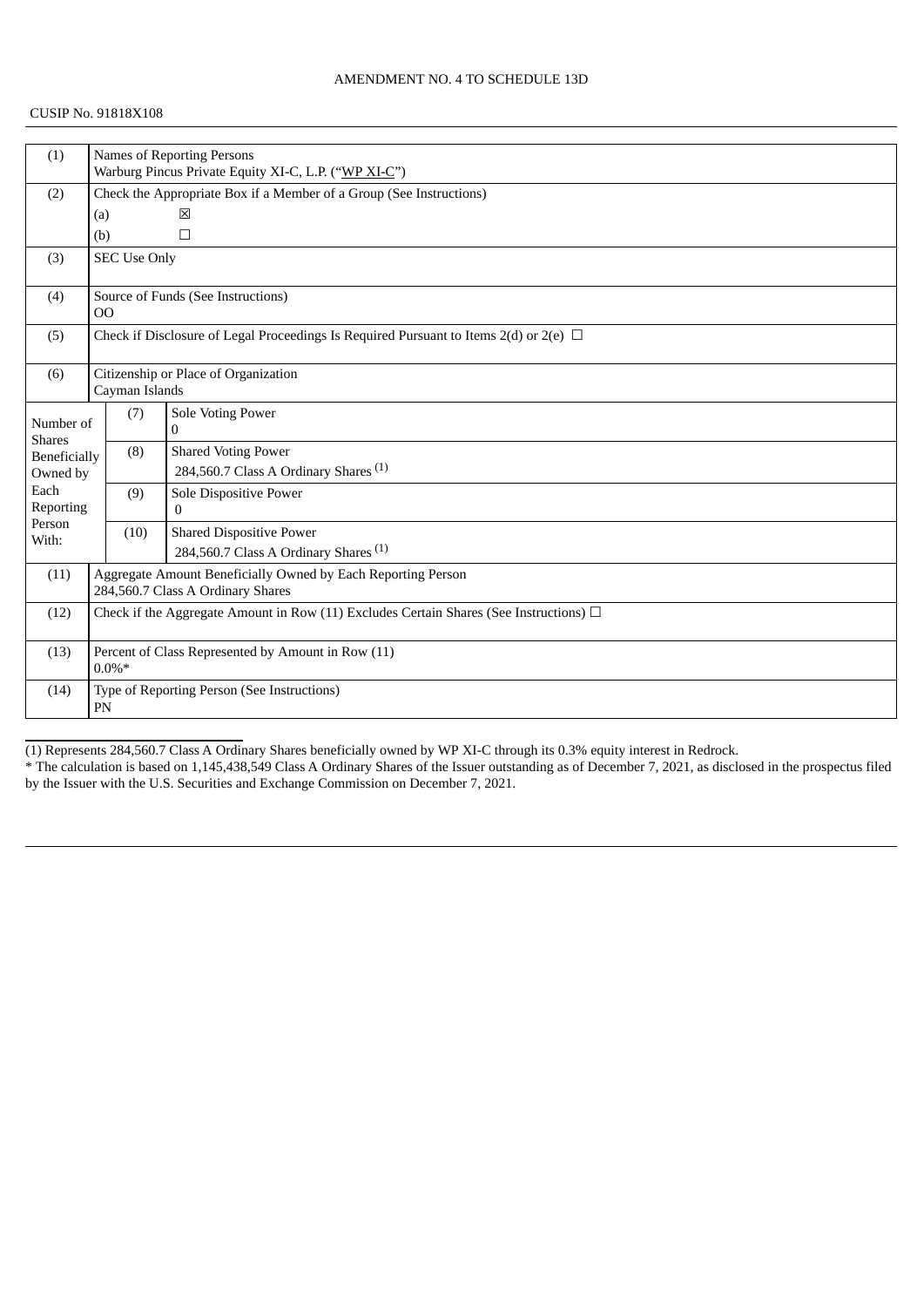| (1)                        |                                                                                                      | <b>Names of Reporting Persons</b>                                   |                                                     |  |  |  |  |
|----------------------------|------------------------------------------------------------------------------------------------------|---------------------------------------------------------------------|-----------------------------------------------------|--|--|--|--|
|                            |                                                                                                      | Warburg Pincus XI (Asia), L.P. ("WP XI Asia")                       |                                                     |  |  |  |  |
| (2)                        |                                                                                                      | Check the Appropriate Box if a Member of a Group (See Instructions) |                                                     |  |  |  |  |
|                            | 区<br>(a)                                                                                             |                                                                     |                                                     |  |  |  |  |
|                            | (b)                                                                                                  |                                                                     | $\Box$                                              |  |  |  |  |
| (3)                        |                                                                                                      | <b>SEC Use Only</b>                                                 |                                                     |  |  |  |  |
| (4)                        | 00                                                                                                   |                                                                     | Source of Funds (See Instructions)                  |  |  |  |  |
| (5)                        | Check if Disclosure of Legal Proceedings Is Required Pursuant to Items 2(d) or 2(e) $\Box$           |                                                                     |                                                     |  |  |  |  |
| (6)                        |                                                                                                      | Cayman Islands                                                      | Citizenship or Place of Organization                |  |  |  |  |
| Number of<br><b>Shares</b> |                                                                                                      | (7)                                                                 | Sole Voting Power<br>$\Omega$                       |  |  |  |  |
| Beneficially               |                                                                                                      | (8)                                                                 | <b>Shared Voting Power</b>                          |  |  |  |  |
| Owned by                   |                                                                                                      |                                                                     | 24,408,250.2 Class A Ordinary Shares <sup>(1)</sup> |  |  |  |  |
| Each<br>Reporting          |                                                                                                      | (9)                                                                 | Sole Dispositive Power<br>$\mathbf{0}$              |  |  |  |  |
| Person<br>With:            |                                                                                                      | (10)                                                                | <b>Shared Dispositive Power</b>                     |  |  |  |  |
|                            |                                                                                                      |                                                                     | 24,408,250.2 Class A Ordinary Shares <sup>(1)</sup> |  |  |  |  |
| (11)                       | Aggregate Amount Beneficially Owned by Each Reporting Person<br>24,408,250.2 Class A Ordinary Shares |                                                                     |                                                     |  |  |  |  |
| (12)                       | Check if the Aggregate Amount in Row (11) Excludes Certain Shares (See Instructions) $\Box$          |                                                                     |                                                     |  |  |  |  |
| (13)                       | Percent of Class Represented by Amount in Row (11)<br>$2.1\%*$                                       |                                                                     |                                                     |  |  |  |  |
| (14)                       |                                                                                                      | Type of Reporting Person (See Instructions)<br>PN                   |                                                     |  |  |  |  |

(1) Represents 24,408,250.2 Class A Ordinary Shares beneficially owned by WP XI Asia through its 22.1% equity interest in Redrock.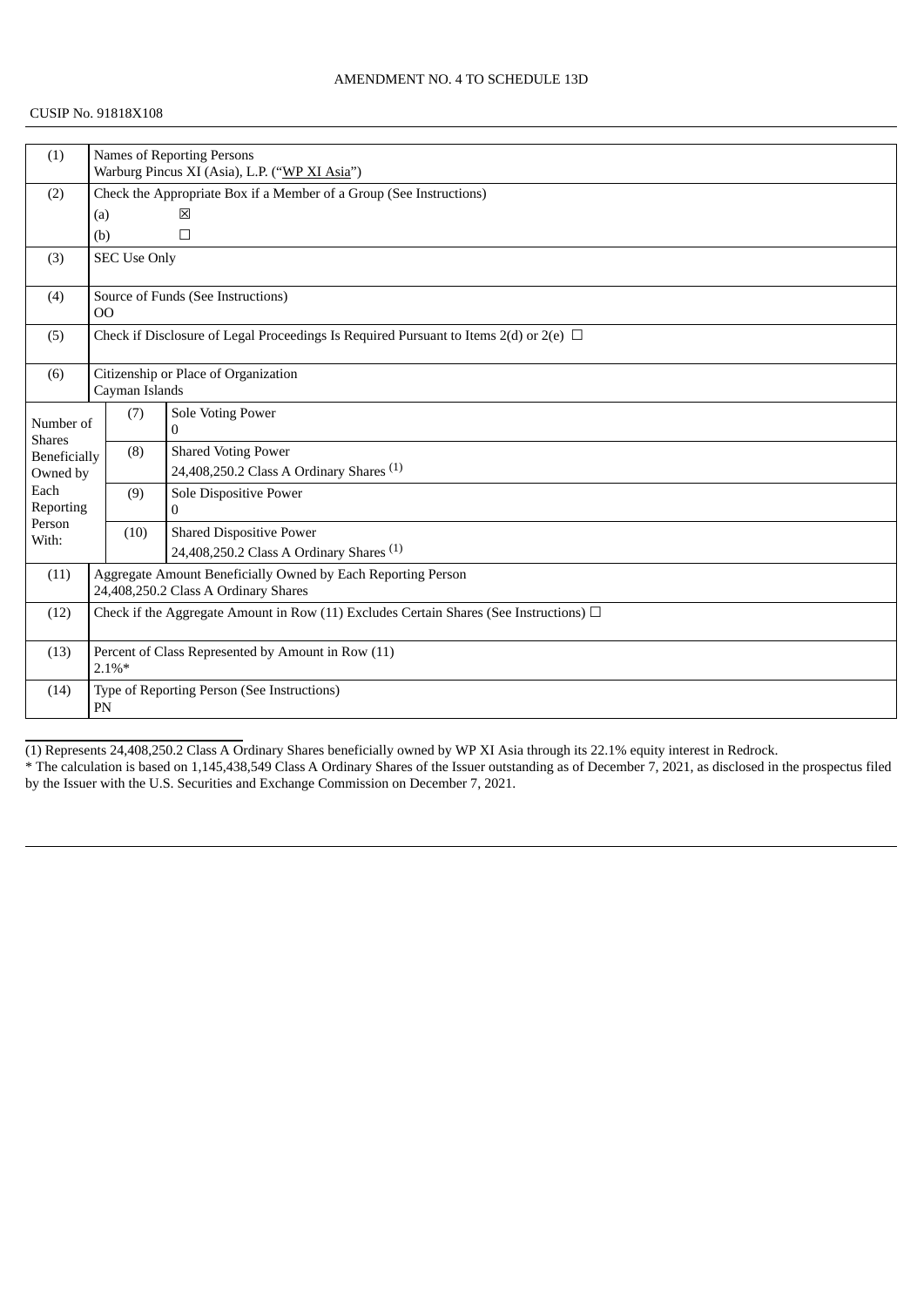### CUSIP No. 91818X108

| (1)                        |                                                                                             | Names of Reporting Persons                                          |                                                              |  |  |  |  |
|----------------------------|---------------------------------------------------------------------------------------------|---------------------------------------------------------------------|--------------------------------------------------------------|--|--|--|--|
|                            |                                                                                             | Warburg Pincus XI Partners, L.P. ("WP XI Partners")                 |                                                              |  |  |  |  |
| (2)                        |                                                                                             | Check the Appropriate Box if a Member of a Group (See Instructions) |                                                              |  |  |  |  |
|                            | (a)                                                                                         |                                                                     | 区                                                            |  |  |  |  |
|                            | (b)                                                                                         |                                                                     | $\Box$                                                       |  |  |  |  |
| (3)                        |                                                                                             | <b>SEC Use Only</b>                                                 |                                                              |  |  |  |  |
| (4)                        | O <sub>O</sub>                                                                              |                                                                     | Source of Funds (See Instructions)                           |  |  |  |  |
| (5)                        | Check if Disclosure of Legal Proceedings Is Required Pursuant to Items 2(d) or 2(e) $\Box$  |                                                                     |                                                              |  |  |  |  |
| (6)                        | Citizenship or Place of Organization<br>Delaware                                            |                                                                     |                                                              |  |  |  |  |
|                            |                                                                                             | (7)                                                                 | <b>Sole Voting Power</b>                                     |  |  |  |  |
| Number of<br><b>Shares</b> |                                                                                             |                                                                     | $\Omega$                                                     |  |  |  |  |
| Beneficially               |                                                                                             | (8)                                                                 | <b>Shared Voting Power</b>                                   |  |  |  |  |
| Owned by                   |                                                                                             |                                                                     | 4,311,482.0 Class A Ordinary Shares $(1)$                    |  |  |  |  |
| Each                       |                                                                                             | (9)                                                                 | Sole Dispositive Power                                       |  |  |  |  |
| Reporting<br>Person        |                                                                                             |                                                                     | $\mathbf{0}$                                                 |  |  |  |  |
| With:                      |                                                                                             | (10)                                                                | <b>Shared Dispositive Power</b>                              |  |  |  |  |
|                            |                                                                                             |                                                                     | 4,311,482.0 Class A Ordinary Shares $(1)$                    |  |  |  |  |
| (11)                       |                                                                                             |                                                                     | Aggregate Amount Beneficially Owned by Each Reporting Person |  |  |  |  |
|                            |                                                                                             | 4,311,482.0 Class A Ordinary Shares                                 |                                                              |  |  |  |  |
| (12)                       | Check if the Aggregate Amount in Row (11) Excludes Certain Shares (See Instructions) $\Box$ |                                                                     |                                                              |  |  |  |  |
| (13)                       | Percent of Class Represented by Amount in Row (11)<br>$0.4\%*$                              |                                                                     |                                                              |  |  |  |  |
| (14)                       | Type of Reporting Person (See Instructions)<br>PN                                           |                                                                     |                                                              |  |  |  |  |

(1) Represents 4,311,482.0 Class A Ordinary Shares beneficially owned by WP XI Partners through its 3.9% equity interest in Redrock.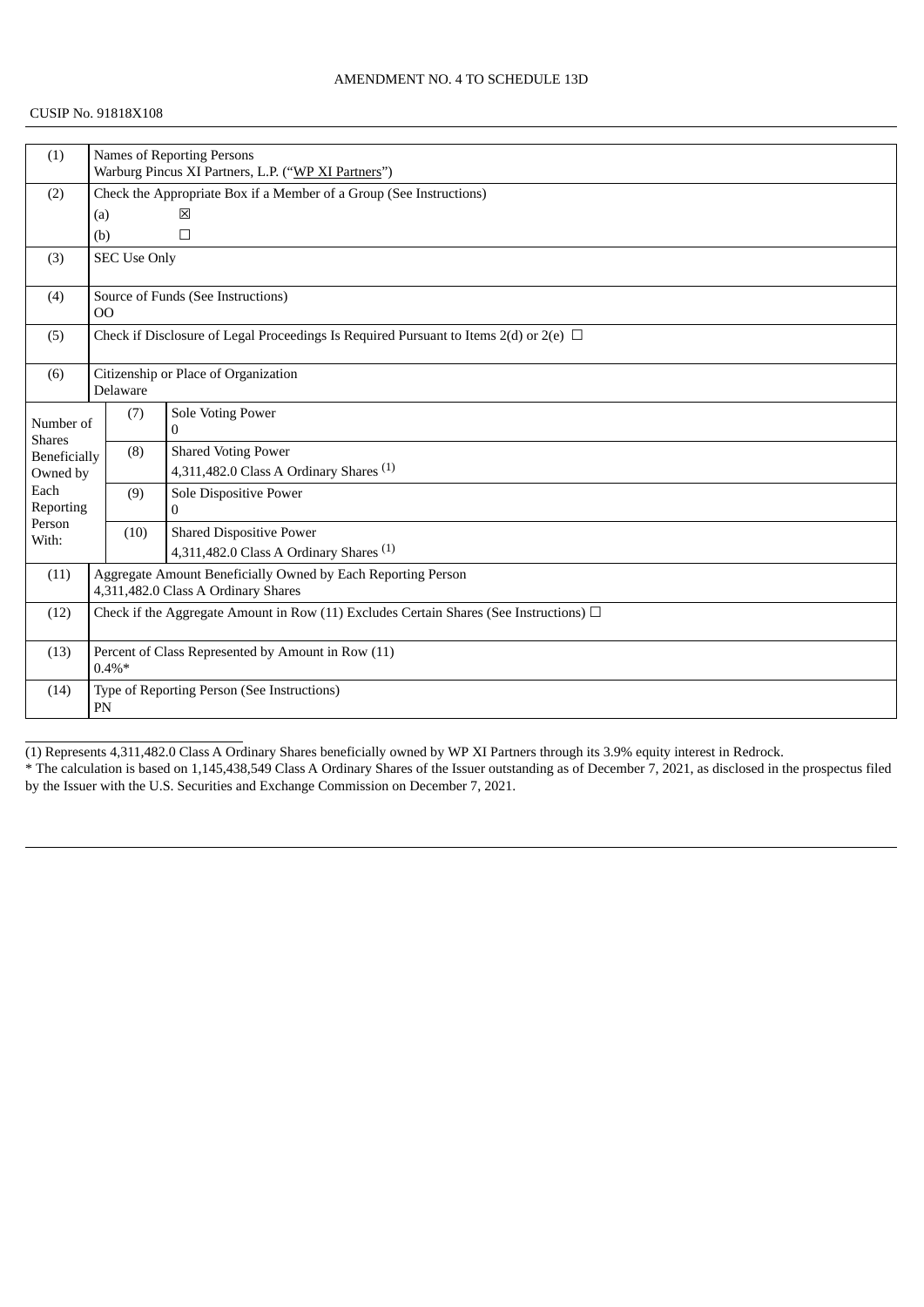### CUSIP No. 91818X108

| (1)                                                                  |                                                                                             | Names of Reporting Persons                                          |                                                                                            |  |  |  |
|----------------------------------------------------------------------|---------------------------------------------------------------------------------------------|---------------------------------------------------------------------|--------------------------------------------------------------------------------------------|--|--|--|
|                                                                      |                                                                                             | WP XI Partners, L.P. ("WP XIP")                                     |                                                                                            |  |  |  |
| (2)                                                                  |                                                                                             | Check the Appropriate Box if a Member of a Group (See Instructions) |                                                                                            |  |  |  |
|                                                                      | 図<br>(a)                                                                                    |                                                                     |                                                                                            |  |  |  |
|                                                                      | (b)                                                                                         |                                                                     | $\Box$                                                                                     |  |  |  |
| (3)                                                                  |                                                                                             | <b>SEC Use Only</b>                                                 |                                                                                            |  |  |  |
| (4)                                                                  | 00                                                                                          |                                                                     | Source of Funds (See Instructions)                                                         |  |  |  |
| (5)                                                                  |                                                                                             |                                                                     | Check if Disclosure of Legal Proceedings Is Required Pursuant to Items 2(d) or 2(e) $\Box$ |  |  |  |
| (6)                                                                  |                                                                                             | Delaware                                                            | Citizenship or Place of Organization                                                       |  |  |  |
| Number of                                                            |                                                                                             | (7)                                                                 | Sole Voting Power                                                                          |  |  |  |
| <b>Shares</b>                                                        |                                                                                             |                                                                     | $\mathbf{0}$                                                                               |  |  |  |
| Beneficially                                                         |                                                                                             | (8)                                                                 | <b>Shared Voting Power</b>                                                                 |  |  |  |
| Owned by                                                             |                                                                                             |                                                                     | 2,336,827.6 Class A Ordinary Shares $(1)$                                                  |  |  |  |
| Each                                                                 |                                                                                             | (9)                                                                 | Sole Dispositive Power                                                                     |  |  |  |
| Reporting<br>Person                                                  |                                                                                             |                                                                     | $\bf{0}$                                                                                   |  |  |  |
| With:                                                                |                                                                                             | (10)                                                                | <b>Shared Dispositive Power</b>                                                            |  |  |  |
|                                                                      |                                                                                             |                                                                     | 2,336,827.6 Class A Ordinary Shares $(1)$                                                  |  |  |  |
| Aggregate Amount Beneficially Owned by Each Reporting Person<br>(11) |                                                                                             |                                                                     |                                                                                            |  |  |  |
|                                                                      |                                                                                             | 2,336,827.6 Class A Ordinary Shares                                 |                                                                                            |  |  |  |
| (12)                                                                 | Check if the Aggregate Amount in Row (11) Excludes Certain Shares (See Instructions) $\Box$ |                                                                     |                                                                                            |  |  |  |
| (13)                                                                 | Percent of Class Represented by Amount in Row (11)<br>$0.2\%*$                              |                                                                     |                                                                                            |  |  |  |
| (14)                                                                 | Type of Reporting Person (See Instructions)<br>PN                                           |                                                                     |                                                                                            |  |  |  |

(1) Represents 2,336,827.6 Class A Ordinary Shares beneficially owned by WP XIP through its 2.1% equity interest in Redrock.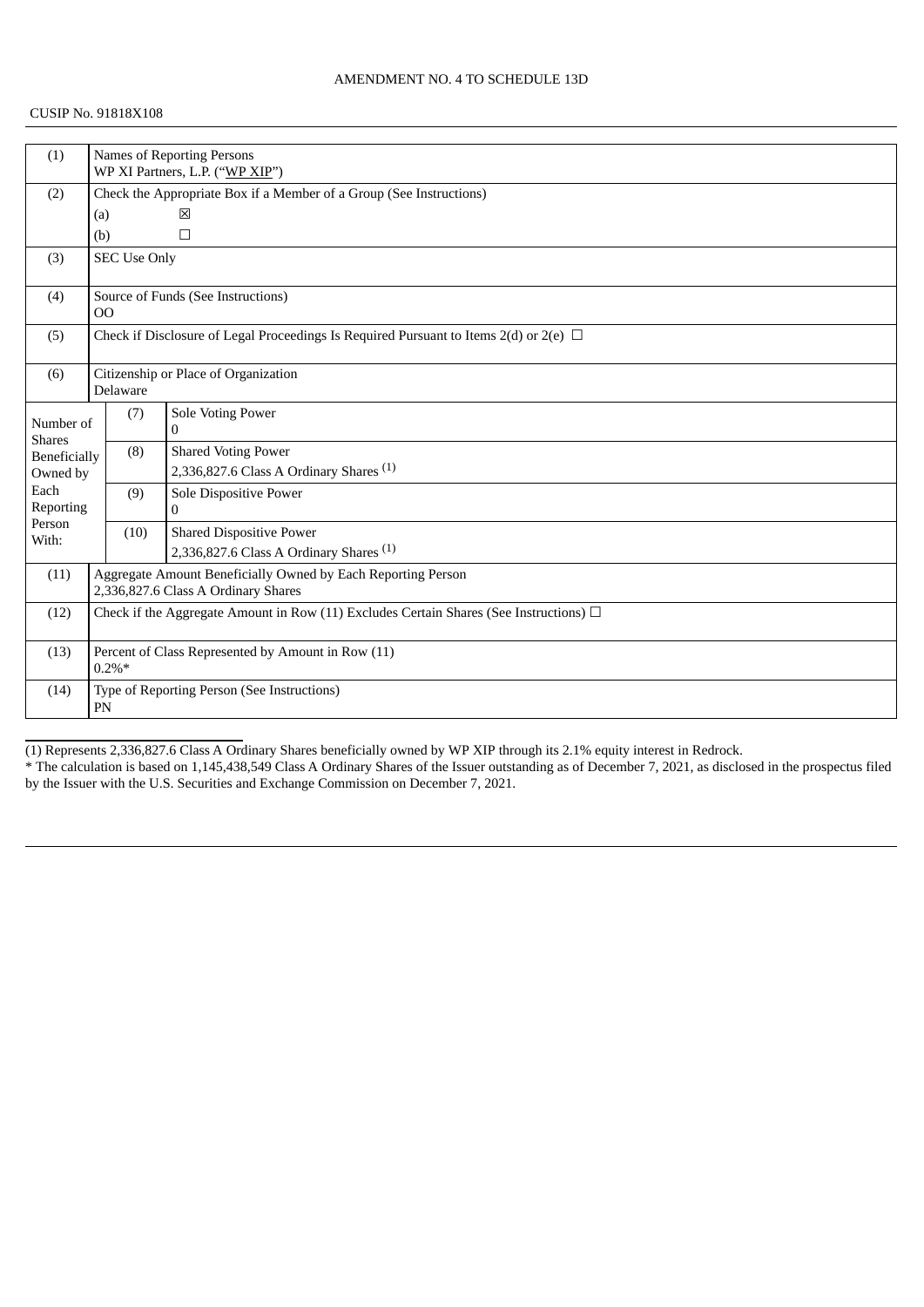### CUSIP No. 91818X108

| (1)                           |                                                                                                     | Names of Reporting Persons    |                                                    |  |  |  |
|-------------------------------|-----------------------------------------------------------------------------------------------------|-------------------------------|----------------------------------------------------|--|--|--|
|                               |                                                                                                     | Warburg Pincus LLC ("WP LLC") |                                                    |  |  |  |
| (2)                           | Check the Appropriate Box if a Member of a Group (See Instructions)                                 |                               |                                                    |  |  |  |
|                               | (a)                                                                                                 |                               | 図                                                  |  |  |  |
|                               | (b)                                                                                                 |                               | $\Box$                                             |  |  |  |
| (3)                           |                                                                                                     | <b>SEC Use Only</b>           |                                                    |  |  |  |
| (4)                           | O <sub>O</sub>                                                                                      |                               | Source of Funds (See Instructions)                 |  |  |  |
| (5)                           | Check if Disclosure of Legal Proceedings Is Required Pursuant to Items 2(d) or 2(e) $\Box$          |                               |                                                    |  |  |  |
| (6)                           |                                                                                                     | New York                      | Citizenship or Place of Organization               |  |  |  |
| Number of                     |                                                                                                     | (7)                           | Sole Voting Power<br>$\Omega$                      |  |  |  |
| <b>Shares</b><br>Beneficially |                                                                                                     | (8)                           | <b>Shared Voting Power</b>                         |  |  |  |
| Owned by                      |                                                                                                     |                               | 110,637,912 Class A Ordinary Shares <sup>(1)</sup> |  |  |  |
| Each                          |                                                                                                     | (9)                           | Sole Dispositive Power                             |  |  |  |
| Reporting                     |                                                                                                     |                               | $\mathbf{0}$                                       |  |  |  |
| Person<br>With:               |                                                                                                     | (10)                          | <b>Shared Dispositive Power</b>                    |  |  |  |
|                               |                                                                                                     |                               | 110,637,912 Class A Ordinary Shares $(1)$          |  |  |  |
| (11)                          | Aggregate Amount Beneficially Owned by Each Reporting Person<br>110,637,912 Class A Ordinary Shares |                               |                                                    |  |  |  |
| (12)                          | Check if the Aggregate Amount in Row (11) Excludes Certain Shares (See Instructions) $\Box$         |                               |                                                    |  |  |  |
| (13)                          | Percent of Class Represented by Amount in Row (11)<br>$9.7\%*$                                      |                               |                                                    |  |  |  |
| (14)                          | Type of Reporting Person (See Instructions)<br>$_{\rm OO}$                                          |                               |                                                    |  |  |  |

(1) Represents 110,637,912 Class A Ordinary Shares beneficially owned by WP LLC as the manager of WP XI, WP XI-B, WP XI-C, WP XI Partners, WP XIP (collectively, the "WP XI Funds") and WP XI Asia.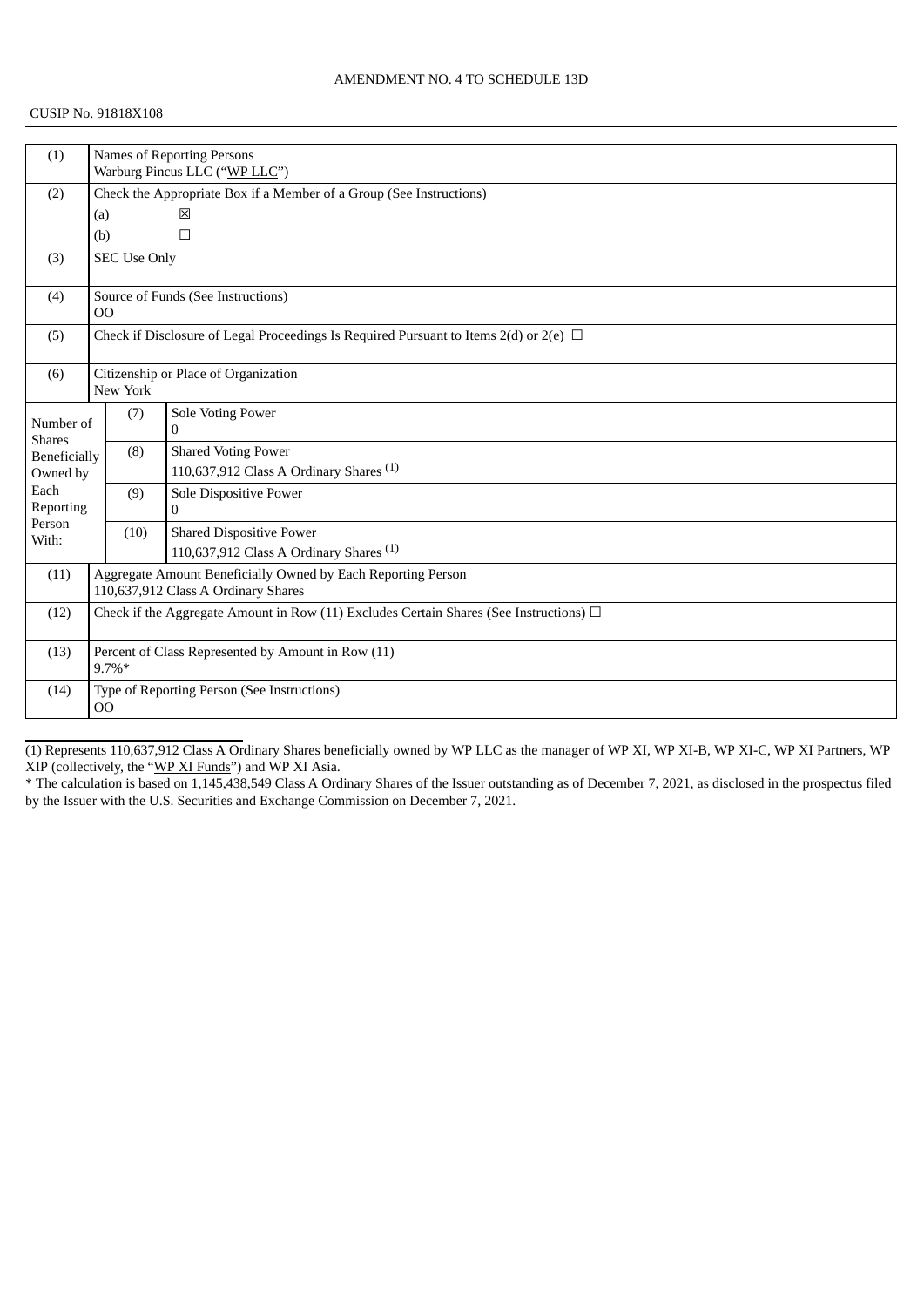#### CUSIP No. 91818X108

| (1)                        |                                                                                                      | <b>Names of Reporting Persons</b>                                   |                                                                                   |  |  |  |  |
|----------------------------|------------------------------------------------------------------------------------------------------|---------------------------------------------------------------------|-----------------------------------------------------------------------------------|--|--|--|--|
|                            |                                                                                                      | Warburg Pincus XI, L.P. ("WP XI GP")                                |                                                                                   |  |  |  |  |
| (2)                        |                                                                                                      | Check the Appropriate Box if a Member of a Group (See Instructions) |                                                                                   |  |  |  |  |
|                            |                                                                                                      | X<br>(a)                                                            |                                                                                   |  |  |  |  |
|                            | (b)                                                                                                  |                                                                     | $\Box$                                                                            |  |  |  |  |
| (3)                        |                                                                                                      | <b>SEC Use Only</b>                                                 |                                                                                   |  |  |  |  |
| (4)                        | O <sub>O</sub>                                                                                       |                                                                     | Source of Funds (See Instructions)                                                |  |  |  |  |
| (5)                        | Check if Disclosure of Legal Proceedings Is Required Pursuant to Items 2(d) or 2(e) $\Box$           |                                                                     |                                                                                   |  |  |  |  |
| (6)                        | Citizenship or Place of Organization<br>Delaware                                                     |                                                                     |                                                                                   |  |  |  |  |
| Number of<br><b>Shares</b> |                                                                                                      | (7)                                                                 | Sole Voting Power<br>$\mathbf{0}$                                                 |  |  |  |  |
| Beneficially<br>Owned by   |                                                                                                      | (8)                                                                 | <b>Shared Voting Power</b><br>85,945,101.1 Class A Ordinary Shares <sup>(1)</sup> |  |  |  |  |
| Each<br>Reporting          |                                                                                                      | (9)                                                                 | Sole Dispositive Power<br>$\mathbf{0}$                                            |  |  |  |  |
| Person<br>With:            |                                                                                                      | (10)                                                                | <b>Shared Dispositive Power</b>                                                   |  |  |  |  |
|                            |                                                                                                      |                                                                     | 85,945,101.1 Class A Ordinary Shares <sup>(1)</sup>                               |  |  |  |  |
| (11)                       | Aggregate Amount Beneficially Owned by Each Reporting Person<br>85,945,101.1 Class A Ordinary Shares |                                                                     |                                                                                   |  |  |  |  |
| (12)                       | Check if the Aggregate Amount in Row (11) Excludes Certain Shares (See Instructions) $\Box$          |                                                                     |                                                                                   |  |  |  |  |
| (13)                       | Percent of Class Represented by Amount in Row (11)<br>7.5%*                                          |                                                                     |                                                                                   |  |  |  |  |
| (14)                       | Type of Reporting Person (See Instructions)<br>$_{\rm OO}$                                           |                                                                     |                                                                                   |  |  |  |  |

(1) Represents 85,945,101.1 Class A Ordinary Shares beneficially owned by WP XI GP as the general partner of each of WP XI, WP XI-B, WP XI Partners and WP XIP.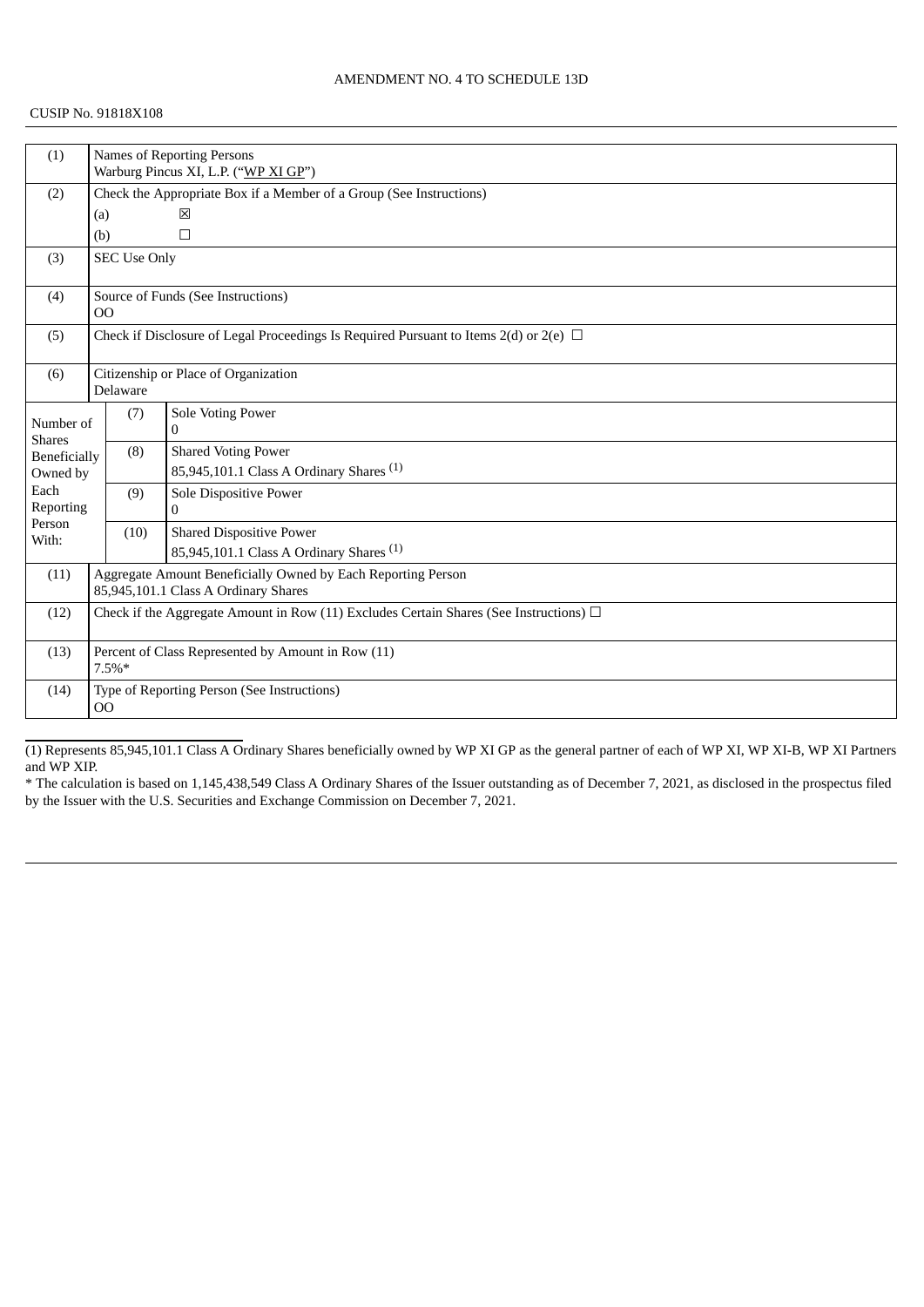### CUSIP No. 91818X108

| (1)                        | <b>Names of Reporting Persons</b><br>WP Global LLC ("WP Global")                                     |                     |                                                     |  |  |
|----------------------------|------------------------------------------------------------------------------------------------------|---------------------|-----------------------------------------------------|--|--|
| (2)                        | Check the Appropriate Box if a Member of a Group (See Instructions)                                  |                     |                                                     |  |  |
|                            | (a)                                                                                                  |                     | 図                                                   |  |  |
|                            | (b)                                                                                                  |                     | $\Box$                                              |  |  |
| (3)                        |                                                                                                      | <b>SEC Use Only</b> |                                                     |  |  |
| (4)                        | O <sub>O</sub>                                                                                       |                     | Source of Funds (See Instructions)                  |  |  |
| (5)                        | Check if Disclosure of Legal Proceedings Is Required Pursuant to Items 2(d) or 2(e) $\Box$           |                     |                                                     |  |  |
| (6)                        |                                                                                                      | Delaware            | Citizenship or Place of Organization                |  |  |
| Number of<br><b>Shares</b> |                                                                                                      | (7)                 | Sole Voting Power<br>$\mathbf{0}$                   |  |  |
| Beneficially               |                                                                                                      | (8)                 | <b>Shared Voting Power</b>                          |  |  |
| Owned by                   |                                                                                                      |                     | 85,945,101.1 Class A Ordinary Shares <sup>(1)</sup> |  |  |
| Each                       |                                                                                                      | (9)                 | Sole Dispositive Power                              |  |  |
| Reporting                  |                                                                                                      |                     | $\mathbf{0}$                                        |  |  |
| Person<br>With:            |                                                                                                      | (10)                | <b>Shared Dispositive Power</b>                     |  |  |
|                            |                                                                                                      |                     | 85,945,101.1 Class A Ordinary Shares <sup>(1)</sup> |  |  |
| (11)                       | Aggregate Amount Beneficially Owned by Each Reporting Person<br>85,945,101.1 Class A Ordinary Shares |                     |                                                     |  |  |
| (12)                       | Check if the Aggregate Amount in Row (11) Excludes Certain Shares (See Instructions) $\Box$          |                     |                                                     |  |  |
| (13)                       | Percent of Class Represented by Amount in Row (11)<br>$7.5\%*$                                       |                     |                                                     |  |  |
| (14)                       | Type of Reporting Person (See Instructions)<br>O <sub>O</sub>                                        |                     |                                                     |  |  |

(1) Represents 85,945,101.1 Class A Ordinary Shares beneficially owned by WP Global as the general partner of WP XI GP.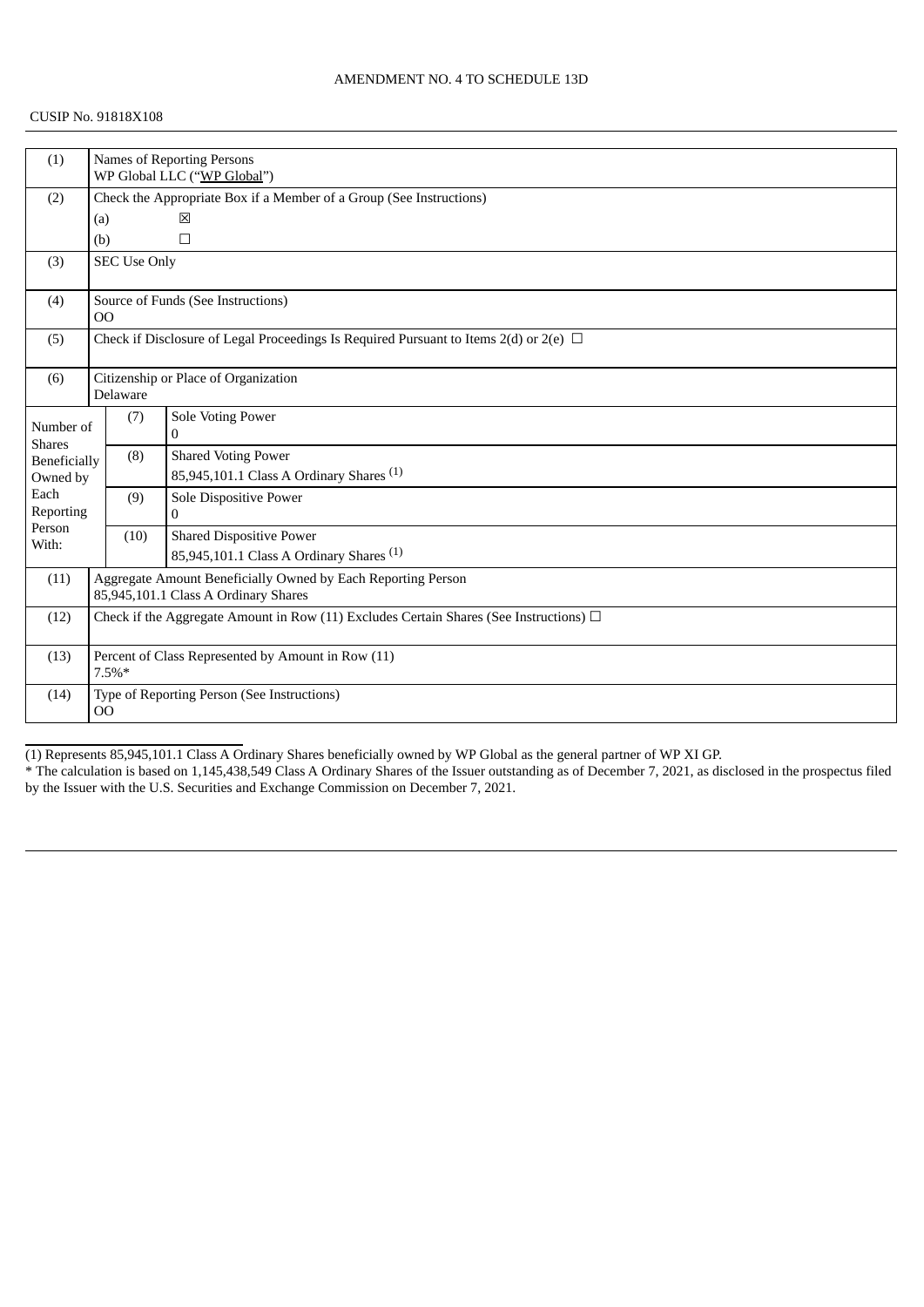### CUSIP No. 91818X108

| (1)             |                                                                                             | Names of Reporting Persons<br>Warburg Pincus Partners II, L.P. ("WPP II") |                                                              |  |  |  |
|-----------------|---------------------------------------------------------------------------------------------|---------------------------------------------------------------------------|--------------------------------------------------------------|--|--|--|
| (2)             | Check the Appropriate Box if a Member of a Group (See Instructions)                         |                                                                           |                                                              |  |  |  |
|                 | 図<br>(a)                                                                                    |                                                                           |                                                              |  |  |  |
|                 | (b)                                                                                         |                                                                           | $\Box$                                                       |  |  |  |
| (3)             |                                                                                             | <b>SEC Use Only</b>                                                       |                                                              |  |  |  |
|                 |                                                                                             |                                                                           |                                                              |  |  |  |
| (4)             |                                                                                             |                                                                           | Source of Funds (See Instructions)                           |  |  |  |
|                 | 00                                                                                          |                                                                           |                                                              |  |  |  |
| (5)             | Check if Disclosure of Legal Proceedings Is Required Pursuant to Items 2(d) or 2(e) $\Box$  |                                                                           |                                                              |  |  |  |
| (6)             |                                                                                             | Citizenship or Place of Organization                                      |                                                              |  |  |  |
|                 |                                                                                             | Delaware                                                                  |                                                              |  |  |  |
| Number of       |                                                                                             | (7)                                                                       | Sole Voting Power                                            |  |  |  |
| <b>Shares</b>   |                                                                                             |                                                                           | 0                                                            |  |  |  |
| Beneficially    |                                                                                             | (8)                                                                       | <b>Shared Voting Power</b>                                   |  |  |  |
| Owned by        |                                                                                             |                                                                           | 85,945,101.1 Class A Ordinary Shares <sup>(1)</sup>          |  |  |  |
| Each            |                                                                                             | (9)                                                                       | Sole Dispositive Power                                       |  |  |  |
| Reporting       |                                                                                             |                                                                           | 0                                                            |  |  |  |
| Person<br>With: |                                                                                             | (10)                                                                      | <b>Shared Dispositive Power</b>                              |  |  |  |
|                 |                                                                                             |                                                                           | 85,945,101.1 Class A Ordinary Shares <sup>(1)</sup>          |  |  |  |
| (11)            |                                                                                             |                                                                           | Aggregate Amount Beneficially Owned by Each Reporting Person |  |  |  |
|                 |                                                                                             |                                                                           | 85,945,101.1 Class A Ordinary Shares                         |  |  |  |
| (12)            | Check if the Aggregate Amount in Row (11) Excludes Certain Shares (See Instructions) $\Box$ |                                                                           |                                                              |  |  |  |
|                 |                                                                                             |                                                                           |                                                              |  |  |  |
| (13)            |                                                                                             | Percent of Class Represented by Amount in Row (11)                        |                                                              |  |  |  |
|                 |                                                                                             | $7.5\%*$                                                                  |                                                              |  |  |  |
| (14)            |                                                                                             |                                                                           | Type of Reporting Person (See Instructions)                  |  |  |  |
|                 | PN                                                                                          |                                                                           |                                                              |  |  |  |

(1) Represents 85,945,101.1 Class A Ordinary Shares beneficially owned by WPP II as the managing member of WP Global.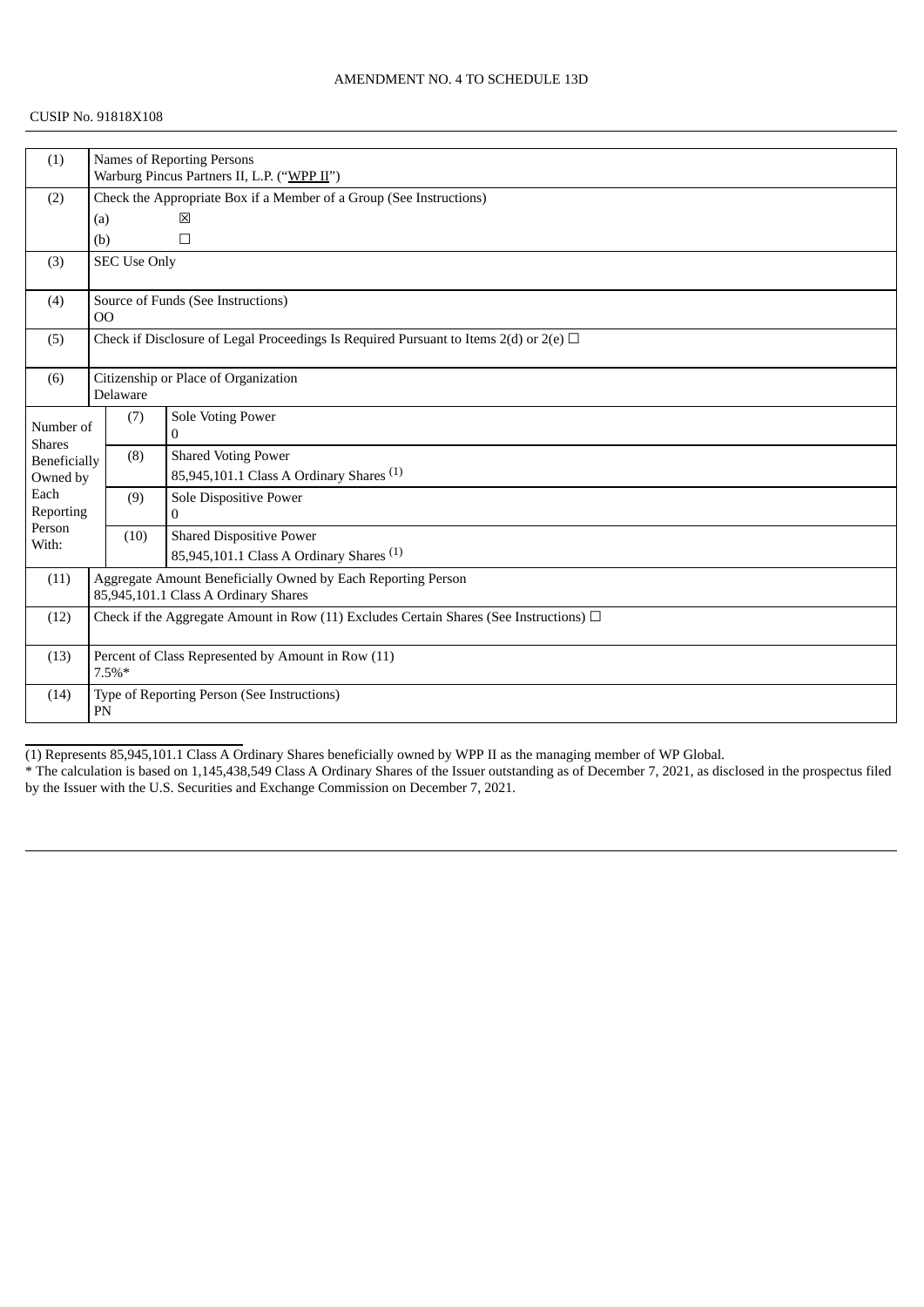### CUSIP No. 91818X108

| (1)                        | <b>Names of Reporting Persons</b>                                                                    |                                                                     |                                                     |  |  |  |
|----------------------------|------------------------------------------------------------------------------------------------------|---------------------------------------------------------------------|-----------------------------------------------------|--|--|--|
|                            |                                                                                                      | Warburg Pincus Partners GP LLC ("WPP GP LLC")                       |                                                     |  |  |  |
| (2)                        |                                                                                                      | Check the Appropriate Box if a Member of a Group (See Instructions) |                                                     |  |  |  |
|                            | (a)                                                                                                  |                                                                     | 区                                                   |  |  |  |
|                            | (b)                                                                                                  |                                                                     | $\Box$                                              |  |  |  |
| (3)                        |                                                                                                      | <b>SEC Use Only</b>                                                 |                                                     |  |  |  |
| (4)                        | O <sub>O</sub>                                                                                       |                                                                     | Source of Funds (See Instructions)                  |  |  |  |
| (5)                        | Check if Disclosure of Legal Proceedings Is Required Pursuant to Items $2(d)$ or $2(e)$ $\Box$       |                                                                     |                                                     |  |  |  |
| (6)                        | Citizenship or Place of Organization<br>Delaware                                                     |                                                                     |                                                     |  |  |  |
| Number of<br><b>Shares</b> |                                                                                                      | (7)                                                                 | Sole Voting Power<br>0                              |  |  |  |
| Beneficially               |                                                                                                      | (8)                                                                 | <b>Shared Voting Power</b>                          |  |  |  |
| Owned by                   |                                                                                                      |                                                                     | 85,945,101.1 Class A Ordinary Shares <sup>(1)</sup> |  |  |  |
| Each<br>Reporting          |                                                                                                      | (9)                                                                 | Sole Dispositive Power<br>$\mathbf{0}$              |  |  |  |
| Person<br>With:            |                                                                                                      | (10)                                                                | <b>Shared Dispositive Power</b>                     |  |  |  |
|                            |                                                                                                      |                                                                     | 85,945,101.1 Class A Ordinary Shares <sup>(1)</sup> |  |  |  |
| (11)                       | Aggregate Amount Beneficially Owned by Each Reporting Person<br>85,945,101.1 Class A Ordinary Shares |                                                                     |                                                     |  |  |  |
| (12)                       | Check if the Aggregate Amount in Row (11) Excludes Certain Shares (See Instructions) $\Box$          |                                                                     |                                                     |  |  |  |
| (13)                       | Percent of Class Represented by Amount in Row (11)<br>$7.5\%*$                                       |                                                                     |                                                     |  |  |  |
| (14)                       | Type of Reporting Person (See Instructions)<br>00                                                    |                                                                     |                                                     |  |  |  |

(1) Represents 85,945,101.1 Class A Ordinary Shares beneficially owned by WPP GP LLC as the general partner of WPP II.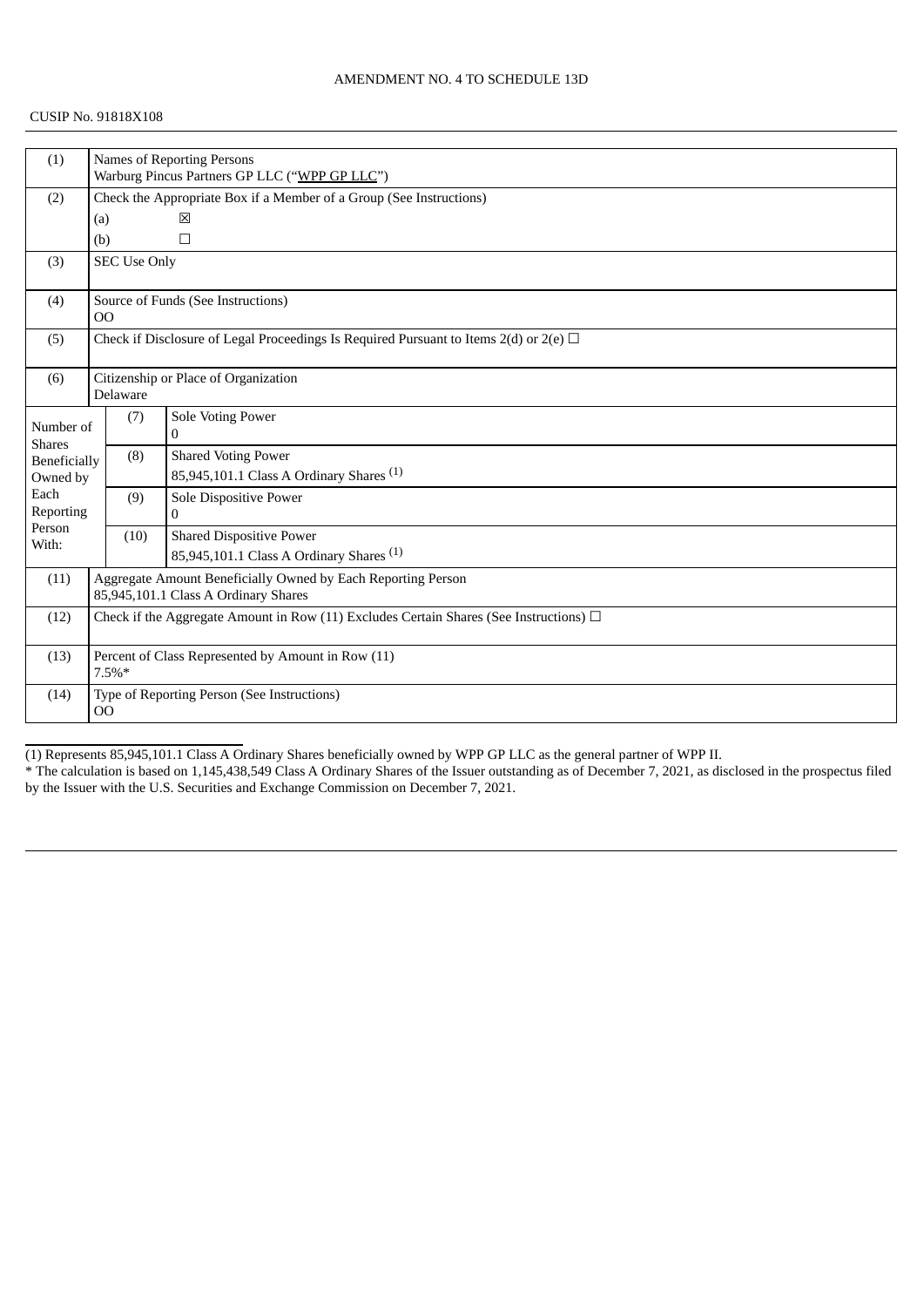### CUSIP No. 91818X108

| (1)                           |                                                                                                      | <b>Names of Reporting Persons</b><br>Warburg Pincus & Co ("WP")     |                                                     |  |  |  |  |
|-------------------------------|------------------------------------------------------------------------------------------------------|---------------------------------------------------------------------|-----------------------------------------------------|--|--|--|--|
| (2)                           |                                                                                                      | Check the Appropriate Box if a Member of a Group (See Instructions) |                                                     |  |  |  |  |
|                               | (a)                                                                                                  | 区                                                                   |                                                     |  |  |  |  |
|                               | (b)                                                                                                  |                                                                     | $\Box$                                              |  |  |  |  |
| (3)                           |                                                                                                      | <b>SEC Use Only</b>                                                 |                                                     |  |  |  |  |
|                               |                                                                                                      |                                                                     |                                                     |  |  |  |  |
| (4)                           | 00                                                                                                   |                                                                     | Source of Funds (See Instructions)                  |  |  |  |  |
| (5)                           | Check if Disclosure of Legal Proceedings Is Required Pursuant to Items $2(d)$ or $2(e)$ $\Box$       |                                                                     |                                                     |  |  |  |  |
| (6)                           | Citizenship or Place of Organization<br>New York                                                     |                                                                     |                                                     |  |  |  |  |
| Number of                     |                                                                                                      | (7)                                                                 | Sole Voting Power<br>0                              |  |  |  |  |
| <b>Shares</b><br>Beneficially |                                                                                                      | (8)                                                                 | <b>Shared Voting Power</b>                          |  |  |  |  |
| Owned by                      |                                                                                                      |                                                                     | 85,945,101.1 Class A Ordinary Shares <sup>(1)</sup> |  |  |  |  |
| Each                          |                                                                                                      | (9)                                                                 | Sole Dispositive Power                              |  |  |  |  |
| Reporting                     |                                                                                                      |                                                                     | $\Omega$                                            |  |  |  |  |
| Person<br>With:               |                                                                                                      | (10)                                                                | <b>Shared Dispositive Power</b>                     |  |  |  |  |
|                               |                                                                                                      |                                                                     | 85,945,101.1 Class A Ordinary Shares <sup>(1)</sup> |  |  |  |  |
| (11)                          | Aggregate Amount Beneficially Owned by Each Reporting Person<br>85,945,101.1 Class A Ordinary Shares |                                                                     |                                                     |  |  |  |  |
| (12)                          | Check if the Aggregate Amount in Row (11) Excludes Certain Shares (See Instructions) $\Box$          |                                                                     |                                                     |  |  |  |  |
| (13)                          | Percent of Class Represented by Amount in Row (11)<br>$7.5\%*$                                       |                                                                     |                                                     |  |  |  |  |
| (14)                          | Type of Reporting Person (See Instructions)<br>PN                                                    |                                                                     |                                                     |  |  |  |  |

(1) Represents 85,945,101.1 Class A Ordinary Shares beneficially owned by WP as the managing member of WPP GP LLC.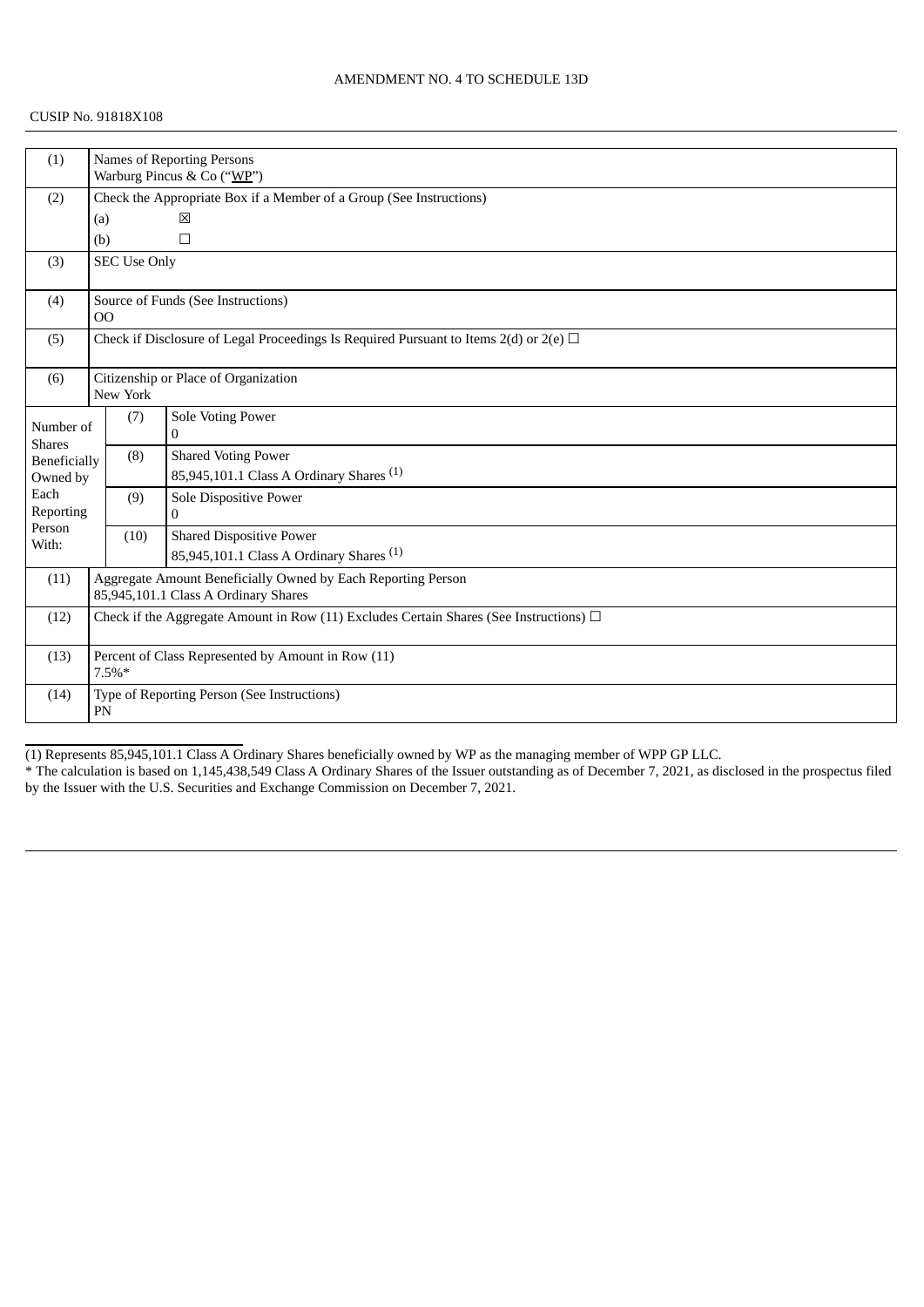| (1)                             |                                                                                                   | <b>Names of Reporting Persons</b><br>Warburg Pincus (Cayman) XI, L.P. ("WP XI Cayman GP") |                                                                                     |  |  |  |  |
|---------------------------------|---------------------------------------------------------------------------------------------------|-------------------------------------------------------------------------------------------|-------------------------------------------------------------------------------------|--|--|--|--|
| (2)                             |                                                                                                   | Check the Appropriate Box if a Member of a Group (See Instructions)                       |                                                                                     |  |  |  |  |
|                                 |                                                                                                   | 図<br>(a)                                                                                  |                                                                                     |  |  |  |  |
|                                 | (b)                                                                                               |                                                                                           | $\Box$                                                                              |  |  |  |  |
| (3)                             |                                                                                                   | <b>SEC Use Only</b>                                                                       |                                                                                     |  |  |  |  |
| (4)                             | 00                                                                                                |                                                                                           | Source of Funds (See Instructions)                                                  |  |  |  |  |
| (5)                             | Check if Disclosure of Legal Proceedings Is Required Pursuant to Items $2(d)$ or $2(e)$ $\Box$    |                                                                                           |                                                                                     |  |  |  |  |
| (6)                             | Citizenship or Place of Organization<br>Cayman Islands                                            |                                                                                           |                                                                                     |  |  |  |  |
| Number of<br><b>Shares</b>      |                                                                                                   | (7)                                                                                       | Sole Voting Power<br>$\mathbf{0}$                                                   |  |  |  |  |
| <b>Beneficially</b><br>Owned by |                                                                                                   | (8)                                                                                       | <b>Shared Voting Power</b><br>284,560.7 Class A Ordinary Shares <sup>(1)</sup>      |  |  |  |  |
| Each<br>Reporting               |                                                                                                   | (9)                                                                                       | Sole Dispositive Power<br>$\Omega$                                                  |  |  |  |  |
| Person<br>With:                 |                                                                                                   | (10)                                                                                      | <b>Shared Dispositive Power</b><br>284,560.7 Class A Ordinary Shares <sup>(1)</sup> |  |  |  |  |
| (11)                            | Aggregate Amount Beneficially Owned by Each Reporting Person<br>284,560.7 Class A Ordinary Shares |                                                                                           |                                                                                     |  |  |  |  |
| (12)                            | Check if the Aggregate Amount in Row (11) Excludes Certain Shares (See Instructions) $\Box$       |                                                                                           |                                                                                     |  |  |  |  |
| (13)                            | Percent of Class Represented by Amount in Row (11)<br>$0.0\%*$                                    |                                                                                           |                                                                                     |  |  |  |  |
| (14)                            | Type of Reporting Person (See Instructions)<br>PN                                                 |                                                                                           |                                                                                     |  |  |  |  |

(1) Represents 284,560.7 Class A Ordinary Shares beneficially owned by WP XI Cayman GP as the general partner of WP XI-C.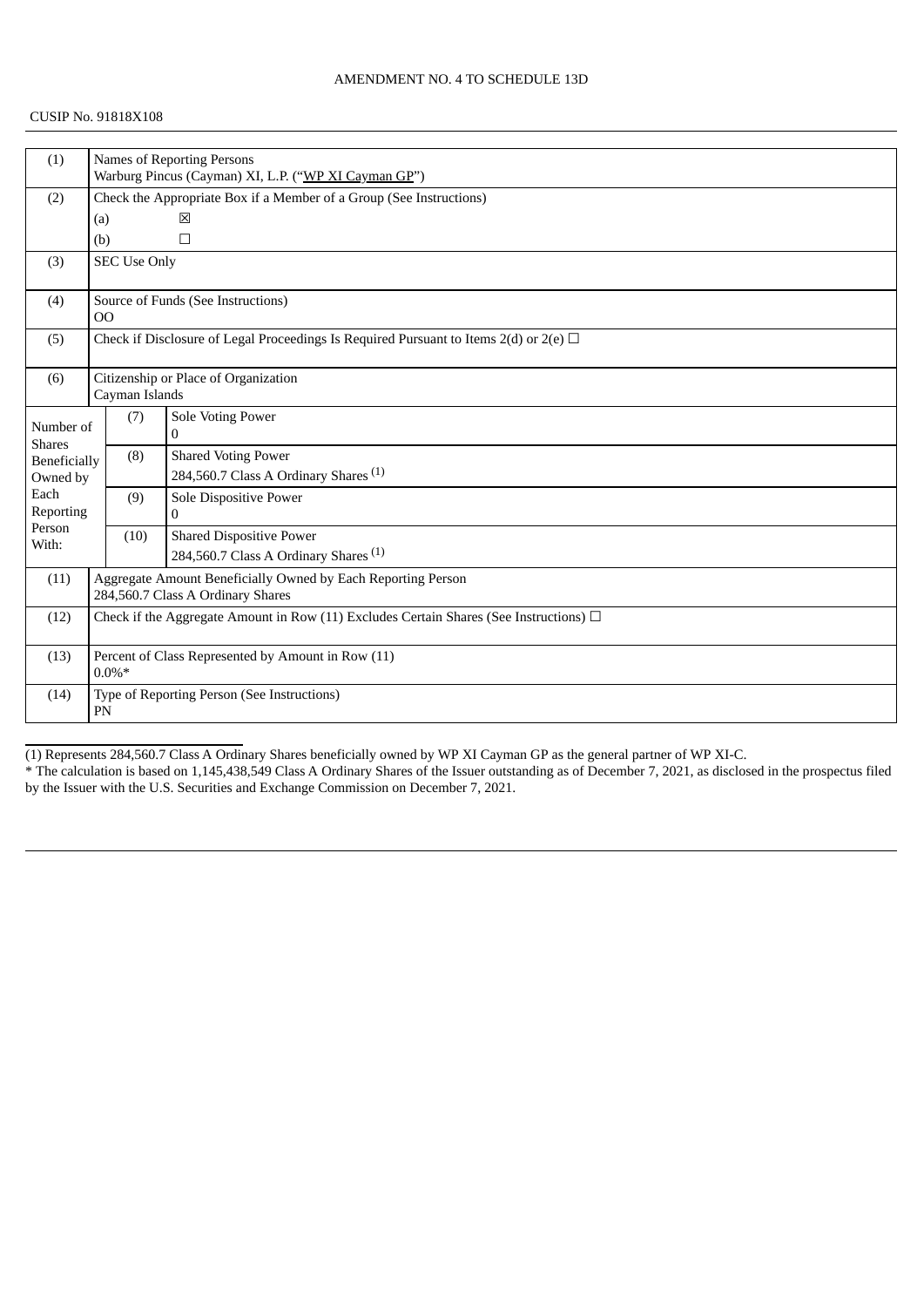| (1)                        |                                                                                                   | Names of Reporting Persons<br>Warburg Pincus XI-C, LLC ("WP XI-C LLC") |                                                  |  |  |  |
|----------------------------|---------------------------------------------------------------------------------------------------|------------------------------------------------------------------------|--------------------------------------------------|--|--|--|
| (2)                        |                                                                                                   | Check the Appropriate Box if a Member of a Group (See Instructions)    |                                                  |  |  |  |
|                            | (a)                                                                                               |                                                                        | 区                                                |  |  |  |
|                            | (b)                                                                                               |                                                                        | $\Box$                                           |  |  |  |
| (3)                        |                                                                                                   | <b>SEC Use Only</b>                                                    |                                                  |  |  |  |
| (4)                        | O <sub>O</sub>                                                                                    |                                                                        | Source of Funds (See Instructions)               |  |  |  |
| (5)                        | Check if Disclosure of Legal Proceedings Is Required Pursuant to Items $2(d)$ or $2(e)$ $\Box$    |                                                                        |                                                  |  |  |  |
| (6)                        | Citizenship or Place of Organization<br>Delaware                                                  |                                                                        |                                                  |  |  |  |
| Number of<br><b>Shares</b> |                                                                                                   | (7)                                                                    | Sole Voting Power<br>$\mathbf{0}$                |  |  |  |
| Beneficially               |                                                                                                   | (8)                                                                    | <b>Shared Voting Power</b>                       |  |  |  |
| Owned by                   |                                                                                                   |                                                                        | 284,560.7 Class A Ordinary Shares <sup>(1)</sup> |  |  |  |
| Each                       |                                                                                                   | (9)                                                                    | Sole Dispositive Power                           |  |  |  |
| Reporting<br>Person        |                                                                                                   |                                                                        | $\mathbf{0}$                                     |  |  |  |
| With:                      |                                                                                                   | (10)                                                                   | <b>Shared Dispositive Power</b>                  |  |  |  |
|                            |                                                                                                   |                                                                        | 284,560.7 Class A Ordinary Shares <sup>(1)</sup> |  |  |  |
| (11)                       | Aggregate Amount Beneficially Owned by Each Reporting Person<br>284,560.7 Class A Ordinary Shares |                                                                        |                                                  |  |  |  |
| (12)                       | Check if the Aggregate Amount in Row (11) Excludes Certain Shares (See Instructions) $\Box$       |                                                                        |                                                  |  |  |  |
| (13)                       | Percent of Class Represented by Amount in Row (11)<br>$0.0\%*$                                    |                                                                        |                                                  |  |  |  |
| (14)                       | Type of Reporting Person (See Instructions)<br>O <sub>O</sub>                                     |                                                                        |                                                  |  |  |  |

(1) Represents 284,560.7 Class A Ordinary Shares beneficially owned by WP XI-C LLC as the general partner of WP XI Cayman GP. \* The calculation is based on 1,145,438,549 Class A Ordinary Shares of the Issuer outstanding as of December 7, 2021, as disclosed in the prospectus filed by the Issuer with the U.S. Securities and Exchange Commission on December 7, 2021.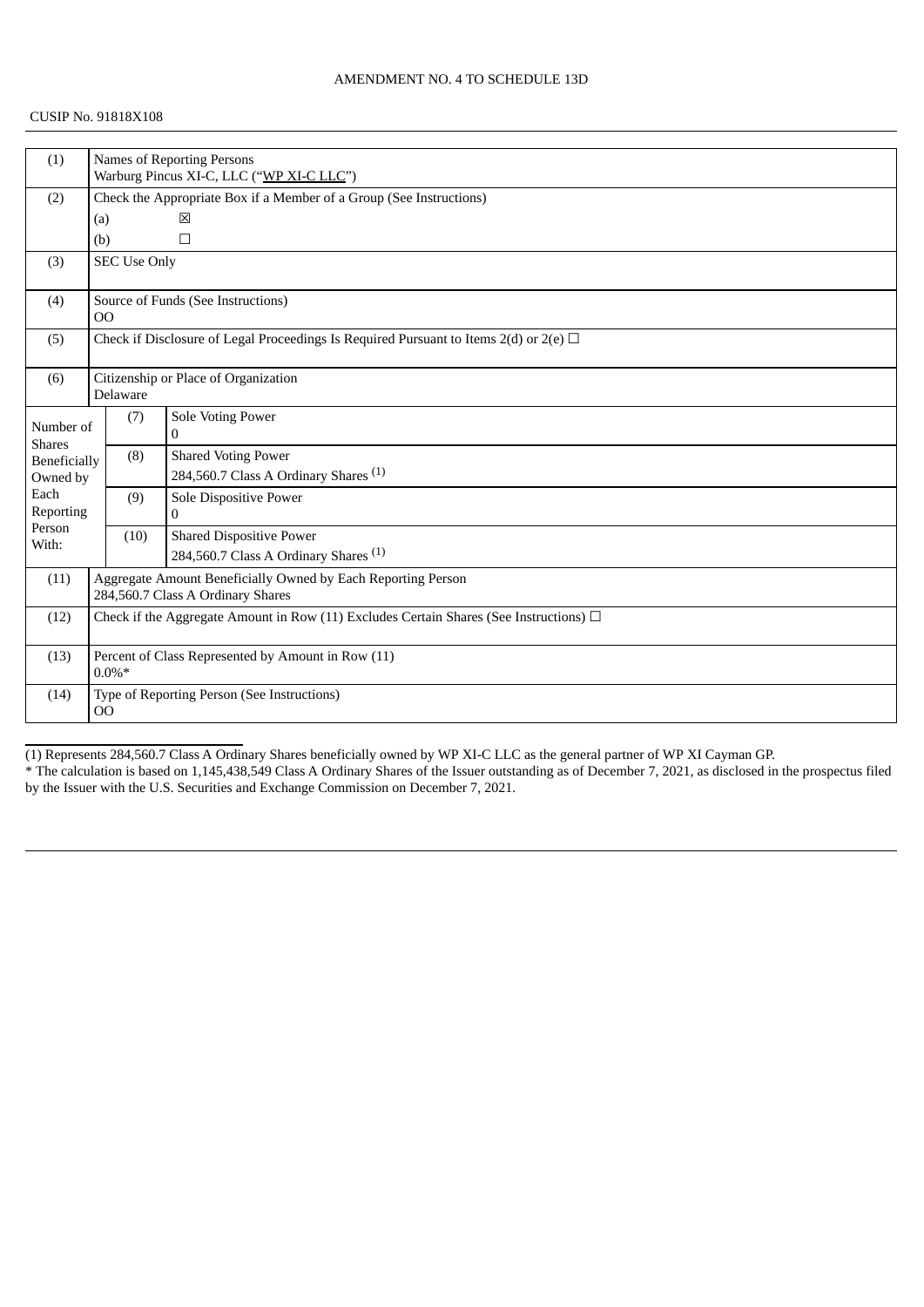| (1)                        | <b>Names of Reporting Persons</b>                                                              |                                                                     |                                                  |  |  |  |
|----------------------------|------------------------------------------------------------------------------------------------|---------------------------------------------------------------------|--------------------------------------------------|--|--|--|
|                            |                                                                                                | Warburg Pincus (Bermuda) XI, Ltd. ("WP XI Bermuda")                 |                                                  |  |  |  |
| (2)                        |                                                                                                | Check the Appropriate Box if a Member of a Group (See Instructions) |                                                  |  |  |  |
|                            | (a)                                                                                            |                                                                     | 区                                                |  |  |  |
|                            | (b)                                                                                            |                                                                     | $\Box$                                           |  |  |  |
| (3)                        |                                                                                                | <b>SEC Use Only</b>                                                 |                                                  |  |  |  |
| (4)                        | O <sub>O</sub>                                                                                 |                                                                     | Source of Funds (See Instructions)               |  |  |  |
| (5)                        | Check if Disclosure of Legal Proceedings Is Required Pursuant to Items $2(d)$ or $2(e)$ $\Box$ |                                                                     |                                                  |  |  |  |
| (6)                        | Citizenship or Place of Organization<br>Bermuda                                                |                                                                     |                                                  |  |  |  |
| Number of<br><b>Shares</b> |                                                                                                | (7)                                                                 | Sole Voting Power<br>$\mathbf{0}$                |  |  |  |
| Beneficially               |                                                                                                | (8)                                                                 | <b>Shared Voting Power</b>                       |  |  |  |
| Owned by                   |                                                                                                |                                                                     | 284,560.7 Class A Ordinary Shares <sup>(1)</sup> |  |  |  |
| Each                       |                                                                                                | (9)                                                                 | Sole Dispositive Power                           |  |  |  |
| Reporting                  |                                                                                                |                                                                     | $\mathbf{0}$                                     |  |  |  |
| Person<br>With:            |                                                                                                | (10)                                                                | <b>Shared Dispositive Power</b>                  |  |  |  |
|                            |                                                                                                |                                                                     | 284,560.7 Class A Ordinary Shares <sup>(1)</sup> |  |  |  |
| (11)                       | Aggregate Amount Beneficially Owned by Each Reporting Person                                   |                                                                     |                                                  |  |  |  |
|                            | 284,560.7 Class A Ordinary Shares                                                              |                                                                     |                                                  |  |  |  |
| (12)                       | Check if the Aggregate Amount in Row (11) Excludes Certain Shares (See Instructions) $\Box$    |                                                                     |                                                  |  |  |  |
| (13)                       | Percent of Class Represented by Amount in Row (11)<br>$0.0\%*$                                 |                                                                     |                                                  |  |  |  |
| (14)                       | Type of Reporting Person (See Instructions)<br>CO                                              |                                                                     |                                                  |  |  |  |

(1) Represents 284,560.7 Class A Ordinary Shares beneficially owned by WP XI Bermuda as the general partner of WP XI Cayman GP. \* The calculation is based on 1,145,438,549 Class A Ordinary Shares of the Issuer outstanding as of December 7, 2021, as disclosed in the prospectus filed by the Issuer with the U.S. Securities and Exchange Commission on December 7, 2021.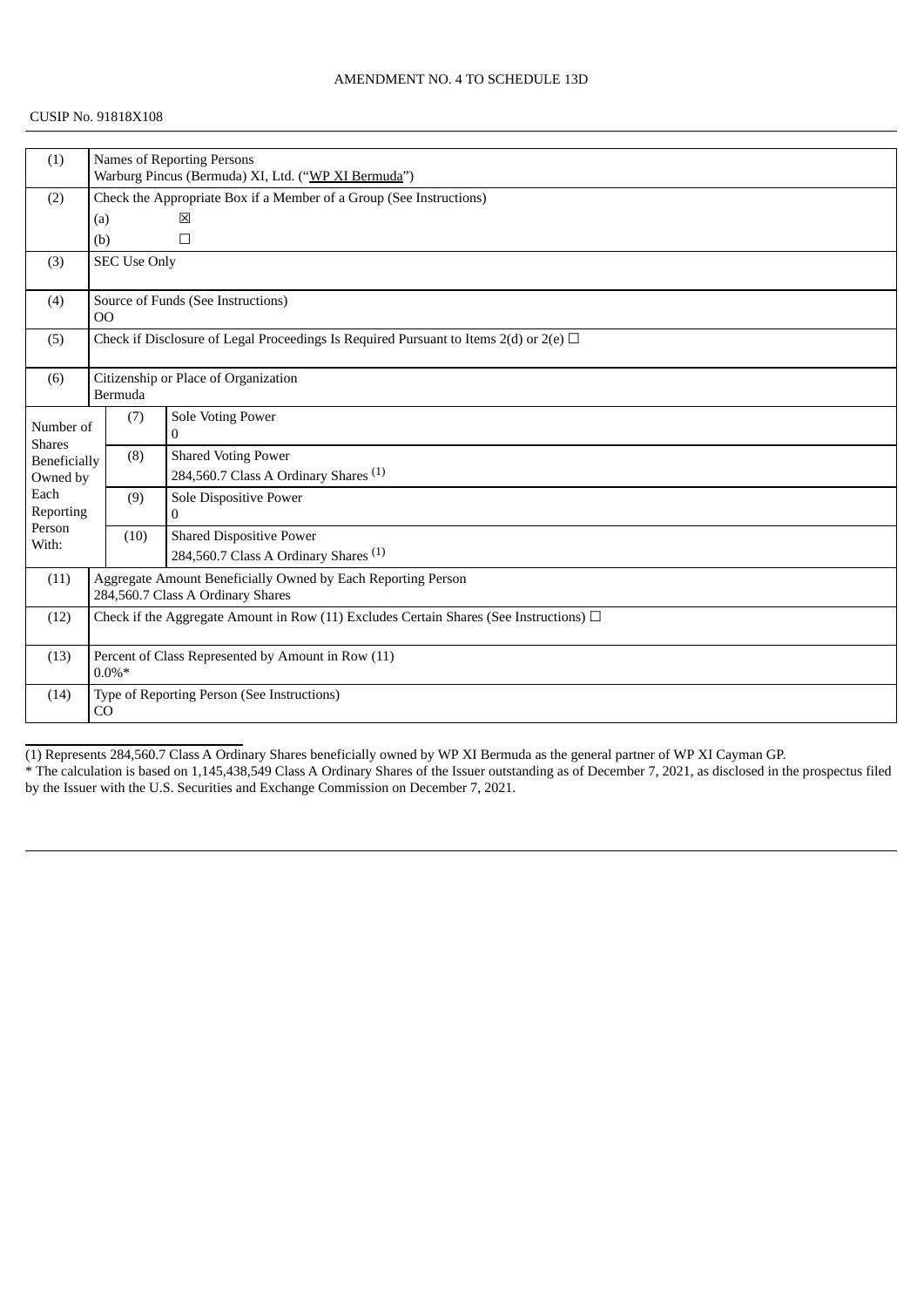| (1)                        |                                                                                                | <b>Names of Reporting Persons</b>                                   |                                                     |  |  |  |
|----------------------------|------------------------------------------------------------------------------------------------|---------------------------------------------------------------------|-----------------------------------------------------|--|--|--|
|                            |                                                                                                | Warburg Pincus Partners II (Cayman), L.P. ("WPP II Cayman")         |                                                     |  |  |  |
| (2)                        |                                                                                                | Check the Appropriate Box if a Member of a Group (See Instructions) |                                                     |  |  |  |
|                            | (a)                                                                                            |                                                                     | ⊠                                                   |  |  |  |
|                            | (b)                                                                                            |                                                                     | $\Box$                                              |  |  |  |
| (3)                        |                                                                                                | <b>SEC Use Only</b>                                                 |                                                     |  |  |  |
| (4)                        |                                                                                                | Source of Funds (See Instructions)<br>00                            |                                                     |  |  |  |
| (5)                        | Check if Disclosure of Legal Proceedings Is Required Pursuant to Items $2(d)$ or $2(e)$ $\Box$ |                                                                     |                                                     |  |  |  |
| (6)                        |                                                                                                | Citizenship or Place of Organization                                |                                                     |  |  |  |
|                            |                                                                                                | Cayman Islands                                                      |                                                     |  |  |  |
| Number of<br><b>Shares</b> |                                                                                                | (7)                                                                 | <b>Sole Voting Power</b><br>0                       |  |  |  |
| Beneficially               |                                                                                                | (8)                                                                 | <b>Shared Voting Power</b>                          |  |  |  |
| Owned by                   |                                                                                                |                                                                     | 24,692,810.9 Class A Ordinary Shares $(1)$          |  |  |  |
| Each                       |                                                                                                | (9)                                                                 | Sole Dispositive Power                              |  |  |  |
| Reporting                  |                                                                                                |                                                                     | $\mathbf{0}$                                        |  |  |  |
| Person<br>With:            |                                                                                                | (10)                                                                | <b>Shared Dispositive Power</b>                     |  |  |  |
|                            |                                                                                                |                                                                     | 24,692,810.9 Class A Ordinary Shares <sup>(1)</sup> |  |  |  |
| (11)                       | Aggregate Amount Beneficially Owned by Each Reporting Person                                   |                                                                     |                                                     |  |  |  |
|                            | 24,692,810.9 Class A Ordinary Shares                                                           |                                                                     |                                                     |  |  |  |
| (12)                       | Check if the Aggregate Amount in Row (11) Excludes Certain Shares (See Instructions) $\Box$    |                                                                     |                                                     |  |  |  |
| (13)                       | Percent of Class Represented by Amount in Row (11)<br>$2.2\%*$                                 |                                                                     |                                                     |  |  |  |
| (14)                       | Type of Reporting Person (See Instructions)<br>PN                                              |                                                                     |                                                     |  |  |  |

(1) Represents 24,692,810.9 Class A Ordinary Shares beneficially owned by WPP II Cayman (A) as the managing member of WP XI-C LLC and the sole shareholder of WP XI Bermuda, and (B) as the managing member of WP XI Asia GP LLC.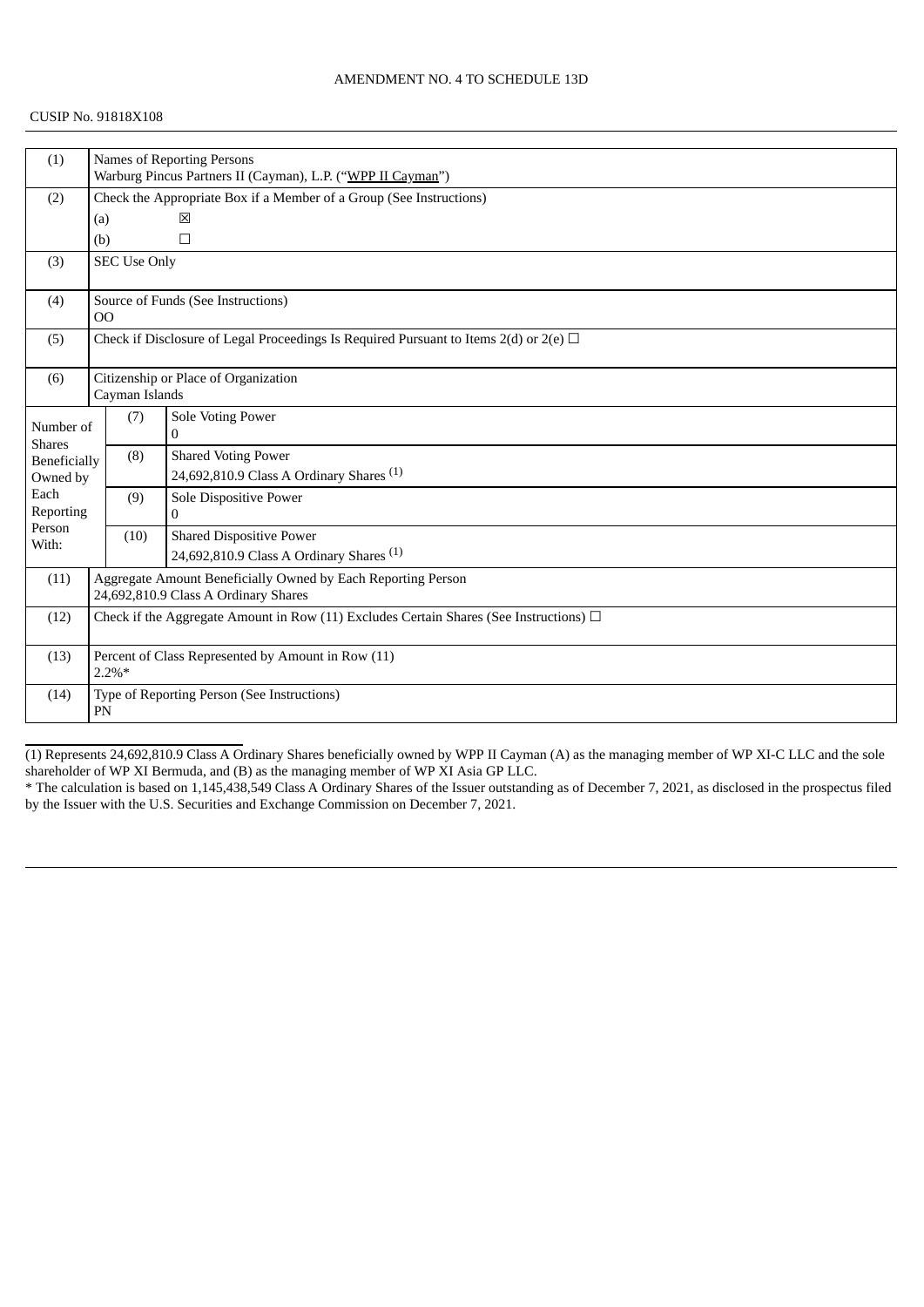### CUSIP No. 91818X108

| Names of Reporting Persons<br>(1) |                                                                                             |                                                                     |                                                     |  |  |  |
|-----------------------------------|---------------------------------------------------------------------------------------------|---------------------------------------------------------------------|-----------------------------------------------------|--|--|--|
|                                   |                                                                                             | Warburg Pincus (Bermuda) Private Equity GP Ltd. ("WP Bermuda GP")   |                                                     |  |  |  |
| (2)                               |                                                                                             | Check the Appropriate Box if a Member of a Group (See Instructions) |                                                     |  |  |  |
|                                   | (a)                                                                                         |                                                                     | ⊠                                                   |  |  |  |
|                                   | (b)                                                                                         |                                                                     | $\Box$                                              |  |  |  |
| (3)                               |                                                                                             | <b>SEC Use Only</b>                                                 |                                                     |  |  |  |
| (4)                               | 00                                                                                          |                                                                     | Source of Funds (See Instructions)                  |  |  |  |
| (5)                               | Check if Disclosure of Legal Proceedings Is Required Pursuant to Items 2(d) or 2(e) $\Box$  |                                                                     |                                                     |  |  |  |
| (6)                               | Citizenship or Place of Organization<br>Bermuda                                             |                                                                     |                                                     |  |  |  |
| Number of<br><b>Shares</b>        |                                                                                             | (7)                                                                 | Sole Voting Power<br>$\mathbf{0}$                   |  |  |  |
| Beneficially                      |                                                                                             | (8)                                                                 | <b>Shared Voting Power</b>                          |  |  |  |
| Owned by                          |                                                                                             |                                                                     | 24,692,810.9 Class A Ordinary Shares <sup>(1)</sup> |  |  |  |
| Each                              |                                                                                             | (9)                                                                 | Sole Dispositive Power                              |  |  |  |
| Reporting<br>Person               |                                                                                             |                                                                     | $\mathbf{0}$                                        |  |  |  |
| With:                             |                                                                                             | (10)                                                                | <b>Shared Dispositive Power</b>                     |  |  |  |
|                                   |                                                                                             |                                                                     | 24,692,810.9 Class A Ordinary Shares <sup>(1)</sup> |  |  |  |
| (11)                              | Aggregate Amount Beneficially Owned by Each Reporting Person                                |                                                                     |                                                     |  |  |  |
|                                   | 24,692,810.9 Class A Ordinary Shares                                                        |                                                                     |                                                     |  |  |  |
| (12)                              | Check if the Aggregate Amount in Row (11) Excludes Certain Shares (See Instructions) $\Box$ |                                                                     |                                                     |  |  |  |
| (13)                              |                                                                                             | $2.2\%*$                                                            | Percent of Class Represented by Amount in Row (11)  |  |  |  |
| (14)                              | Type of Reporting Person (See Instructions)<br>CO                                           |                                                                     |                                                     |  |  |  |

(1) Represents 24,692,810.9 Class A Ordinary Shares beneficially owned by WP Bermuda GP as the general partner of WPP II Cayman. \* The calculation is based on 1,145,438,549 Class A Ordinary Shares of the Issuer outstanding as of December 7, 2021, as disclosed in the prospectus filed by the Issuer with the U.S. Securities and Exchange Commission on December 7, 2021.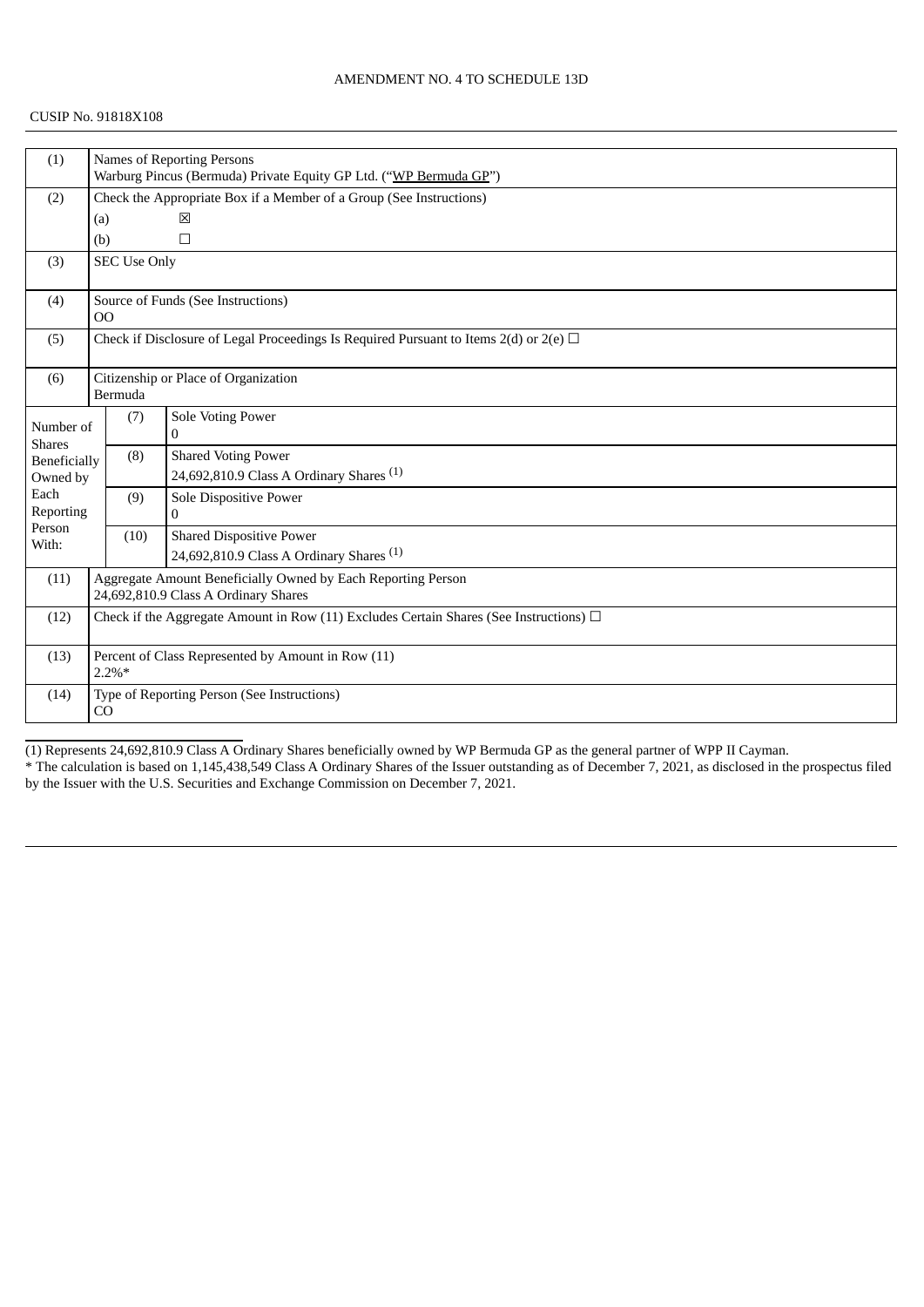| (1)                             |                                                                                                      | Names of Reporting Persons<br>Warburg Pincus XI (Asia) GP, L.P. ("WP XI Asia GP") |                                                                                   |  |  |  |  |
|---------------------------------|------------------------------------------------------------------------------------------------------|-----------------------------------------------------------------------------------|-----------------------------------------------------------------------------------|--|--|--|--|
| (2)                             |                                                                                                      | Check the Appropriate Box if a Member of a Group (See Instructions)               |                                                                                   |  |  |  |  |
|                                 |                                                                                                      | ⊠<br>(a)                                                                          |                                                                                   |  |  |  |  |
|                                 | (b)                                                                                                  |                                                                                   | $\Box$                                                                            |  |  |  |  |
| (3)                             |                                                                                                      | <b>SEC Use Only</b>                                                               |                                                                                   |  |  |  |  |
| (4)                             | 00                                                                                                   |                                                                                   | Source of Funds (See Instructions)                                                |  |  |  |  |
| (5)                             | Check if Disclosure of Legal Proceedings Is Required Pursuant to Items $2(d)$ or $2(e)$ $\Box$       |                                                                                   |                                                                                   |  |  |  |  |
| (6)                             | Citizenship or Place of Organization<br>Cayman Islands                                               |                                                                                   |                                                                                   |  |  |  |  |
| Number of<br><b>Shares</b>      |                                                                                                      | (7)                                                                               | Sole Voting Power<br>$\bf{0}$                                                     |  |  |  |  |
| <b>Beneficially</b><br>Owned by |                                                                                                      | (8)                                                                               | <b>Shared Voting Power</b><br>24,408,250.2 Class A Ordinary Shares <sup>(1)</sup> |  |  |  |  |
| Each<br>Reporting               |                                                                                                      | (9)                                                                               | Sole Dispositive Power<br>$\Omega$                                                |  |  |  |  |
| Person<br>With:                 |                                                                                                      | (10)                                                                              | <b>Shared Dispositive Power</b>                                                   |  |  |  |  |
|                                 |                                                                                                      |                                                                                   | 24,408,250.2 Class A Ordinary Shares <sup>(1)</sup>                               |  |  |  |  |
| (11)                            | Aggregate Amount Beneficially Owned by Each Reporting Person<br>24,408,250.2 Class A Ordinary Shares |                                                                                   |                                                                                   |  |  |  |  |
| (12)                            | Check if the Aggregate Amount in Row (11) Excludes Certain Shares (See Instructions) $\Box$          |                                                                                   |                                                                                   |  |  |  |  |
| (13)                            | Percent of Class Represented by Amount in Row (11)<br>$2.1\%*$                                       |                                                                                   |                                                                                   |  |  |  |  |
| (14)                            | Type of Reporting Person (See Instructions)<br>PN                                                    |                                                                                   |                                                                                   |  |  |  |  |

(1) Represents 24,408,250.2 Class A Ordinary Shares beneficially owned by WP XI Asia GP as the general partner of WP XI Asia.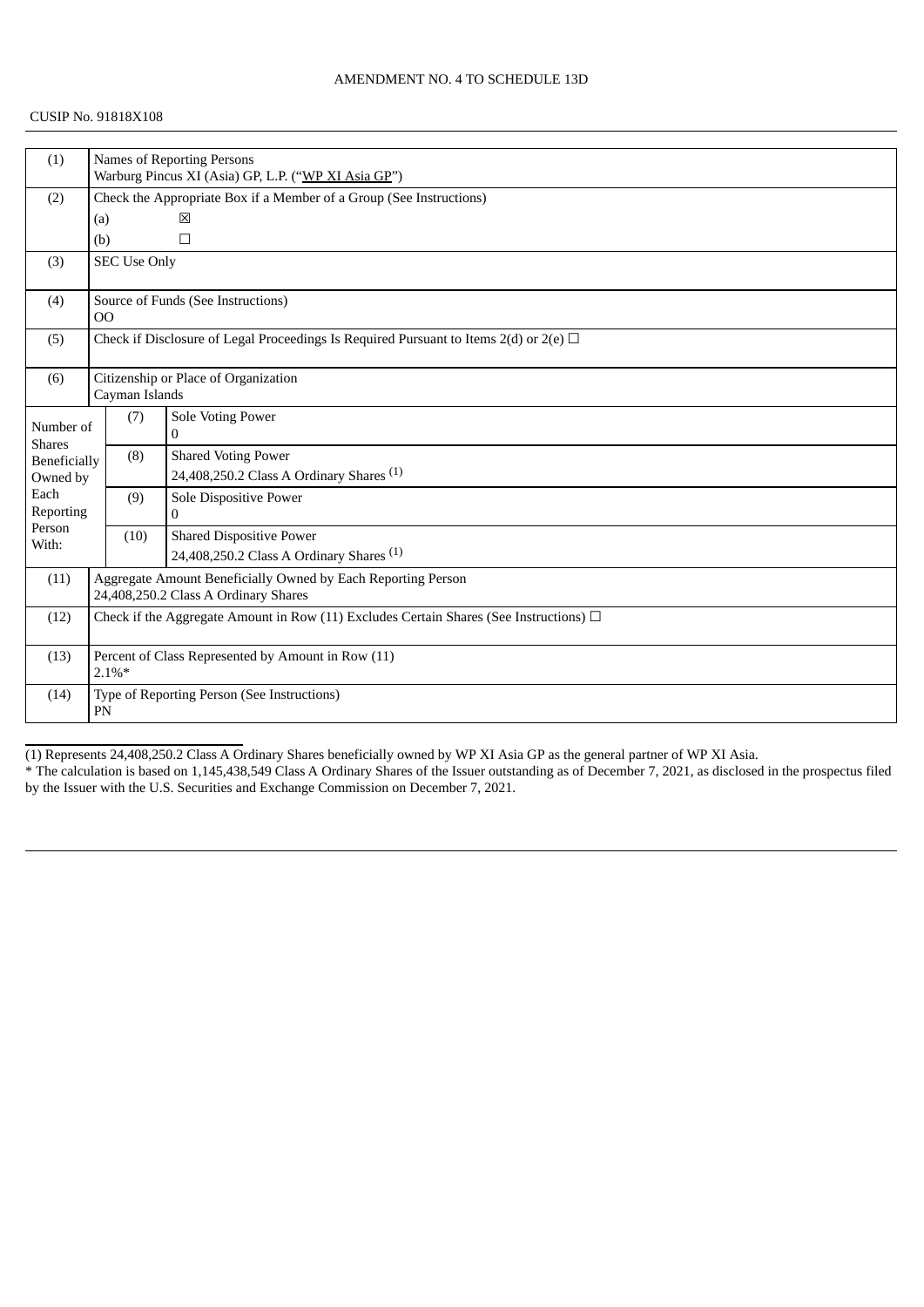| (1)                           |                                                                                                | Names of Reporting Persons                                          |                                                     |  |  |  |
|-------------------------------|------------------------------------------------------------------------------------------------|---------------------------------------------------------------------|-----------------------------------------------------|--|--|--|
|                               |                                                                                                | Warburg Pincus XI (Asia) GP, LLC ("WP XI Asia GP LLC")              |                                                     |  |  |  |
| (2)                           |                                                                                                | Check the Appropriate Box if a Member of a Group (See Instructions) |                                                     |  |  |  |
|                               | (a)                                                                                            |                                                                     | ⊠                                                   |  |  |  |
|                               | (b)                                                                                            |                                                                     | $\Box$                                              |  |  |  |
| (3)                           |                                                                                                | <b>SEC Use Only</b>                                                 |                                                     |  |  |  |
| (4)                           |                                                                                                | Source of Funds (See Instructions)<br>O <sub>O</sub>                |                                                     |  |  |  |
| (5)                           | Check if Disclosure of Legal Proceedings Is Required Pursuant to Items $2(d)$ or $2(e)$ $\Box$ |                                                                     |                                                     |  |  |  |
| (6)                           | Citizenship or Place of Organization<br>Cayman Islands                                         |                                                                     |                                                     |  |  |  |
|                               |                                                                                                |                                                                     |                                                     |  |  |  |
| Number of                     |                                                                                                | (7)                                                                 | Sole Voting Power<br>$\bf{0}$                       |  |  |  |
| <b>Shares</b><br>Beneficially |                                                                                                | (8)                                                                 | <b>Shared Voting Power</b>                          |  |  |  |
| Owned by                      |                                                                                                |                                                                     | 24,408,250.2 Class A Ordinary Shares <sup>(1)</sup> |  |  |  |
| Each                          |                                                                                                | (9)                                                                 | Sole Dispositive Power                              |  |  |  |
| Reporting                     |                                                                                                |                                                                     | $\mathbf{0}$                                        |  |  |  |
| Person<br>With:               |                                                                                                | (10)                                                                | <b>Shared Dispositive Power</b>                     |  |  |  |
|                               |                                                                                                |                                                                     | 24,408,250.2 Class A Ordinary Shares <sup>(1)</sup> |  |  |  |
| (11)                          | Aggregate Amount Beneficially Owned by Each Reporting Person                                   |                                                                     |                                                     |  |  |  |
|                               | 24,408,250.2 Class A Ordinary Shares                                                           |                                                                     |                                                     |  |  |  |
| (12)                          | Check if the Aggregate Amount in Row (11) Excludes Certain Shares (See Instructions) $\Box$    |                                                                     |                                                     |  |  |  |
| (13)                          | Percent of Class Represented by Amount in Row (11)<br>$2.1\%*$                                 |                                                                     |                                                     |  |  |  |
|                               |                                                                                                |                                                                     |                                                     |  |  |  |
| (14)                          | Type of Reporting Person (See Instructions)<br>00                                              |                                                                     |                                                     |  |  |  |

(1) Represents 24,408,250.2 Class A Ordinary Shares beneficially owned by WP XI Asia GP LLC as the general partner of WP XI Asia GP. \* The calculation is based on 1,145,438,549 Class A Ordinary Shares of the Issuer outstanding as of December 7, 2021, as disclosed in the prospectus filed by the Issuer with the U.S. Securities and Exchange Commission on December 7, 2021.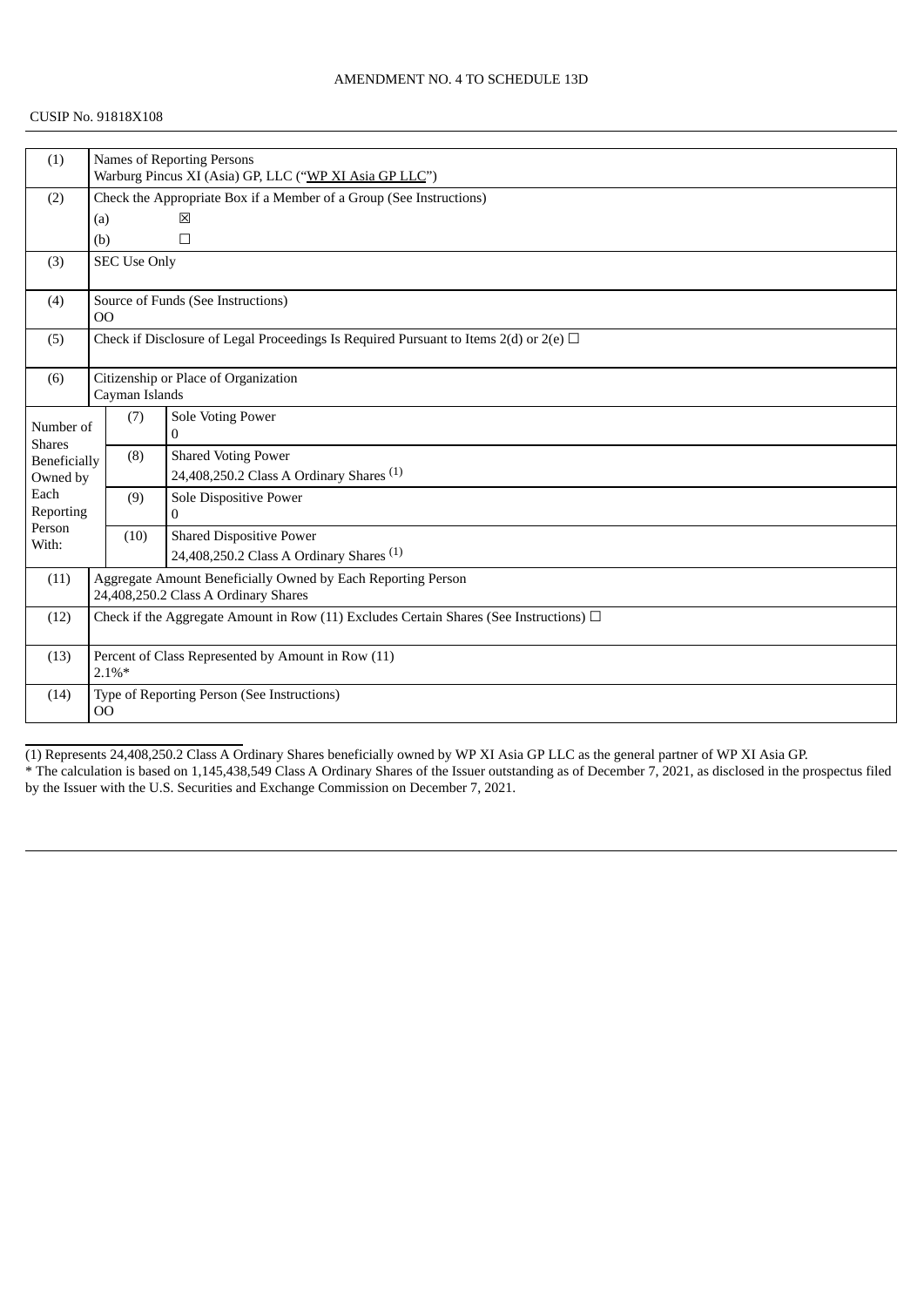This Amendment No. 4 to Schedule 13D (this "Amendment No. 4") amends and supplements the Schedule 13D originally filed by the Reporting Persons on June 18, 2019 (the "Original Schedule 13D"), Amendment No. 1 to Schedule 13D filed by the Reporting Persons on February 10, 2020 (the "Amendment No. 1"), Amendment No. 2 to Schedule 13D filed by the Reporting Persons on October 5, 2020 (the "Amendment No. 2"), Amendment No. 3 to Schedule 13D filed by the Reporting Persons on July 13, 2021 (the "Amendment No. 3", and as amended and supplemented by this Amendment No. 4, the "Schedule 13D"), relating to the Class A Ordinary Shares, par value \$0.0001 per share (the "Class A Ordinary Shares") of Uxin Limited, a Cayman Islands exempted company (the "Issuer").

Except as specifically amended by this Amendment No. 4, items in the Original Schedule 13D, the Amendment No. 1, Amendment No. 2 and the Amendment No. 3 are unchanged.

#### **Item 3. Source and Amount of Funds.**

Item 3 of the Schedule 13D is hereby supplemented by the following:

Since May 2, 2022, the Reporting Persons sold an aggregate amount of 4,403,294 ADSs, representing 13,209,882 Class A Ordinary Shares of the Issuer, in the open market with a weighted average trading price of US\$0.4533 per ADS.

#### **Item 4. Purpose of the Transaction.**

Item 4 of the Schedule 13D is hereby supplemented by the incorporation by reference of the information provided in Item 3.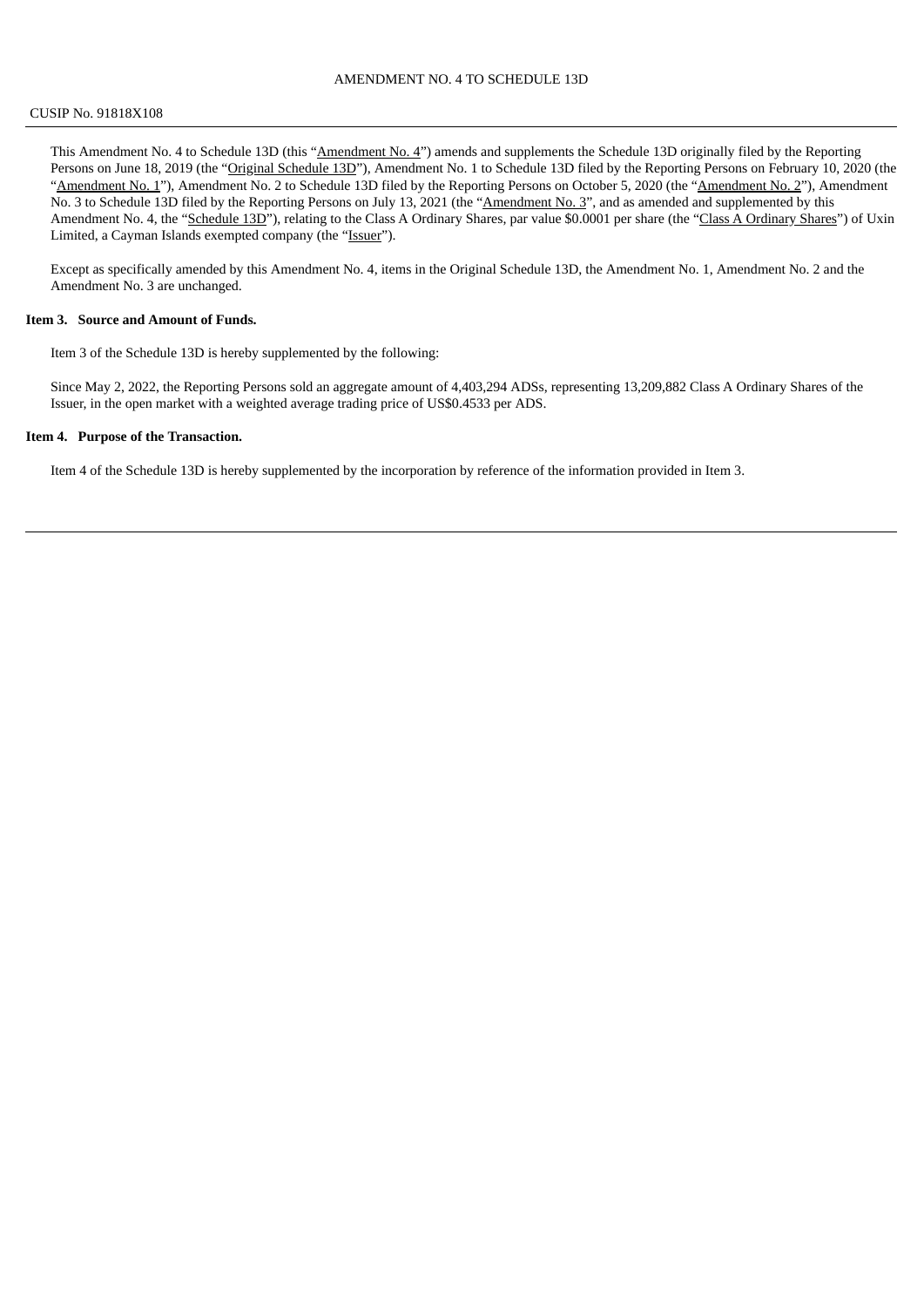### **Item 5. Interest in Securities of the Issuer.**

(a) Items 7 through 11 and 13 (including the footnotes thereto) of each of the cover pages of this Amendment No. 4 are incorporated by reference into this Item 5.

(b) Items 7 through 11 and 13 (including the footnotes thereto) of each of the cover pages of this Amendment No. 4 are incorporated by reference into this Item 5.

(c) Except as set forth herein, to the knowledge of the Reporting Persons with respect to the persons named in response to Item 5(a), none of the persons named in response to Item 5(a) has effected any transactions in the Class A Ordinary Shares during the past 60 days.

(d) No person other than the persons listed is known to have the right to receive or the power to direct the receipt of dividends from, or the proceeds from the sale of, any securities owned by any of the Reporting Persons.

(e) Not applicable.

### **Item 6. Contracts, Arrangements, Understandings or Relationships with Respect to Securities of the Issuer.**

Item 6 of the Schedule 13D is hereby supplemented by the incorporation by reference of the information provided in Items 3, 4 and 5.

#### **Item 7. Material to be Filed as Exhibits.**

Not applicable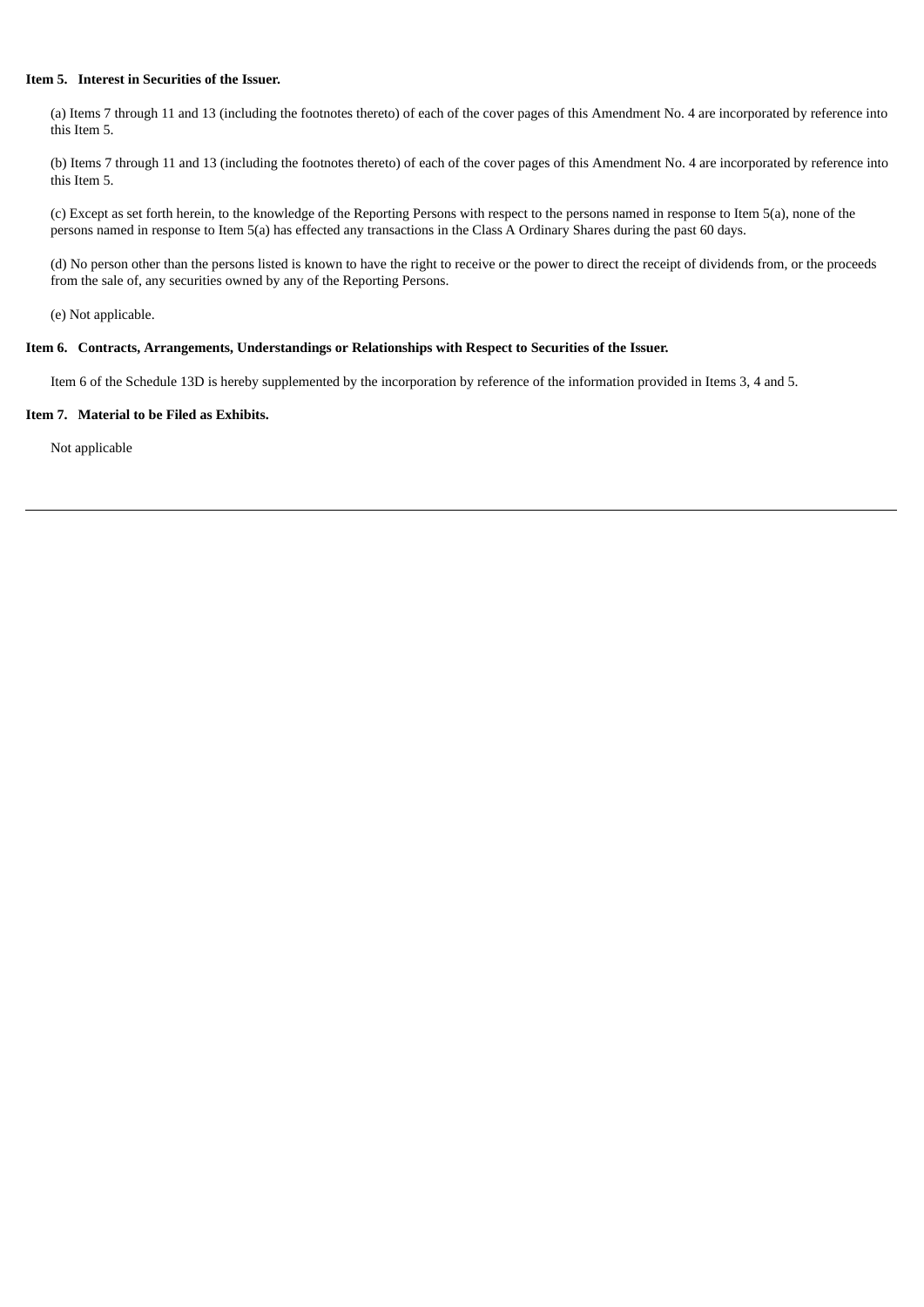After reasonable inquiry and to the best of its knowledge and belief, each of the undersigned certifies that the information set forth in this statement is true, complete and correct.

Date: June 1, 2022

# **Redrock Holding Investments Limited**

By: /s/ Steven G. Glenn Name: Steven G. Glenn Title: Director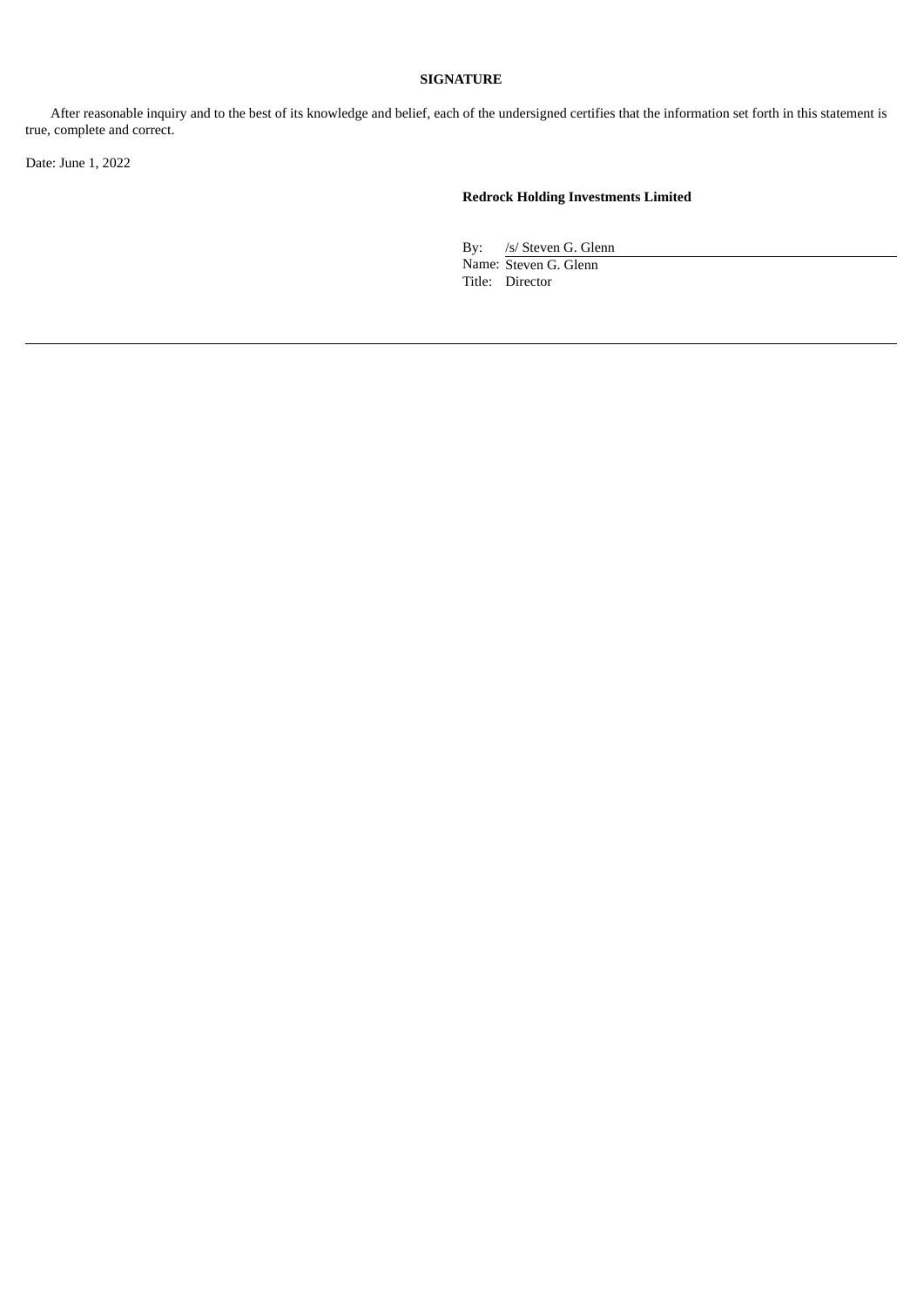After reasonable inquiry and to the best of its knowledge and belief, each of the undersigned certifies that the information set forth in this statement is true, complete and correct.

Date: June 1, 2022

### **Warburg Pincus Private Equity XI, L.P.**

- By: Warburg Pincus XI, L.P., its general partner
- By: WP Global LLC, its general partner<br>By: Warburg Pincus Partners II, L.P., its
- By: Warburg Pincus Partners II, L.P., its managing member<br>By: Warburg Pincus Partners GP LLC, its general partner
- Warburg Pincus Partners GP LLC, its general partner
- By: Warburg Pincus & Co., its managing member

By: /s/ Steven G. Glenn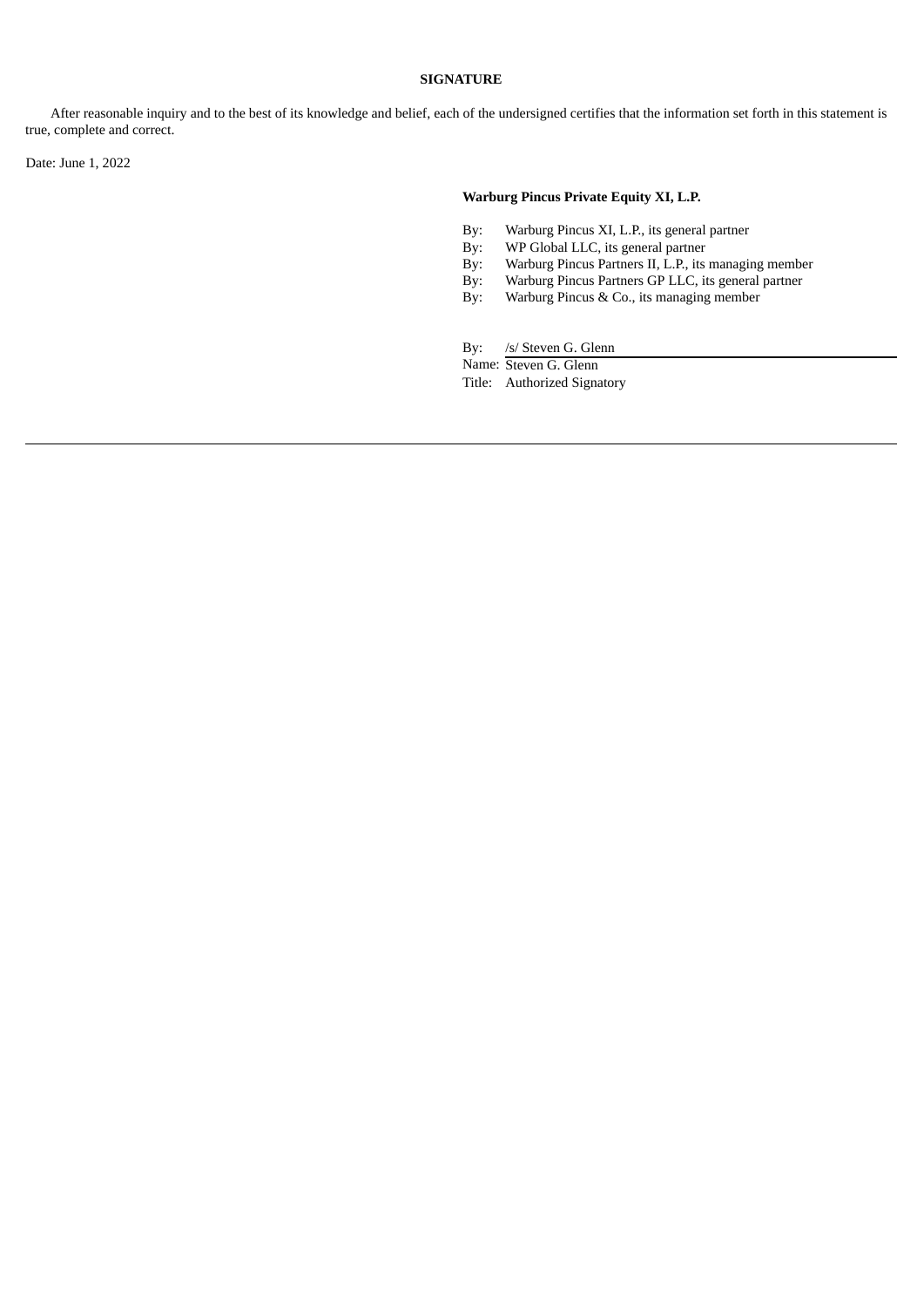After reasonable inquiry and to the best of its knowledge and belief, each of the undersigned certifies that the information set forth in this statement is true, complete and correct.

Date: June 1, 2022

### **Warburg Pincus Private Equity XI-B, L.P.**

- By: Warburg Pincus XI, L.P., its general partner
- By: WP Global LLC, its general partner<br>By: Warburg Pincus Partners II, L.P., its
- By: Warburg Pincus Partners II, L.P., its managing member<br>By: Warburg Pincus Partners GP LLC, its general partner
- Warburg Pincus Partners GP LLC, its general partner
- By: Warburg Pincus & Co., its managing member

By: /s/ Steven G. Glenn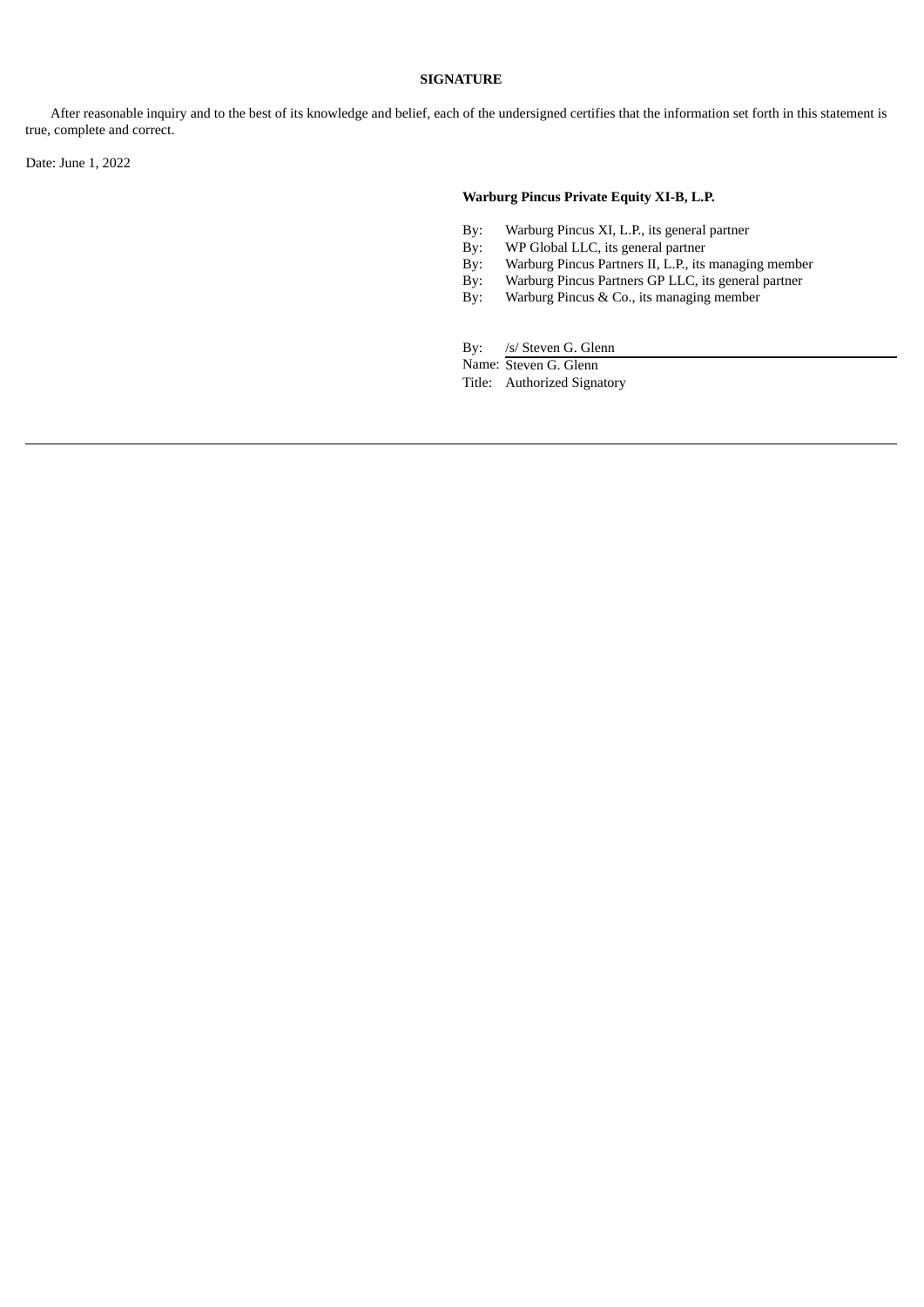After reasonable inquiry and to the best of its knowledge and belief, each of the undersigned certifies that the information set forth in this statement is true, complete and correct.

Date: June 1, 2022

### **Warburg Pincus Private Equity XI-C, L.P.**

- By: Warburg Pincus (Cayman) XI, L.P., its general partner
- By: Warburg Pincus XI-C, LLC, its general partner<br>By: Warburg Pincus Partners II (Cayman), L.P., its I
- By: Warburg Pincus Partners II (Cayman), L.P., its managing member By: Warburg Pincus (Bermuda) Private Equity GP Ltd., its general Warburg Pincus (Bermuda) Private Equity GP Ltd., its general
- partner

By: /s/ Steven G. Glenn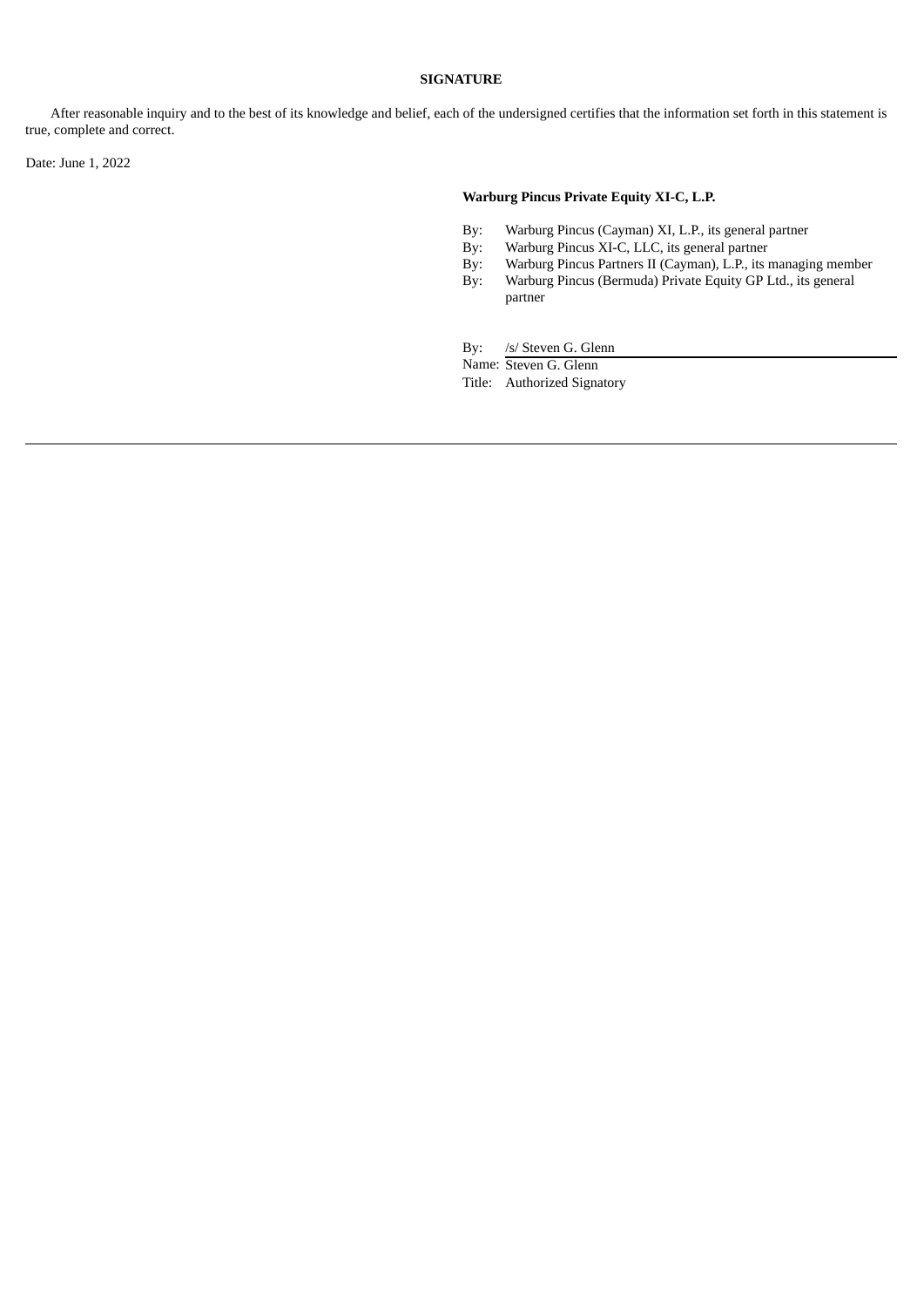After reasonable inquiry and to the best of its knowledge and belief, each of the undersigned certifies that the information set forth in this statement is true, complete and correct.

Date: June 1, 2022

### **Warburg Pincus XI (Asia), L.P.**

- By: Warburg Pincus XI (Asia) GP, L.P., its general partner
- By: Warburg Pincus XI (Asia) GP, LLC, its general partner<br>By: Warburg Pincus Partners II (Cayman), L.P., its managir
- By: Warburg Pincus Partners II (Cayman), L.P., its managing member By: Warburg Pincus (Bermuda) Private Equity GP Ltd., its general
- Warburg Pincus (Bermuda) Private Equity GP Ltd., its general partner

By: /s/ Steven G. Glenn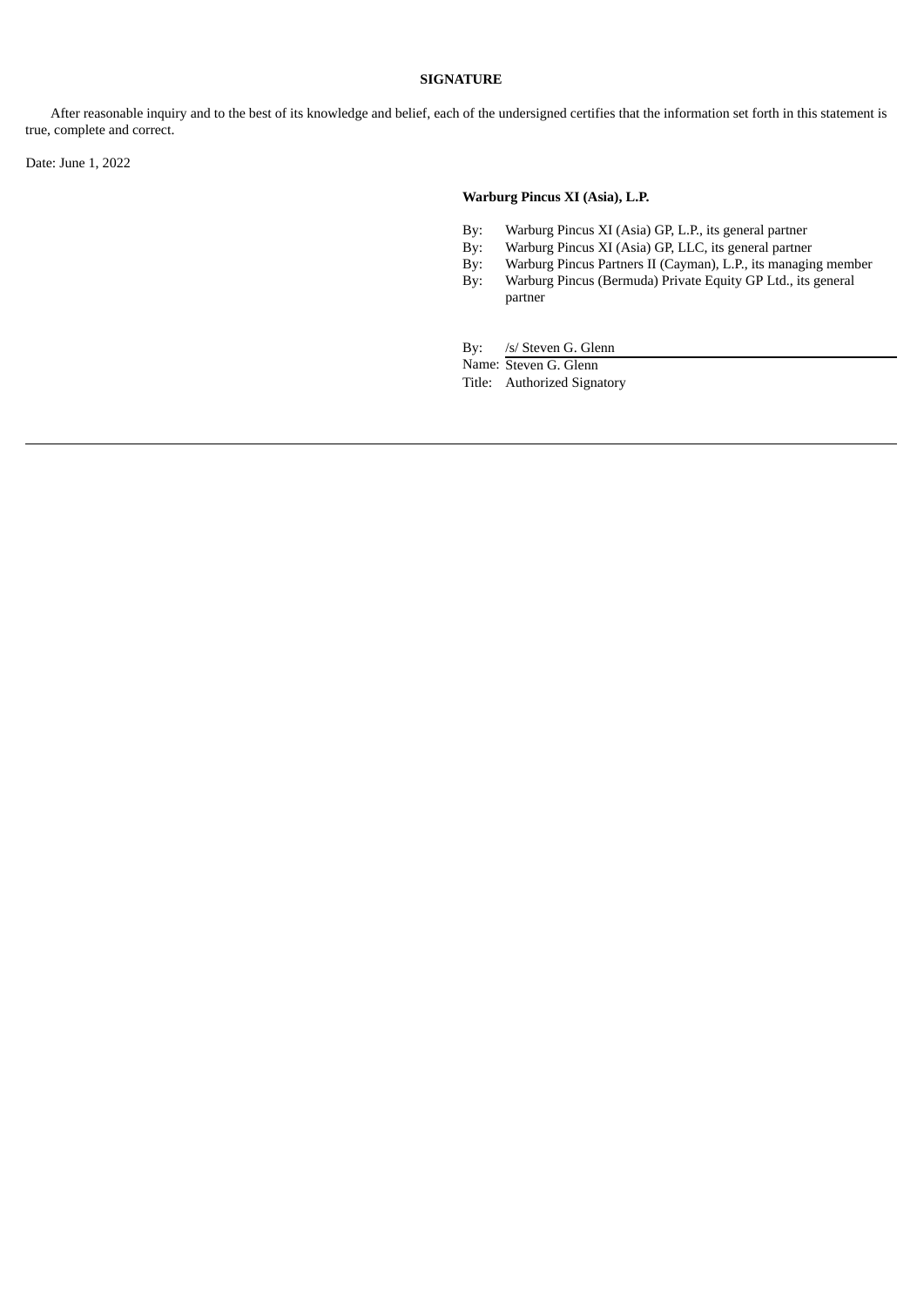After reasonable inquiry and to the best of its knowledge and belief, each of the undersigned certifies that the information set forth in this statement is true, complete and correct.

Date: June 1, 2022

### **Warburg Pincus XI Partners, L.P.**

- By: Warburg Pincus XI, L.P., its general partner
- By: WP Global LLC, its general partner<br>By: Warburg Pincus Partners II, L.P., its
- By: Warburg Pincus Partners II, L.P., its managing member<br>By: Warburg Pincus Partners GP LLC, its general partner
- Warburg Pincus Partners GP LLC, its general partner
- By: Warburg Pincus & Co., its managing member

By: /s/ Steven G. Glenn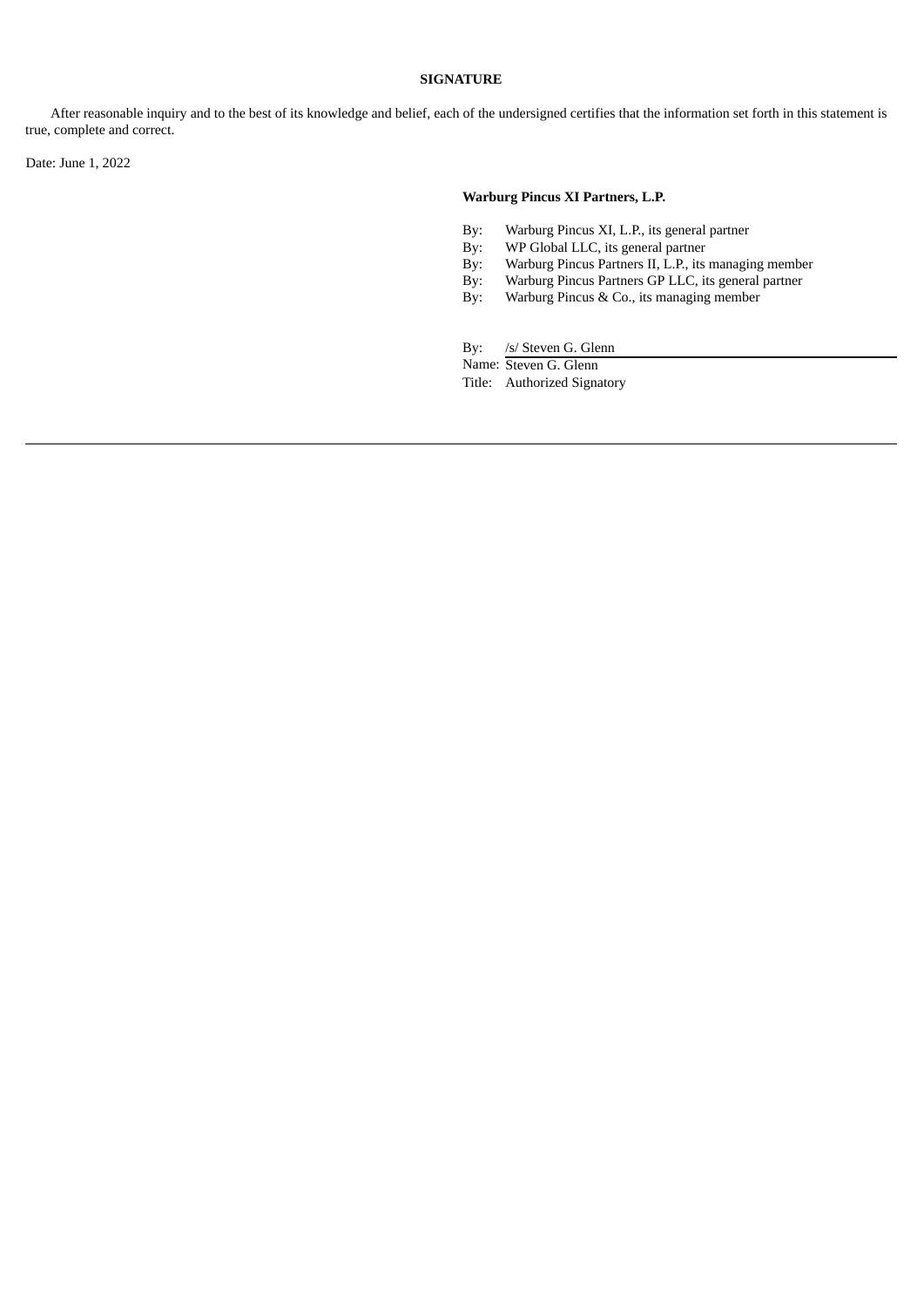After reasonable inquiry and to the best of its knowledge and belief, each of the undersigned certifies that the information set forth in this statement is true, complete and correct.

Date: June 1, 2022

### **WP XI Partners, L.P.**

- By: Warburg Pincus XI, L.P., its general partner
- By: WP Global LLC, its general partner
- By: Warburg Pincus Partners II, L.P., its managing member<br>By: Warburg Pincus Partners GP LLC, its general partner
- Warburg Pincus Partners GP LLC, its general partner
- By: Warburg Pincus & Co., its managing member

By: /s/ Steven G. Glenn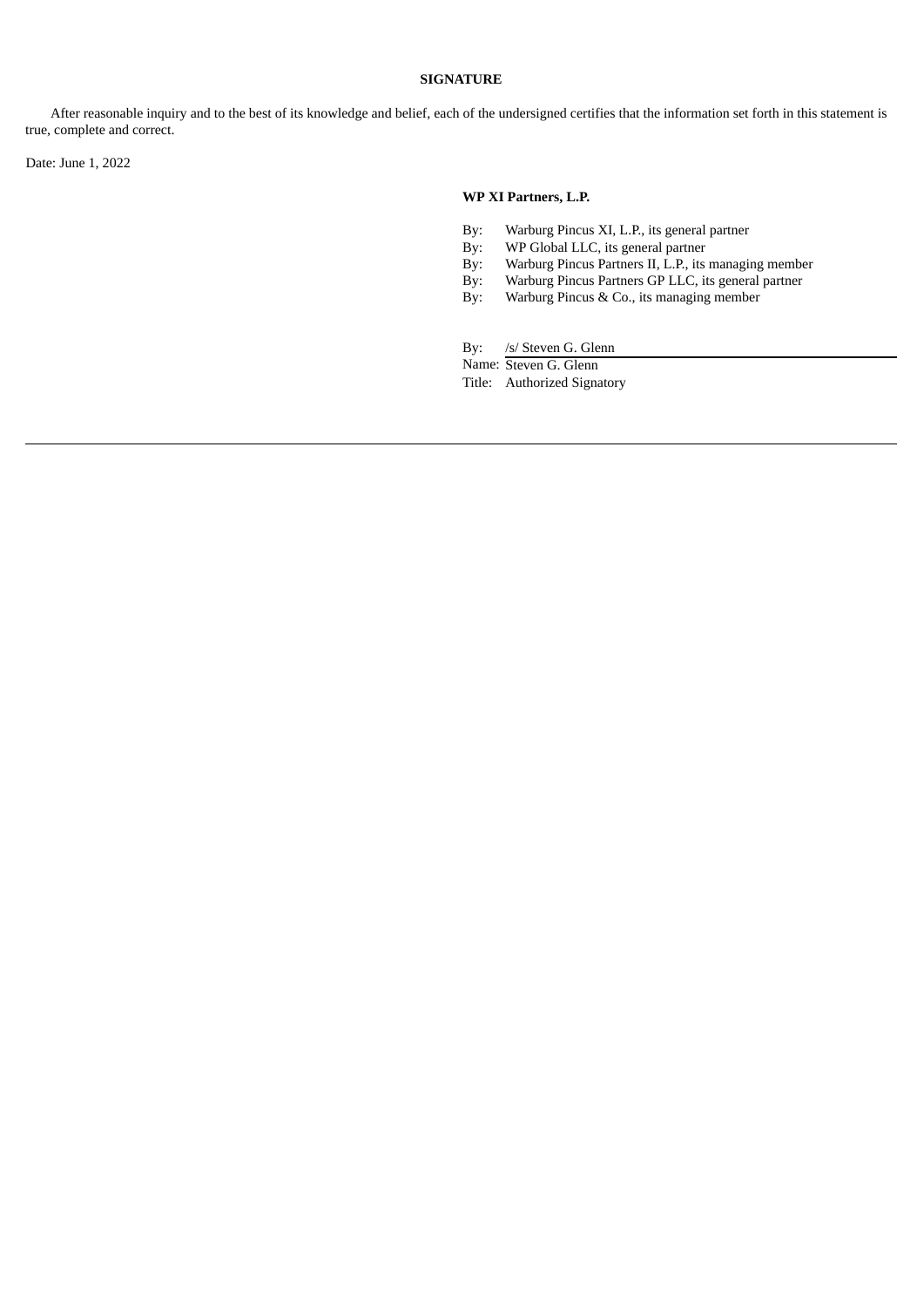After reasonable inquiry and to the best of its knowledge and belief, each of the undersigned certifies that the information set forth in this statement is true, complete and correct.

Date: June 1, 2022

**Warburg Pincus LLC**

By: /s/ Steven G. Glenn Name: Steven G. Glenn Title: Authorized Signatory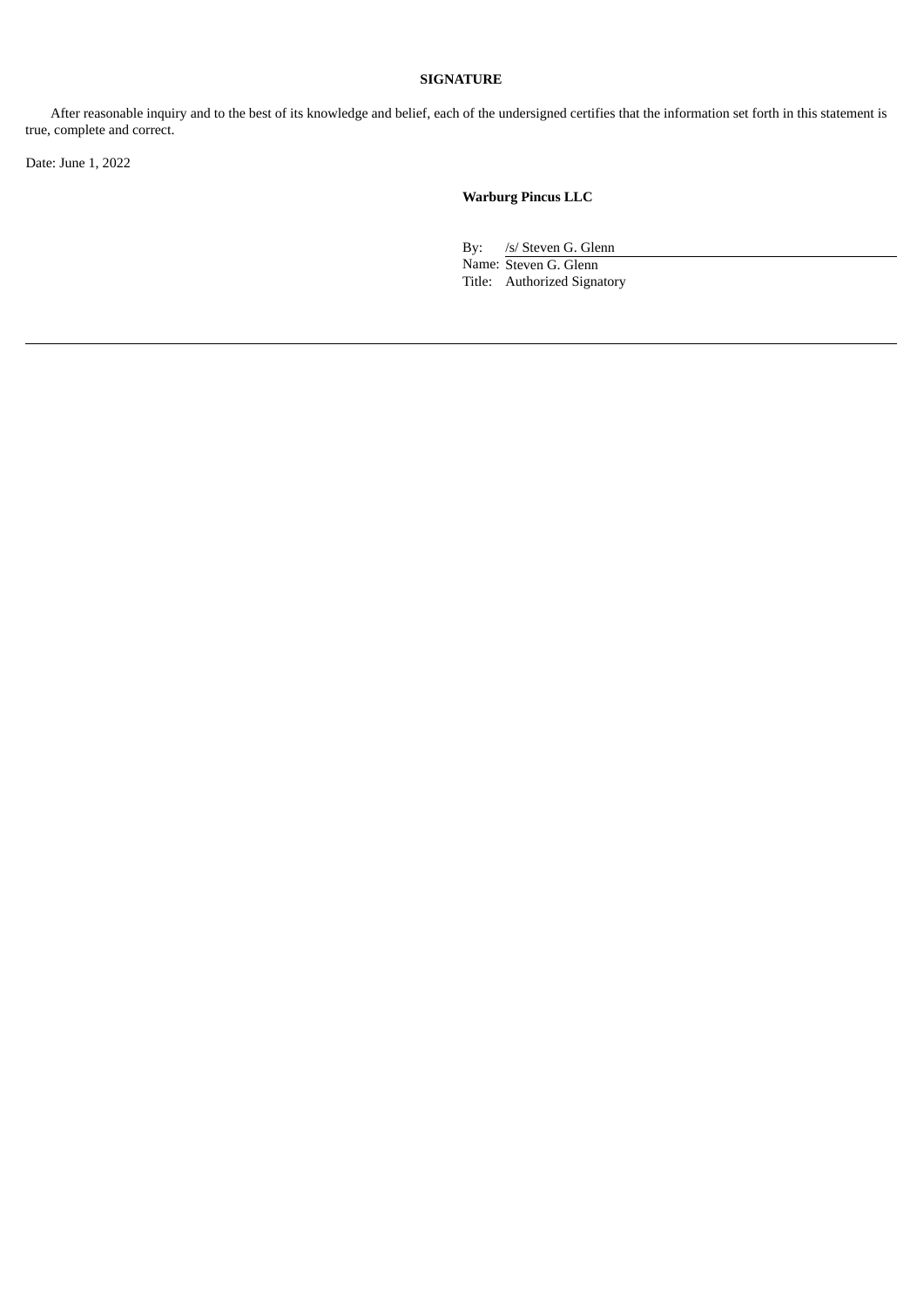After reasonable inquiry and to the best of its knowledge and belief, each of the undersigned certifies that the information set forth in this statement is true, complete and correct.

Date: June 1, 2022

### **Warburg Pincus XI, L.P.**

- By: WP Global LLC, its general partner
- By: Warburg Pincus Partners II, L.P., its managing member<br>By: Warburg Pincus Partners GP LLC, its general partner
- By: Warburg Pincus Partners GP LLC, its general partner<br>By: Warburg Pincus & Co., its managing member
- Warburg Pincus & Co., its managing member

By: /s/ Steven G. Glenn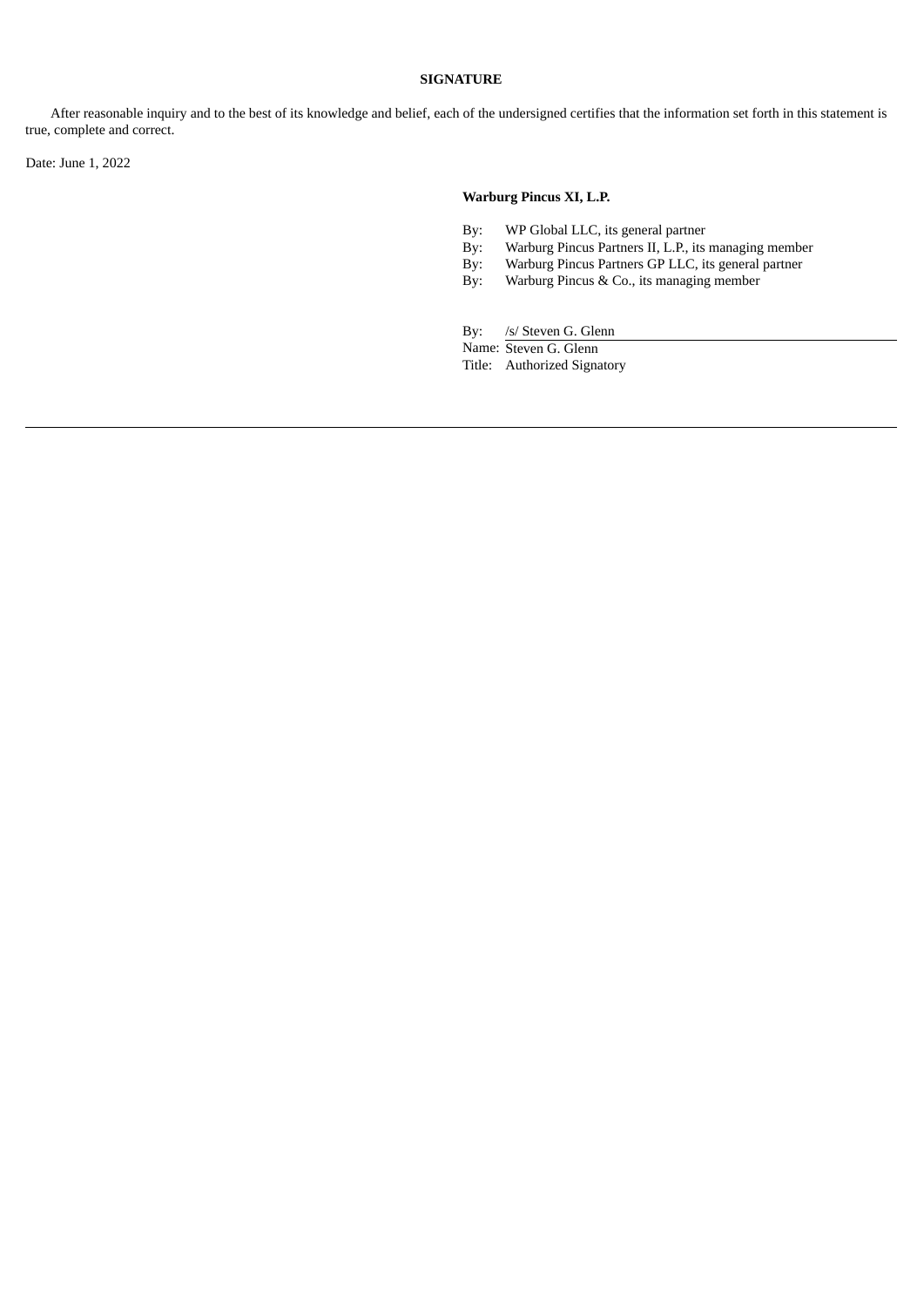After reasonable inquiry and to the best of its knowledge and belief, each of the undersigned certifies that the information set forth in this statement is true, complete and correct.

Date: June 1, 2022

### **WP Global LLC**

- By: Warburg Pincus Partners II, L.P., its managing member
- By: Warburg Pincus Partners GP LLC, its general partner<br>By: Warburg Pincus & Co., its managing member
- Warburg Pincus & Co., its managing member

By: /s/ Steven G. Glenn

Name: Steven G. Glenn

Title: Authorized Signatory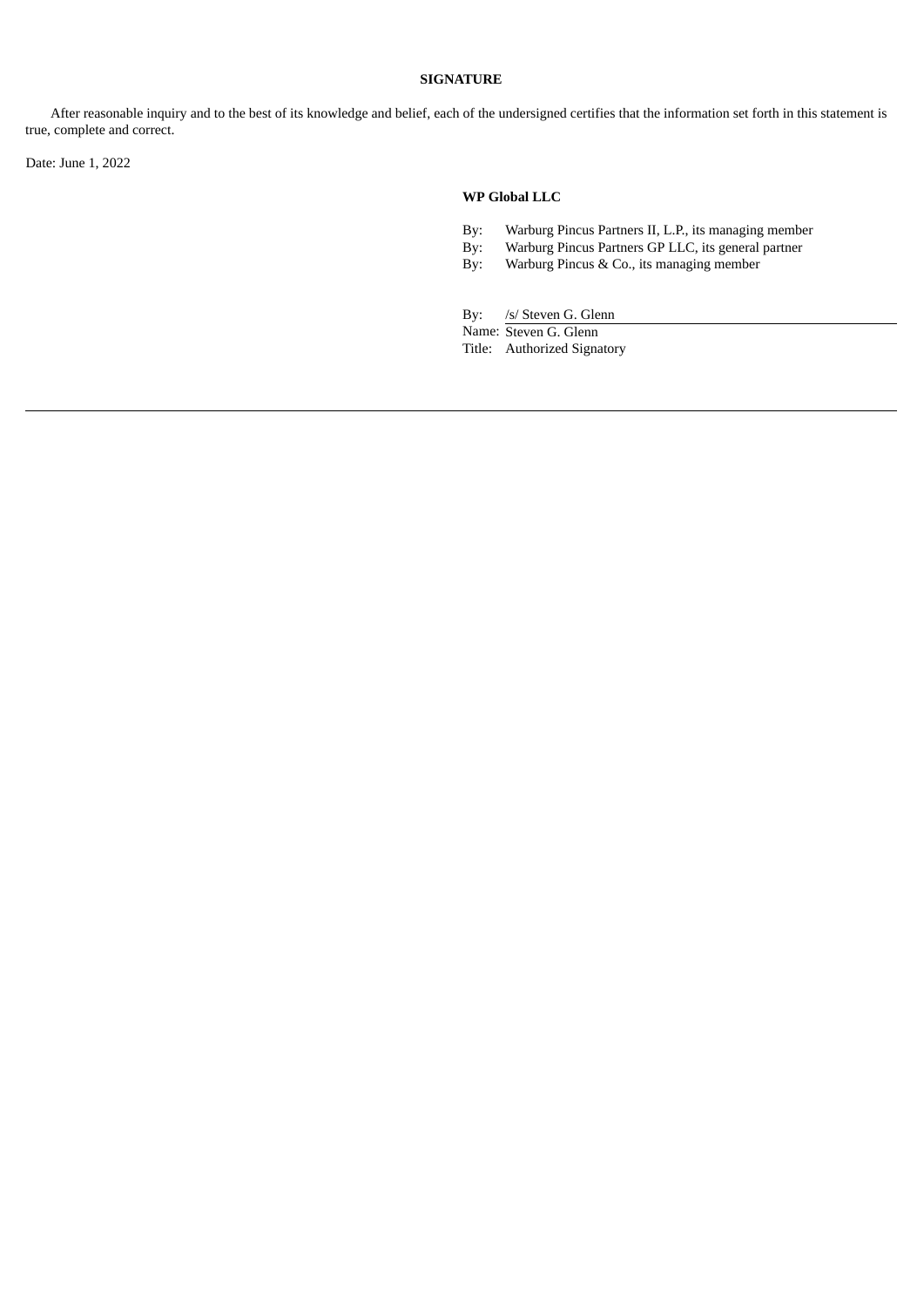After reasonable inquiry and to the best of its knowledge and belief, each of the undersigned certifies that the information set forth in this statement is true, complete and correct.

Date: June 1, 2022

### **Warburg Pincus Partners II, L.P.**

- By: Warburg Pincus Partners GP LLC, its general partner
- By: Warburg Pincus & Co., its managing member

By: /s/ Steven G. Glenn Name: Steven G. Glenn Title: Authorized Signatory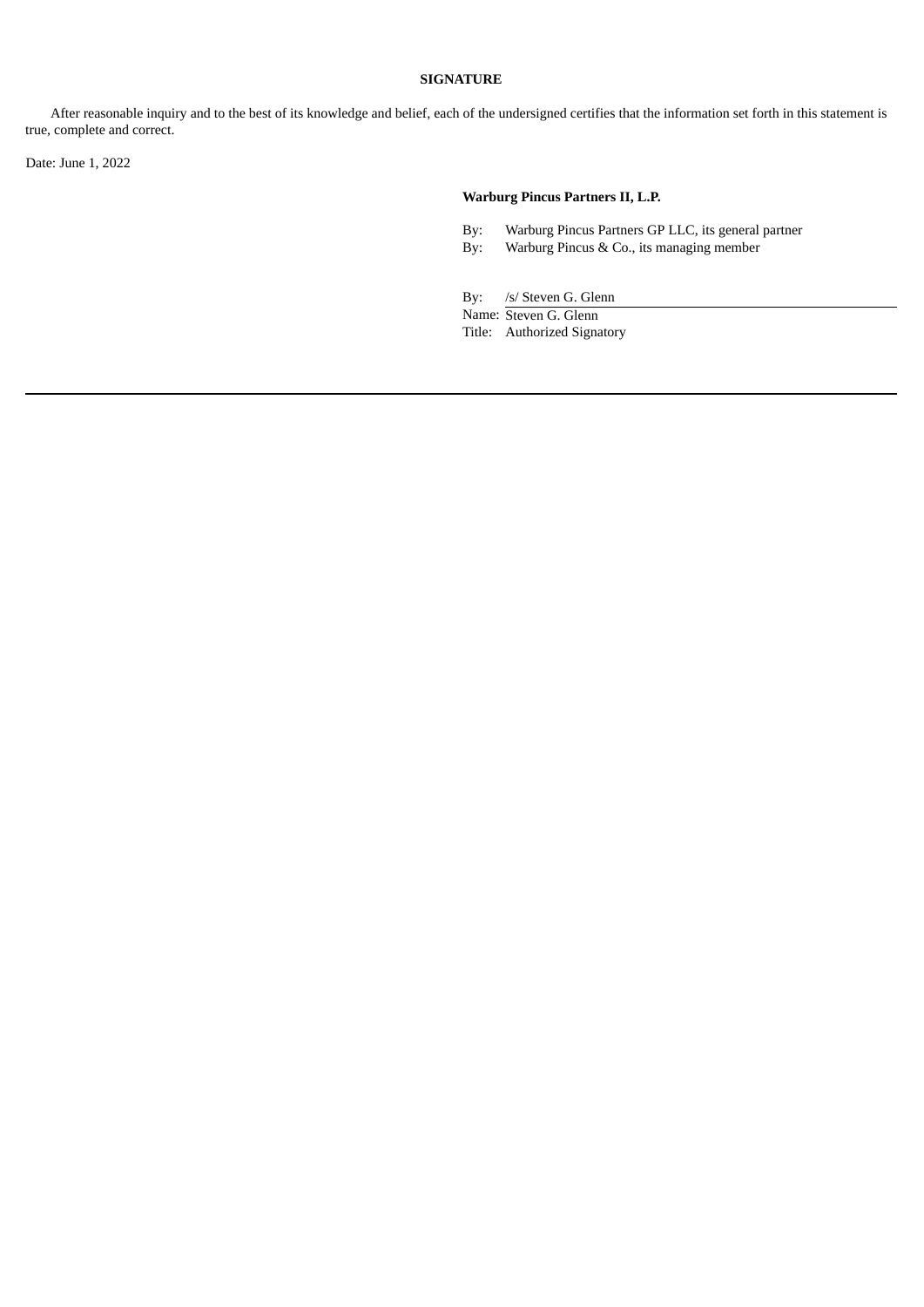After reasonable inquiry and to the best of its knowledge and belief, each of the undersigned certifies that the information set forth in this statement is true, complete and correct.

Date: June 1, 2022

# **Warburg Pincus Partners GP LLC**

By: Warburg Pincus & Co., its managing member

By: /s/ Steven G. Glenn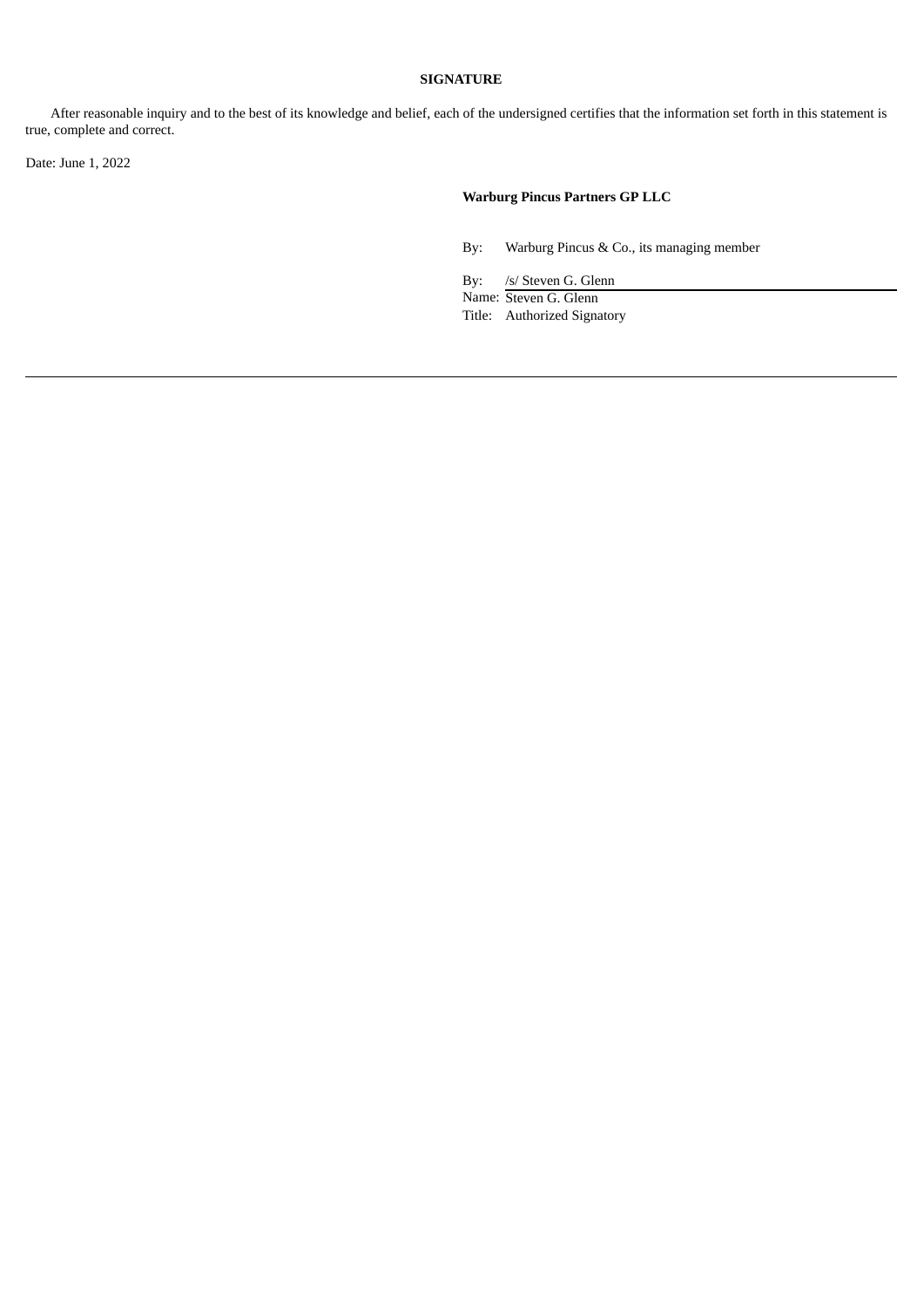After reasonable inquiry and to the best of its knowledge and belief, each of the undersigned certifies that the information set forth in this statement is true, complete and correct.

Date: June 1, 2022

**Warburg Pincus & Co.**

By: /s/ Steven G. Glenn Name: Steven G. Glenn Title: Authorized Signatory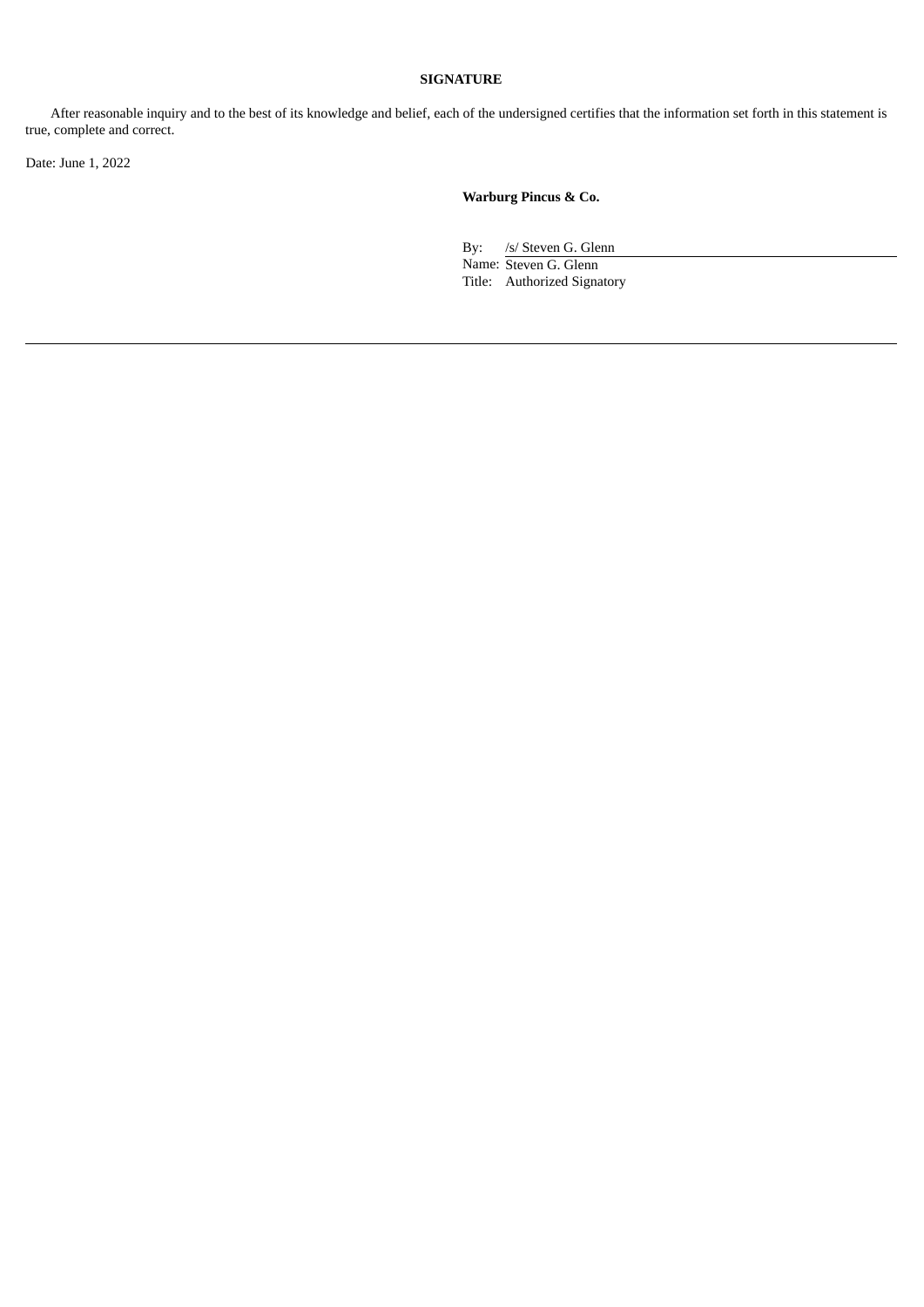After reasonable inquiry and to the best of its knowledge and belief, each of the undersigned certifies that the information set forth in this statement is true, complete and correct.

Date: June 1, 2022

### **Warburg Pincus (Cayman) XI, L.P.**

- By: Warburg Pincus XI-C, LLC, its general partner
- By: Warburg Pincus (Bermuda) XI, Ltd., its general partner<br>By: Warburg Pincus Partners II (Cayman), L.P., its managin
- By: Warburg Pincus Partners II (Cayman), L.P., its managing member By: Warburg Pincus (Bermuda) Private Equity GP Ltd., its general
- Warburg Pincus (Bermuda) Private Equity GP Ltd., its general partner

By: /s/ Steven G. Glenn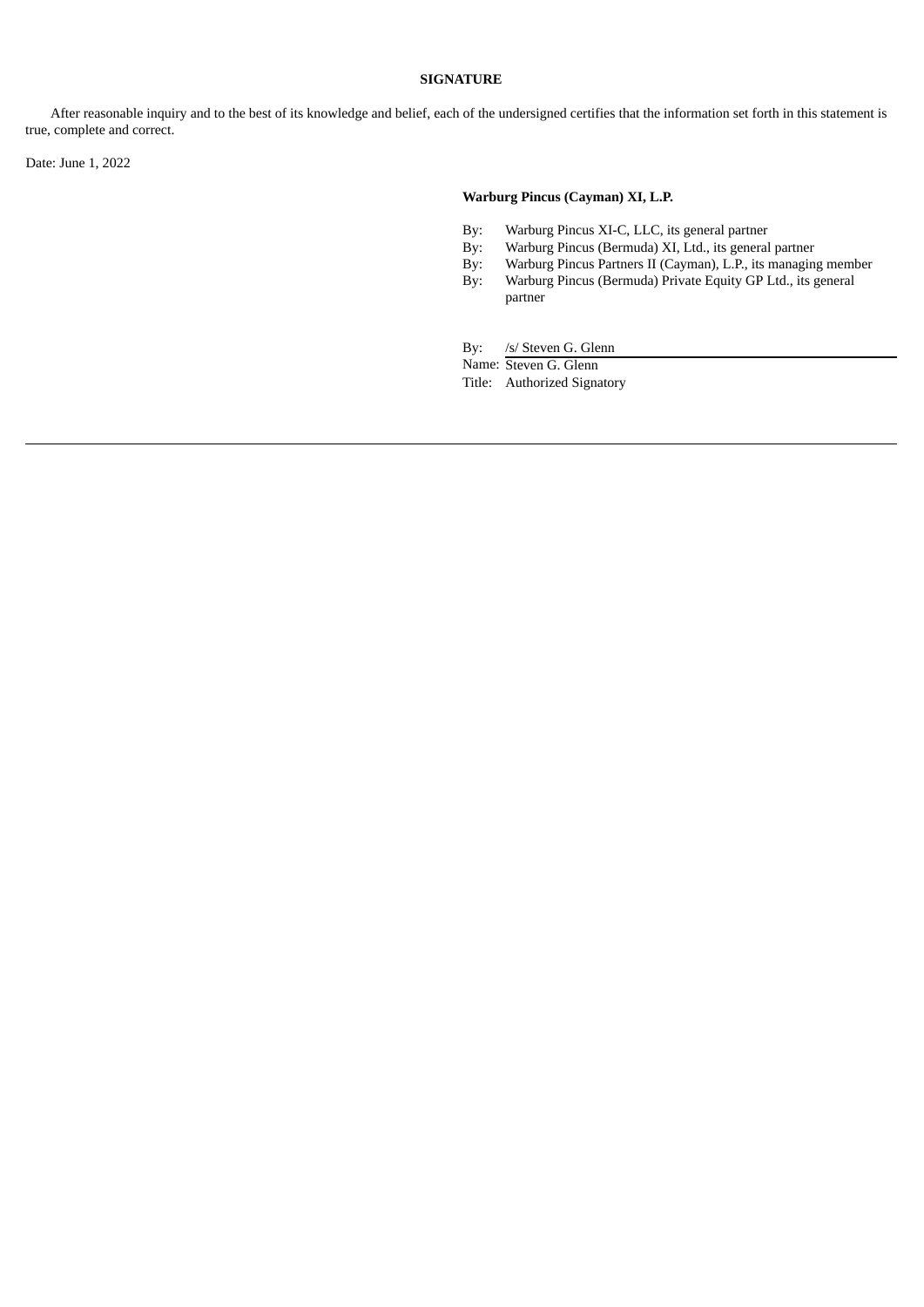After reasonable inquiry and to the best of its knowledge and belief, each of the undersigned certifies that the information set forth in this statement is true, complete and correct.

Date: June 1, 2022

# **Warburg Pincus XI-C, LLC**

By: Warburg Pincus Partners II (Cayman), L.P., its managing member By: Warburg Pincus (Bermuda) Private Equity GP Ltd., its general Warburg Pincus (Bermuda) Private Equity GP Ltd., its general partner

By: /s/ Steven G. Glenn

Name: Steven G. Glenn

Title: Authorized Signatory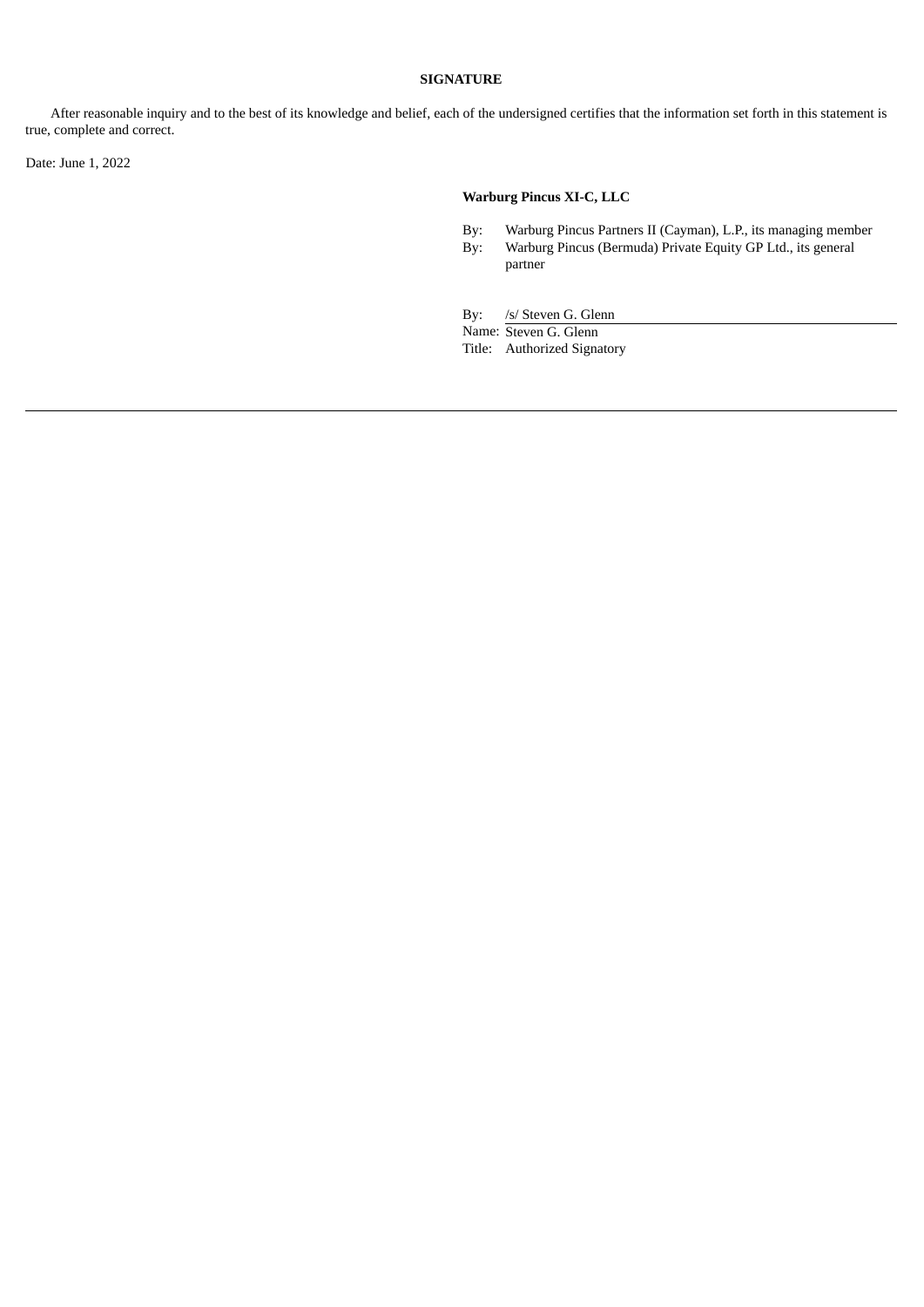After reasonable inquiry and to the best of its knowledge and belief, each of the undersigned certifies that the information set forth in this statement is true, complete and correct.

Date: June 1, 2022

**Warburg Pincus (Bermuda) XI, Ltd.**

By: /s/ Steven G. Glenn Name: Steven G. Glenn

Title: Authorised Signatory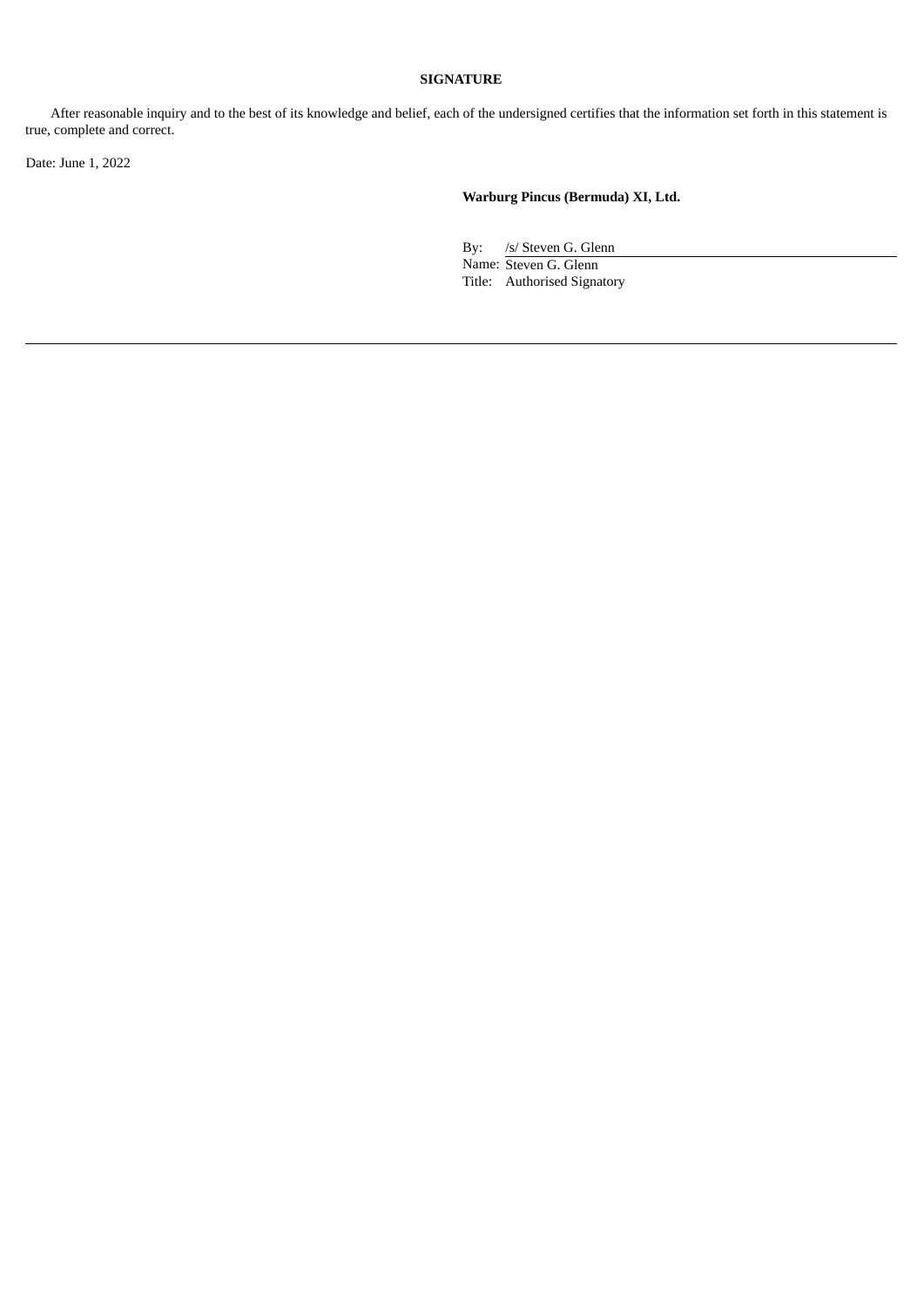After reasonable inquiry and to the best of its knowledge and belief, each of the undersigned certifies that the information set forth in this statement is true, complete and correct.

Date: June 1, 2022

# **Warburg Pincus Partners II (Cayman), L.P.**

By: Warburg Pincus (Bermuda) Private Equity GP Ltd., its general partner

By: /s/ Steven G. Glenn Name: Steven G. Glenn Title: Authorised Signatory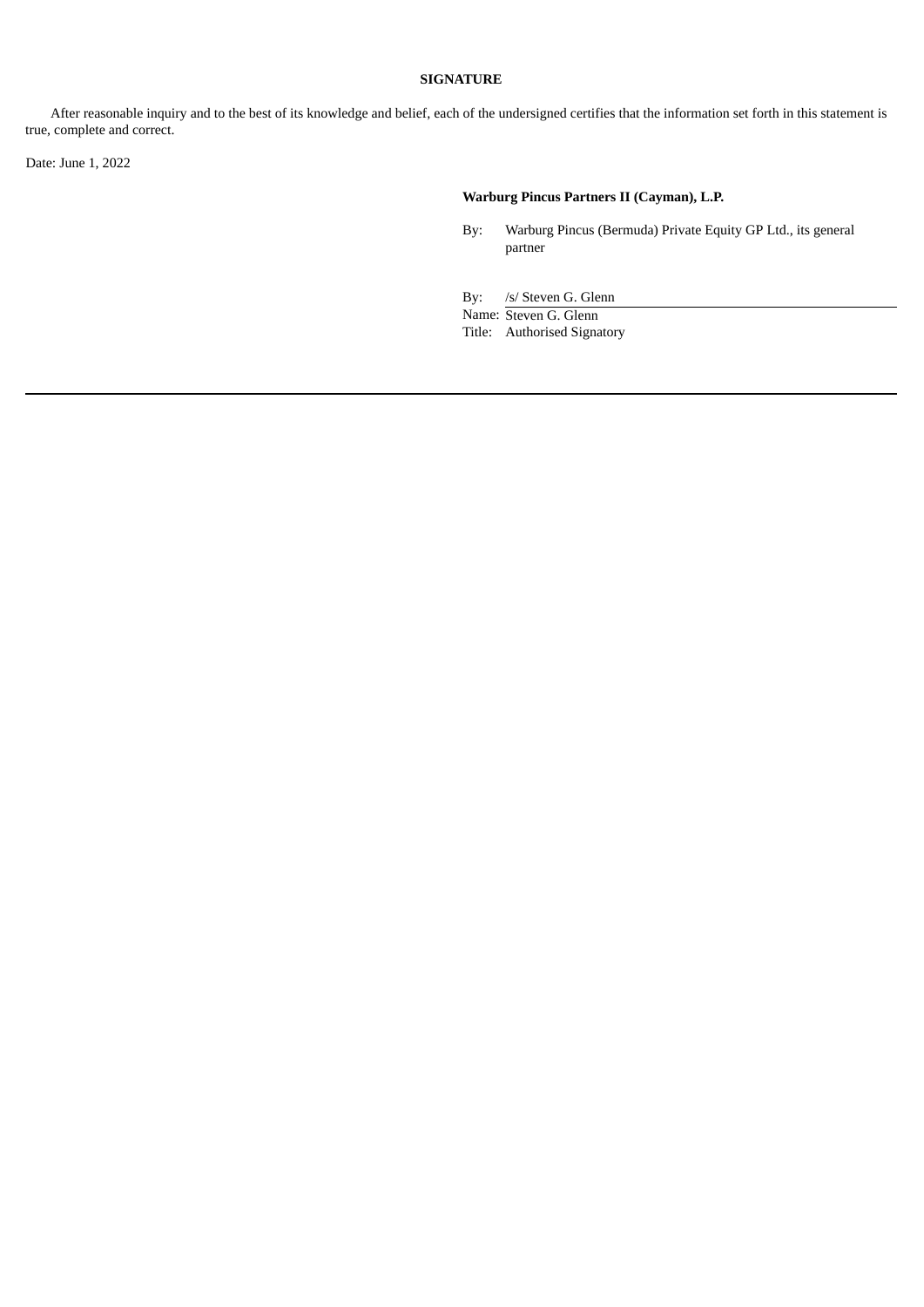After reasonable inquiry and to the best of its knowledge and belief, each of the undersigned certifies that the information set forth in this statement is true, complete and correct.

Date: June 1, 2022

**Warburg Pincus (Bermuda) Private Equity GP Ltd.**

By: /s/ Steven G. Glenn Name: Steven G. Glenn Title: Authorised Signatory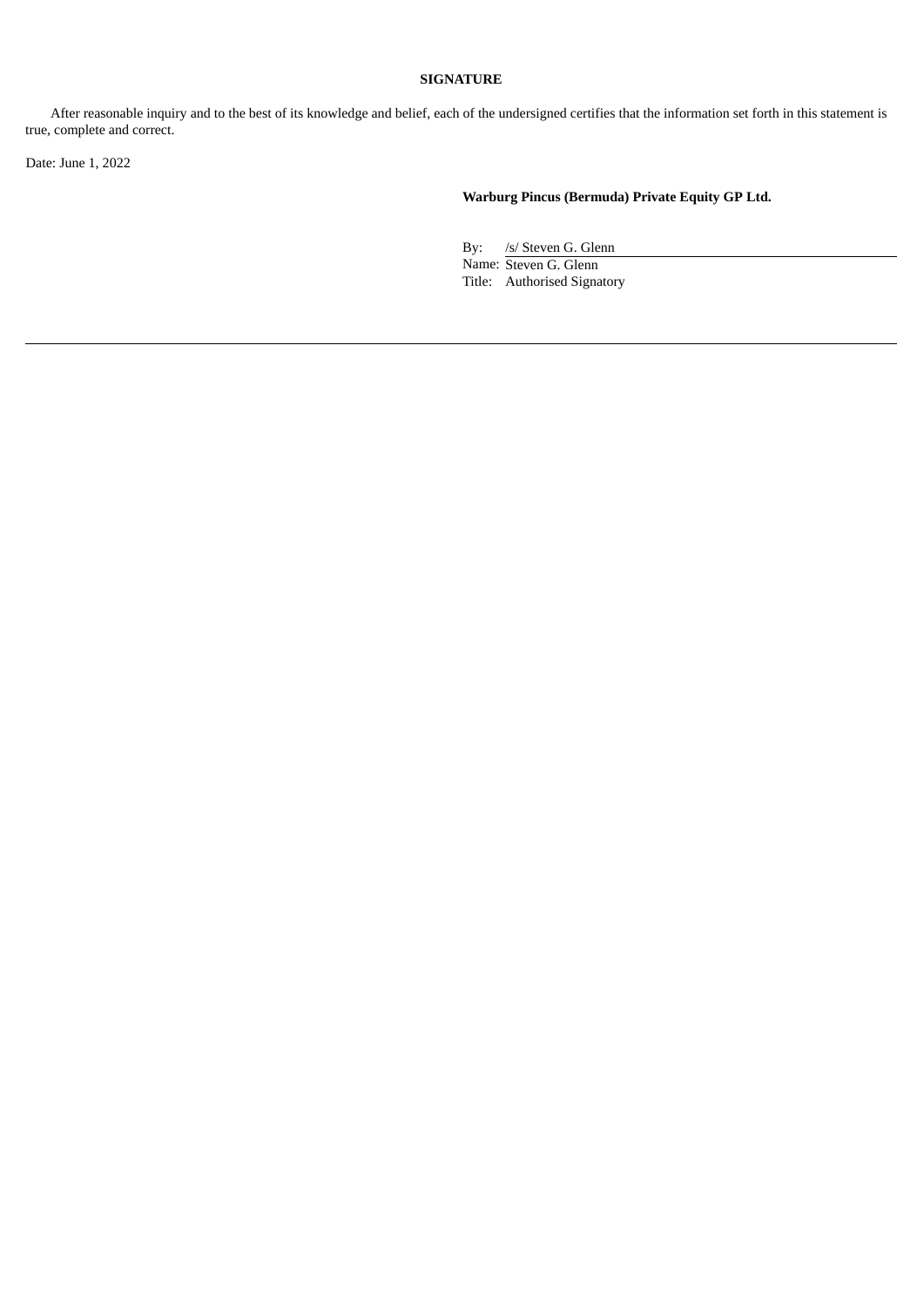After reasonable inquiry and to the best of its knowledge and belief, each of the undersigned certifies that the information set forth in this statement is true, complete and correct.

Date: June 1, 2022

# **Warburg Pincus XI (Asia) GP, L.P.**

- By: Warburg Pincus XI (Asia) GP, LLC, its general partner
- 
- By: Warburg Pincus Partners II (Cayman), L.P., its managing member<br>By: Warburg Pincus (Bermuda) Private Equity GP Ltd., its general Warburg Pincus (Bermuda) Private Equity GP Ltd., its general partner

By: /s/ Steven G. Glenn